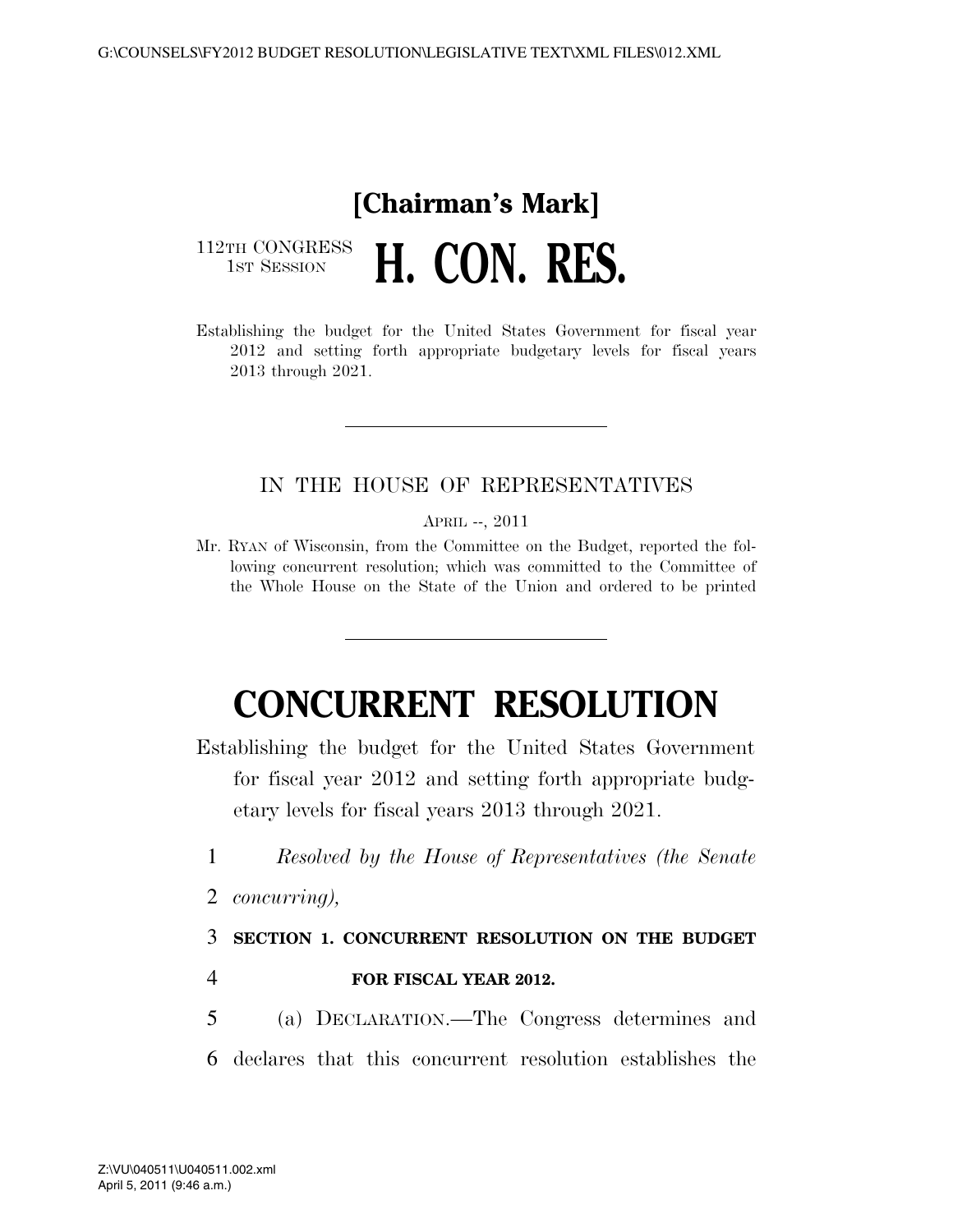- 1 budget for fiscal year 2012 and sets forth appropriate
- 2 budgetary levels for fiscal years 2013 through 2021.
- 3 (b) TABLE OF CONTENTS.—

Sec. 1. Concurrent resolution on the budget for fiscal year 2012.

#### TITLE I—RECOMMENDED LEVELS AND AMOUNTS

- Sec. 101. Recommended levels and amounts.
- Sec. 102. Major functional categories.

#### TITLE II—RECOMMENDED LEVELS AND AMOUNTS FOR FISCAL YEARS 2030, 2040, AND 2050

Sec. 201. Policy statement on long-term budgeting.

#### TITLE III—RESERVES AND CONTINGENCIES

- Sec. 301. Costs of the global war on terrorism.
- Sec. 302. Effective date.
- Sec. 303. Reserve fund for health care reform.
- Sec. 304. Reserve fund for the sustainable growth rate of the Medicare program.
- Sec. 305. Reserve fund for deficit-neutral revenue measures.
- Sec. 306. Deficit-neutral reserve fund for rural counties and schools.

#### TITLE IV—BUDGET ENFORCEMENT

- Sec. 401. Discretionary spending limits.
- Sec. 402. Limitation on advance appropriations.
- Sec. 403. Concepts and definitions.
- Sec. 404. Adjustments of aggregates and allocations for legislation.
- Sec. 405. Limitation on long-term spending.
- Sec. 406. Budgetary treatment of certain transactions.
- Sec. 407. Application and effect of changes in allocations and aggregates.
- Sec. 408. Fair value estimates.
- Sec. 409. Exercise of rulemaking powers.

#### TITLE V—POLICY

- Sec. 501. Policy Statement on Medicare.
- Sec. 502. Policy Statement on Social Security.
- Sec. 503. Policy statement on budget enforcement.

## 4 **TITLE I—RECOMMENDED**  5 **LEVELS AND AMOUNTS**

#### 6 **SEC. 101. RECOMMENDED LEVELS AND AMOUNTS.**

7 The following budgetary levels are appropriate for

8 each of fiscal years 2012 through 2021: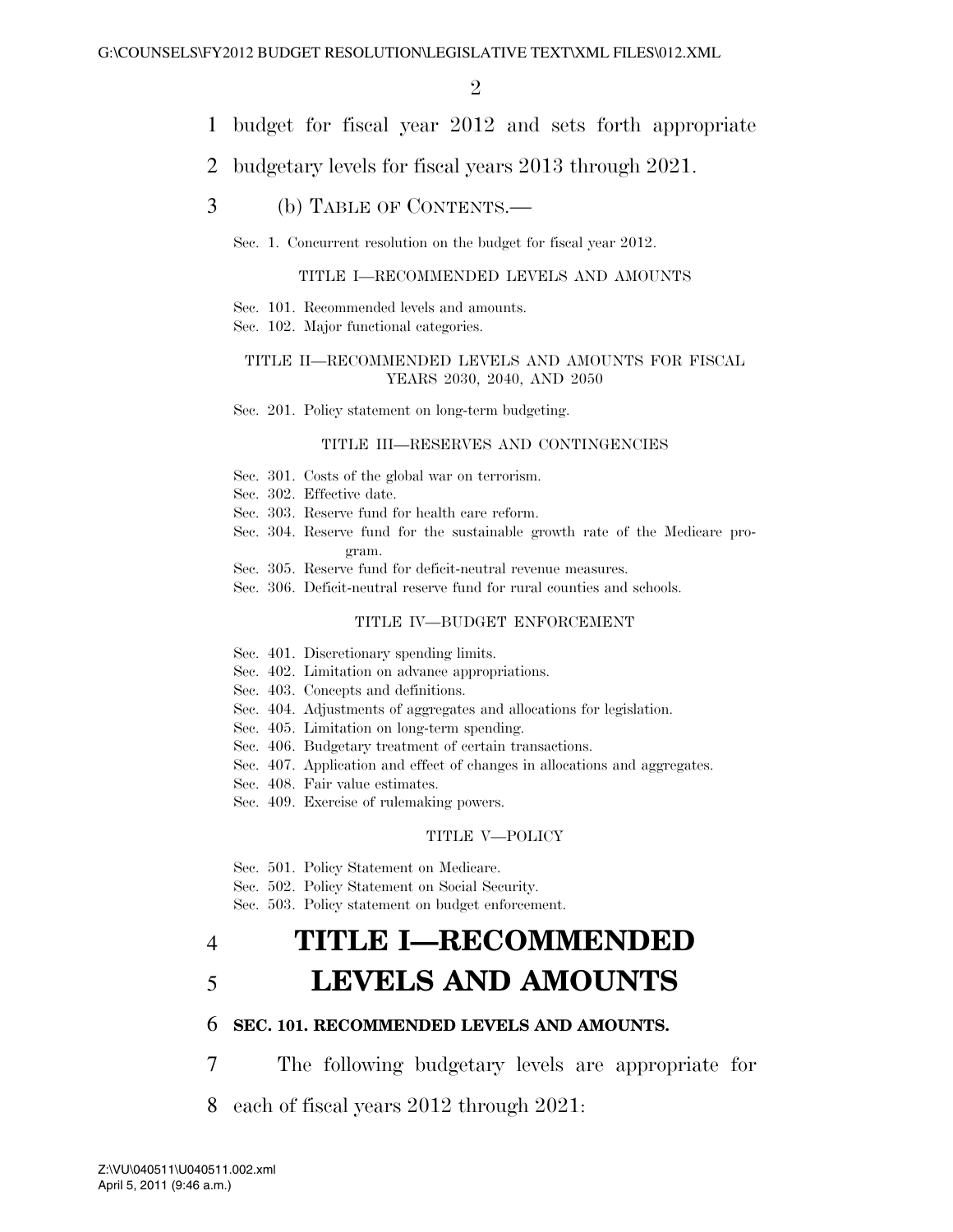| $\mathbf{1}$   |                                              | (1) FEDERAL REVENUES.—For purposes of the    |  |  |  |  |  |  |
|----------------|----------------------------------------------|----------------------------------------------|--|--|--|--|--|--|
| $\overline{2}$ |                                              | enforcement of this resolution:              |  |  |  |  |  |  |
| 3              |                                              | (A) The recommended levels of Federal        |  |  |  |  |  |  |
| $\overline{4}$ | revenues are as follows:                     |                                              |  |  |  |  |  |  |
| 5              |                                              |                                              |  |  |  |  |  |  |
| 6              |                                              |                                              |  |  |  |  |  |  |
| 7              | Fiscal year 2014: $\frac{1}{2}$ , 000,000.   |                                              |  |  |  |  |  |  |
| 8              | Fiscal year 2015: $\frac{1}{2}$ ,000,000.    |                                              |  |  |  |  |  |  |
| 9              |                                              |                                              |  |  |  |  |  |  |
| 10             |                                              |                                              |  |  |  |  |  |  |
| 11             | Fiscal year 2018: $\frac{1}{2}$ ,000,000.    |                                              |  |  |  |  |  |  |
| 12             | Fiscal year 2019: $\frac{1}{2}$ .000,000.    |                                              |  |  |  |  |  |  |
| 13             | Fiscal year 2020: $\frac{1}{2}$ ,000,000.    |                                              |  |  |  |  |  |  |
| 14             | Fiscal year $2021:$ \$ $,000,000.$           |                                              |  |  |  |  |  |  |
| 15             |                                              | (B) The amounts by which the aggregate       |  |  |  |  |  |  |
| 16             |                                              | levels of Federal revenues should be changed |  |  |  |  |  |  |
| 17             | are as follows:                              |                                              |  |  |  |  |  |  |
| 18             | Fiscal year $2012: -\$$                      | ,000,000.                                    |  |  |  |  |  |  |
| 19             |                                              |                                              |  |  |  |  |  |  |
| 20             | Fiscal year 2014: $-\$ ,000,000.             |                                              |  |  |  |  |  |  |
| 21             | Fiscal year $2015: -$ \$    .000,000.        |                                              |  |  |  |  |  |  |
| 22             | Fiscal year 2016: $-\$ ,000,000.             |                                              |  |  |  |  |  |  |
| 23             |                                              |                                              |  |  |  |  |  |  |
| 24             | Fiscal year $2018: -$ \$ __________,000,000. |                                              |  |  |  |  |  |  |
| 25             | Fiscal year $2019: -$ \$                     | ,000,000.                                    |  |  |  |  |  |  |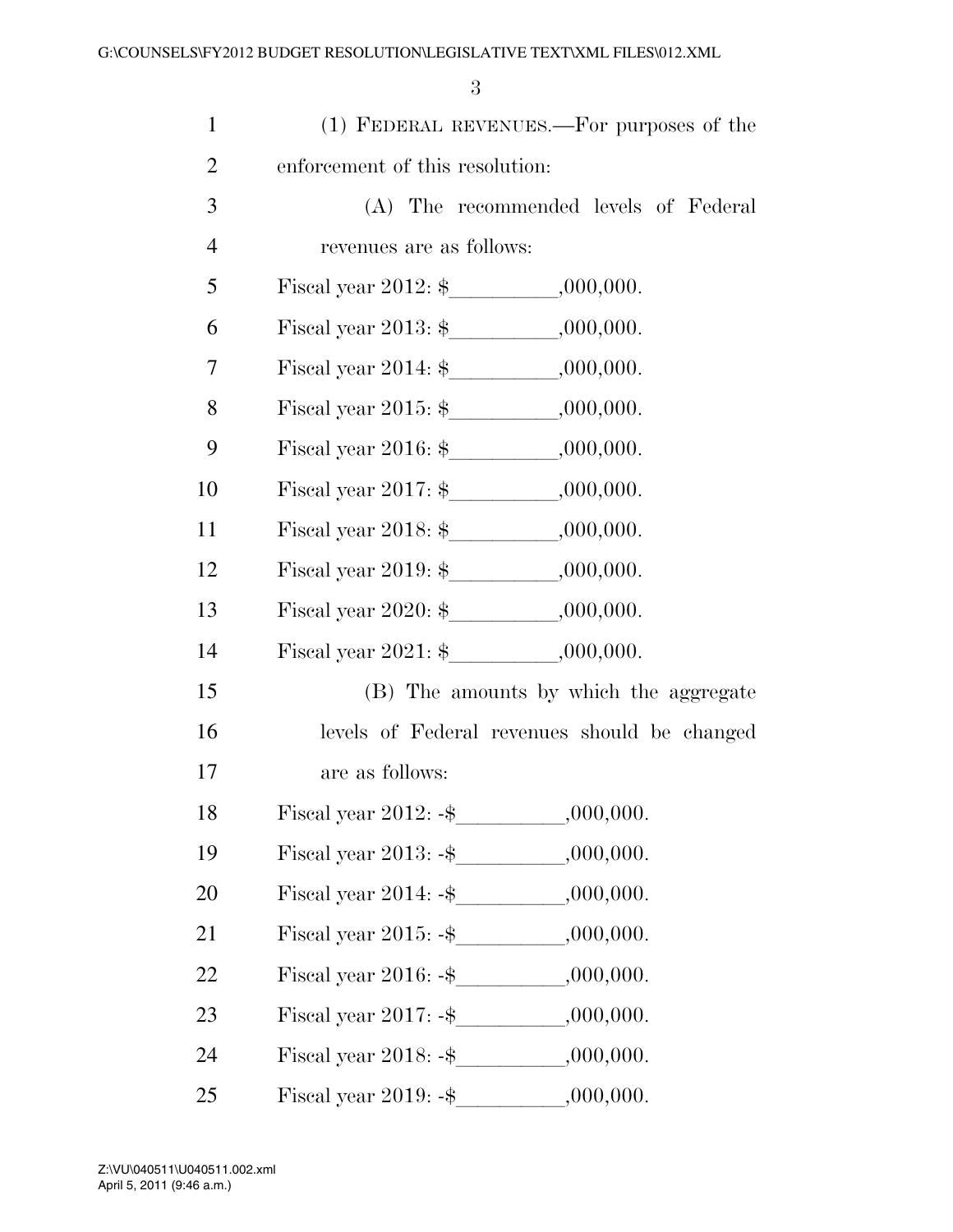1 Fiscal year 2020: -\$\_\_\_\_\_\_\_\_\_\_\_\_,000,000.<br>2 Fiscal year 2021: -\$ .000.000.

Fiscal year  $2021: -$ \$  $,000,000.$ 

| 3              | $(2)$ NEW BUDGET AUTHORITY.—For purposes               |
|----------------|--------------------------------------------------------|
| $\overline{4}$ | of the enforcement of this resolution, the appropriate |

5 levels of total new budget authority are as follows:

- 6 Fiscal year  $2012:$  \$  $,000,000$ .
- 7 Fiscal year  $2013:$  \$  $0.000,000$ .
- 8 Fiscal year 2014: \$ ,000,000.
- 9 Fiscal year  $2015:$  \$  $,000,000$ .
- 10 Fiscal year 2016: \$ .000,000.
- 11 Fiscal year  $2017:$  \$  $,000,000$ .
- 12 Fiscal year  $2018:$  \$  $,000,000$ .
- 13 Fiscal year 2019:  $\frac{1}{2}$ , 000,000.
- 14 Fiscal year 2020: \$ ,000,000.
- 15 Fiscal year  $2021:$  \$  $,000,000$ .
- 16 (3) BUDGET OUTLAYS.—For purposes of the
- 17 enforcement of this resolution, the appropriate levels
- 18 of total budget outlays are as follows:
- 19 Fiscal year 2012: \$ ,000,000.
- 20 Fiscal year  $2013:$  \$, 000,000.
- 21 Fiscal year  $2014:$  \$  $,000,000$ .
- 22 Fiscal year  $2015:$  \$  $,000,000$ .
- 23 Fiscal year  $2016:$  \$, 000,000.
- 24 Fiscal year 2017: \$ ,000,000.
- 25 Fiscal year 2018:  $\frac{1}{2}$ , 000,000.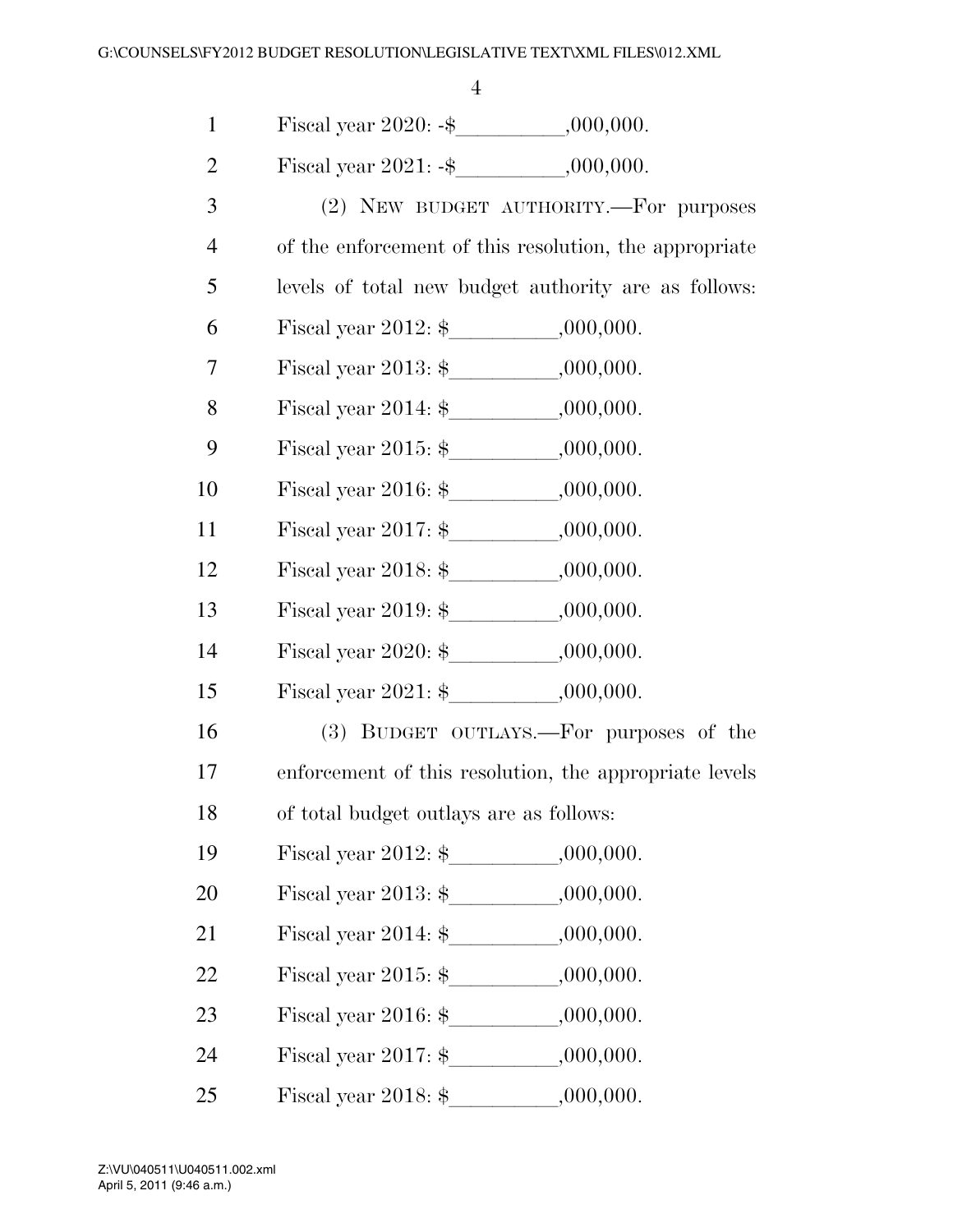| $\mathbf{1}$   |                                                        |           |
|----------------|--------------------------------------------------------|-----------|
| $\overline{2}$ | Fiscal year 2020: $\frac{1}{2}$ ,000,000.              |           |
| 3              |                                                        |           |
| $\overline{4}$ | (4) DEFICITS (ON-BUDGET).—For purposes of              |           |
| 5              | the enforcement of this resolution, the amounts of     |           |
| 6              | the deficits (on-budget) are as follows:               |           |
| 7              |                                                        |           |
| 8              | Fiscal year 2013: $\frac{1}{2}$ ,000,000.              |           |
| 9              | Fiscal year 2014: $\frac{1}{2}$ , 000,000.             |           |
| 10             | Fiscal year 2015: $\frac{1}{2}$ , 000,000.             |           |
| 11             | Fiscal year 2016: $\frac{1}{2}$ .000,000.              |           |
| 12             |                                                        |           |
| 13             | Fiscal year 2018: $\frac{1}{2}$ ,000,000.              |           |
| 14             | Fiscal year 2019: $\frac{1}{2}$ , 000,000.             |           |
| 15             | Fiscal year 2020: $\frac{1}{2}$ .000,000.              |           |
| 16             |                                                        |           |
| 17             | (5) DEBT SUBJECT TO LIMIT.—Pursuant to                 |           |
| 18             | section $301(a)(5)$ of the Congressional Budget Act    |           |
| 19             | of 1974, the appropriate levels of the public debt are |           |
| 20             | as follows:                                            |           |
| 21             |                                                        |           |
| 22             |                                                        |           |
| 23             | Fiscal year $2014:$ \$ $000,000$ .                     |           |
| 24             | Fiscal year 2015: $\frac{1}{2}$ , 000,000.             |           |
| 25             | Fiscal year 2016: $\$                                  | ,000,000. |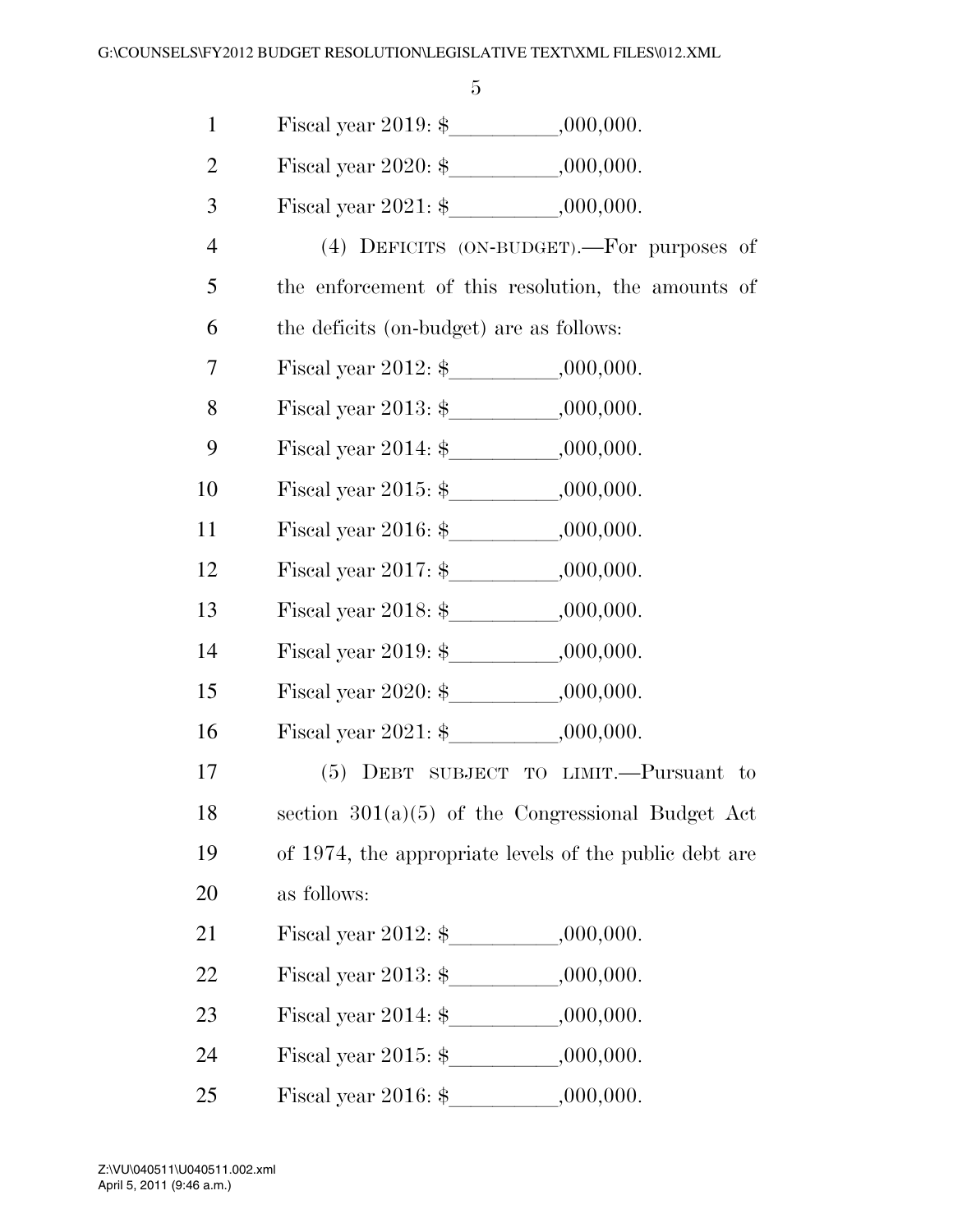| $\mathbf{1}$   |                                                          |
|----------------|----------------------------------------------------------|
| $\overline{2}$ | Fiscal year 2018: $\frac{1}{2}$ .000,000.                |
| 3              | Fiscal year 2019: $\frac{1}{2}$ ,000,000.                |
| $\overline{4}$ |                                                          |
| 5              |                                                          |
| 6              | $(6)$ DEBT HELD BY THE PUBLIC.—The appro-                |
| 7              | priate levels of debt held by the public are as follows: |
| 8              |                                                          |
| 9              |                                                          |
| 10             |                                                          |
| 11             | Fiscal year 2015: $\frac{1}{2}$ , 000,000.               |
| 12             | Fiscal year 2016: $\frac{1}{2}$ , 000,000.               |
| 13             |                                                          |
| 14             | Fiscal year 2018: $\frac{1}{2}$ .000,000.                |
| 15             | Fiscal year 2019: $\frac{1}{2}$ ,000,000.                |
| 16             | Fiscal year 2020: $\frac{1}{2}$ ,000,000.                |
| 17             | Fiscal year 2021; $\frac{1}{2}$ .000,000.                |
| 18             | SEC. 102. MAJOR FUNCTIONAL CATEGORIES.                   |
|                |                                                          |

 The Congress determines and declares that the ap- propriate levels of new budget authority and outlays for fiscal years 2011 through 2021 for each major functional category are:

- (1) National Defense (050):
- Fiscal year 2012: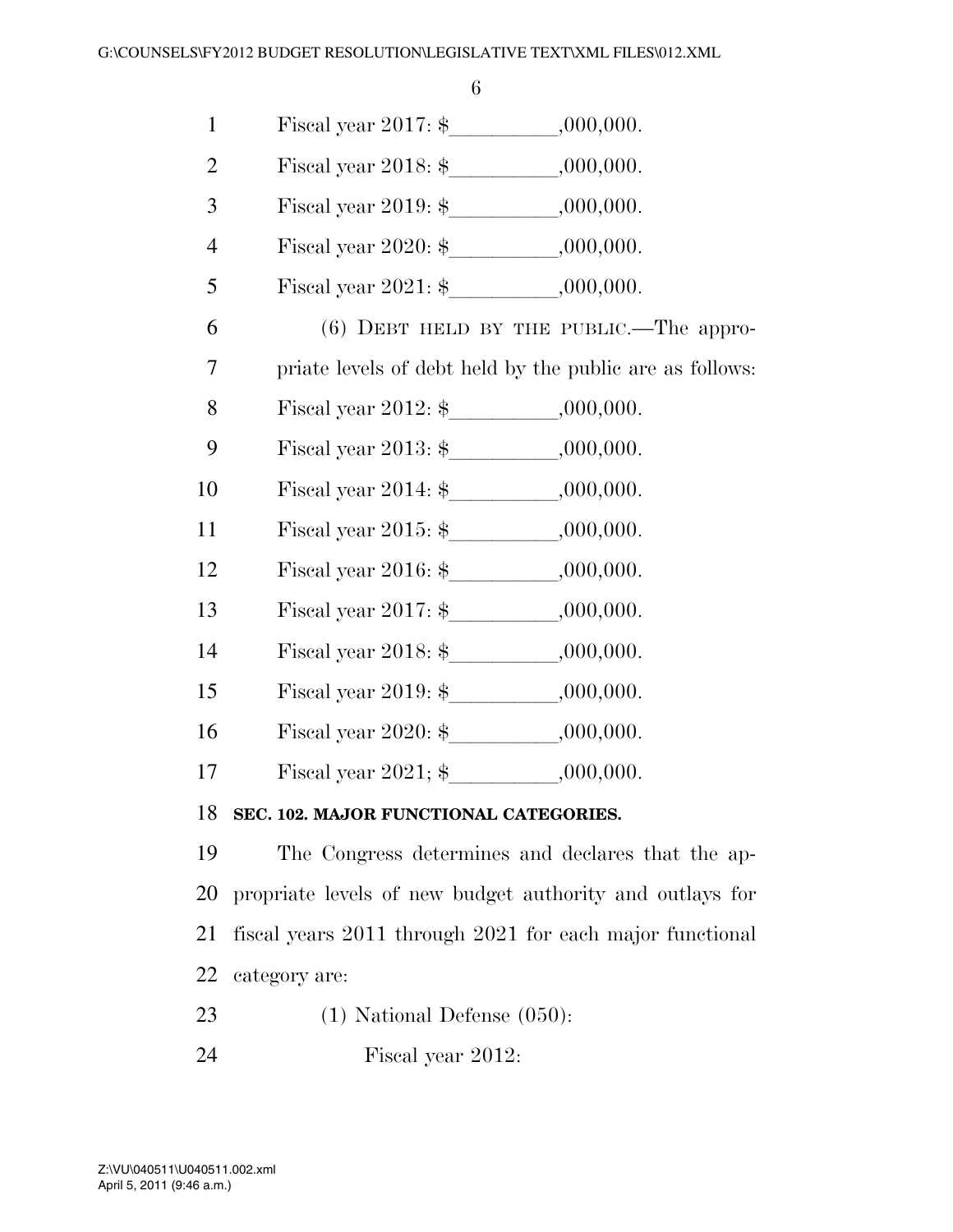| $\mathbf{1}$   |               |                   |                         | (A) New budget authority,                |
|----------------|---------------|-------------------|-------------------------|------------------------------------------|
| $\overline{2}$ | $\frac{1}{2}$ |                   | $-$ ,000,000.           |                                          |
| 3              |               |                   |                         |                                          |
| $\overline{4}$ |               | Fiscal year 2013: |                         |                                          |
| 5              |               |                   |                         | (A) New budget authority,                |
| 6              |               |                   | $\frac{1}{2}$ ,000,000. |                                          |
| $\overline{7}$ |               |                   |                         |                                          |
| 8              |               | Fiscal year 2014: |                         |                                          |
| 9              |               |                   |                         | (A) New budget authority,                |
| 10             |               |                   | $\frac{1}{2}$ ,000,000. |                                          |
| 11             |               |                   |                         |                                          |
| 12             |               | Fiscal year 2015: |                         |                                          |
| 13             |               |                   |                         | (A) New budget authority,                |
| 14             |               |                   |                         |                                          |
| 15             |               |                   |                         | (B) Outlays, $\frac{1}{2}$ , , .000,000. |
| 16             |               | Fiscal year 2016: |                         |                                          |
| 17             |               |                   |                         | (A) New budget authority,                |
| 18             | \$            |                   | ,000,000.               |                                          |
| 19             |               |                   |                         | (B) Outlays, $\frac{1}{2}$ .000,000.     |
| 20             |               | Fiscal year 2017: |                         |                                          |
| 21             |               |                   |                         | (A) New budget authority,                |
| 22             |               |                   | $\frac{1}{2}$ ,000,000. |                                          |
| 23             |               |                   |                         |                                          |
| 24             |               | Fiscal year 2018: |                         |                                          |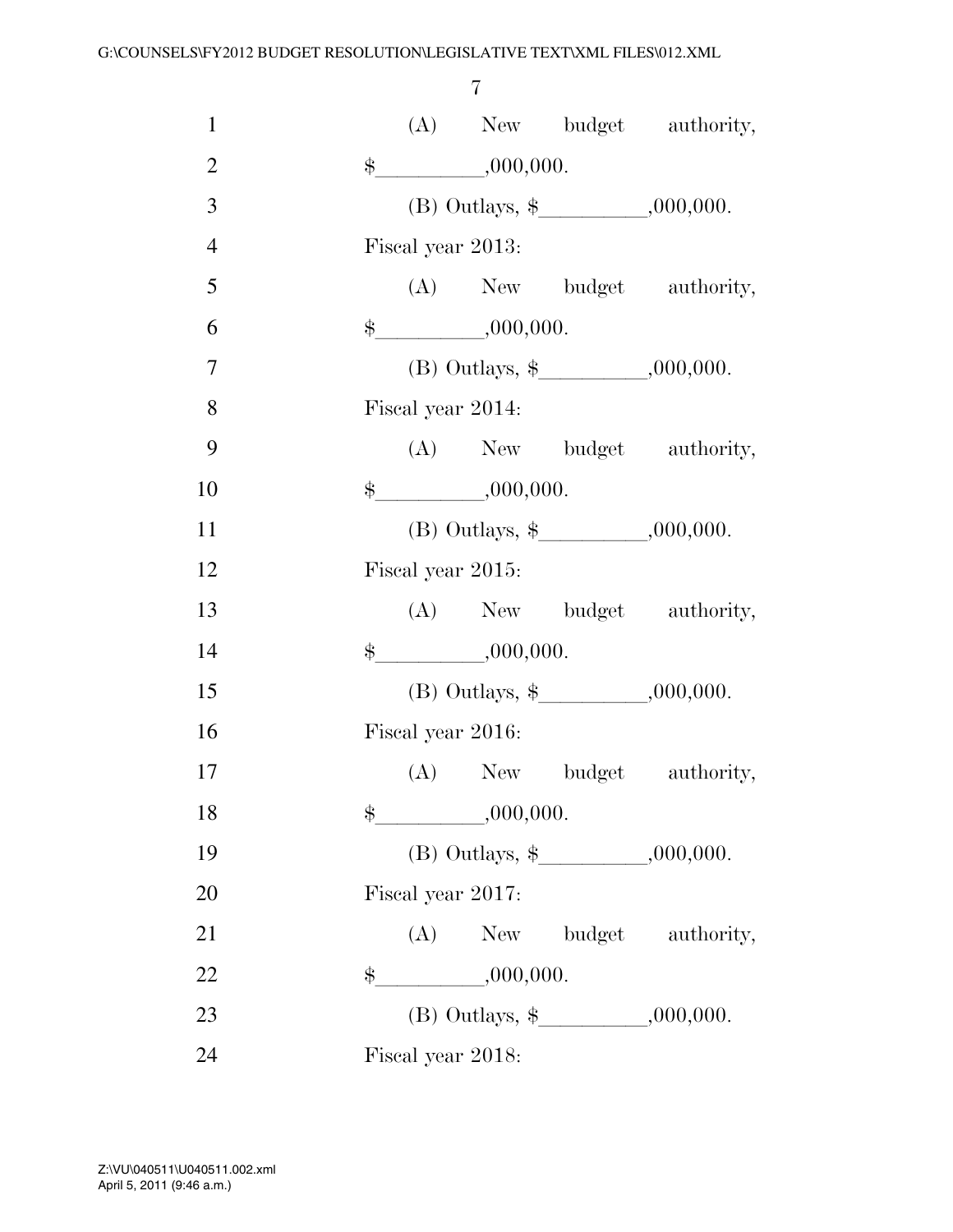| $\mathbf{1}$   |       |     |                                       | (A) New budget authority,                |
|----------------|-------|-----|---------------------------------------|------------------------------------------|
| $\overline{2}$ |       |     | $\frac{1}{2}$ ,000,000.               |                                          |
| 3              |       |     |                                       |                                          |
| $\overline{4}$ |       |     | Fiscal year 2019:                     |                                          |
| 5              |       |     |                                       | (A) New budget authority,                |
| 6              |       |     | $\frac{1}{2}$ ,000,000.               |                                          |
| $\overline{7}$ |       |     |                                       |                                          |
| 8              |       |     | Fiscal year 2020:                     |                                          |
| 9              |       |     |                                       | (A) New budget authority,                |
| 10             |       |     | $\frac{1}{2}$ ,000,000.               |                                          |
| 11             |       |     |                                       | (B) Outlays, $\frac{1}{2}$ , , .000,000. |
| 12             |       |     | Fiscal year 2021:                     |                                          |
| 13             |       |     |                                       | (A) New budget authority,                |
| 14             |       |     | $\frac{1}{2}$ ,000,000.               |                                          |
| 15             |       |     |                                       | (B) Outlays, $\frac{1}{2}$ , , .000,000. |
| 16             |       |     | $(2)$ International Affairs $(150)$ : |                                          |
| 17             |       |     | Fiscal year 2012:                     |                                          |
| 18             |       | (A) |                                       | New budget authority,                    |
| 19             | $\$\$ |     | $-$ ,000,000.                         |                                          |
| 20             |       |     |                                       | (B) Outlays, $\frac{1}{2}$ , 000,000.    |
| 21             |       |     | Fiscal year 2013:                     |                                          |
| 22             |       |     |                                       | (A) New budget authority,                |
| 23             |       |     | $\frac{1}{2}$ ,000,000.               |                                          |
| 24             |       |     |                                       | (B) Outlays, $\frac{1}{2}$ .000,000.     |
| 25             |       |     | Fiscal year 2014:                     |                                          |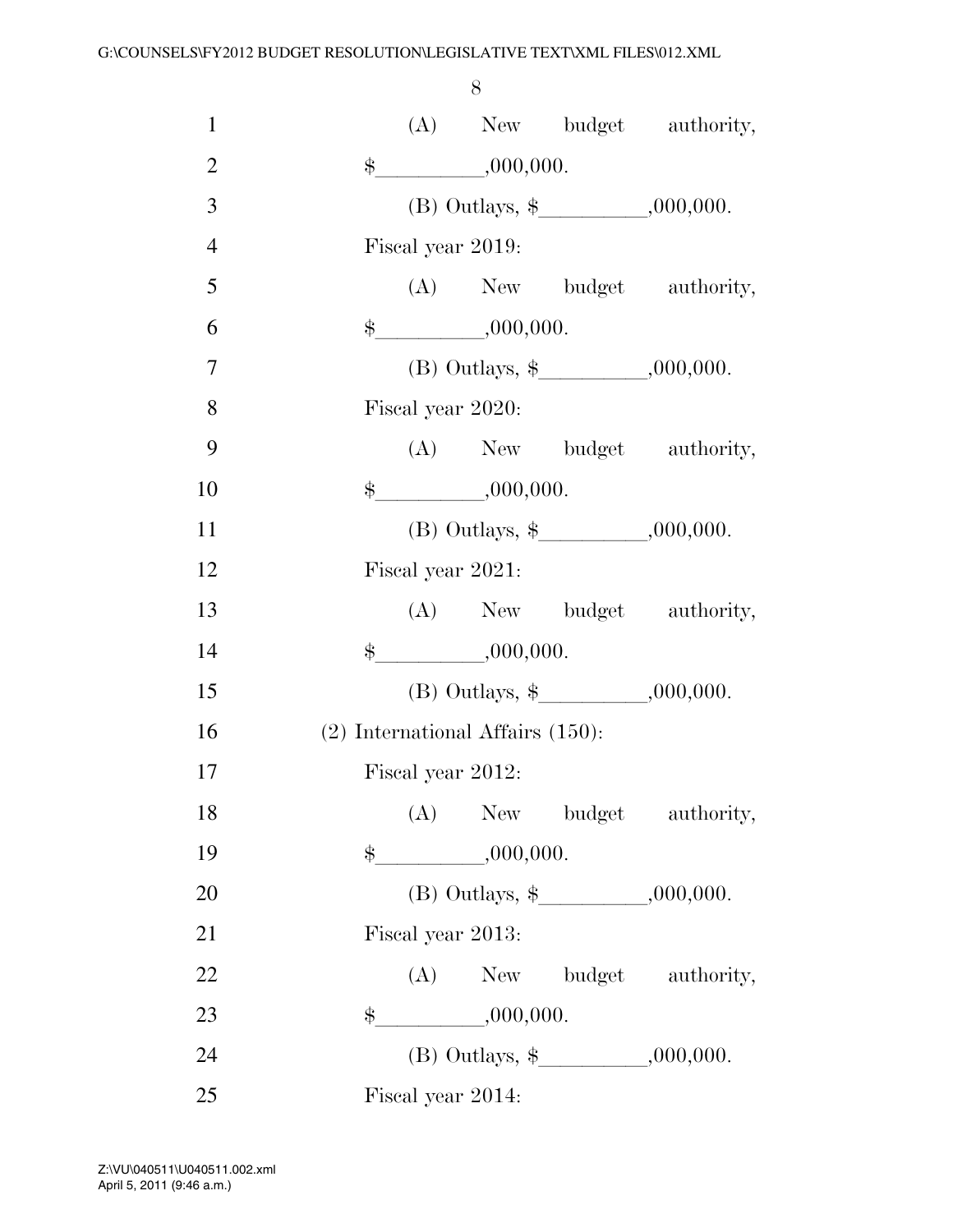| $\mathbf{1}$   |               |                   |                         | (A) New budget authority,            |
|----------------|---------------|-------------------|-------------------------|--------------------------------------|
| $\overline{2}$ |               |                   | $\frac{1}{2}$ ,000,000. |                                      |
| 3              |               |                   |                         | (B) Outlays, $\frac{1}{2}$ .000,000. |
| $\overline{4}$ |               | Fiscal year 2015: |                         |                                      |
| 5              |               |                   |                         | (A) New budget authority,            |
| 6              |               |                   | $\frac{1}{2}$ ,000,000. |                                      |
| $\tau$         |               |                   |                         |                                      |
| 8              |               | Fiscal year 2016: |                         |                                      |
| 9              |               |                   |                         | (A) New budget authority,            |
| 10             |               |                   | $\frac{1}{2}$ ,000,000. |                                      |
| 11             |               |                   |                         | (B) Outlays, $\frac{1}{2}$ .000,000. |
| 12             |               | Fiscal year 2017: |                         |                                      |
| 13             |               |                   |                         | (A) New budget authority,            |
| 14             |               |                   | $\frac{1}{2}$ ,000,000. |                                      |
| 15             |               |                   |                         |                                      |
| 16             |               | Fiscal year 2018: |                         |                                      |
| 17             |               |                   |                         | (A) New budget authority,            |
| 18             | $\frac{1}{2}$ |                   | ,000,000.               |                                      |
| 19             |               |                   |                         |                                      |
| 20             |               | Fiscal year 2019: |                         |                                      |
| 21             |               |                   |                         | (A) New budget authority,            |
| 22             | $\$\$         |                   | $\frac{1}{1000,000}$    |                                      |
| 23             |               |                   |                         |                                      |
| 24             |               | Fiscal year 2020: |                         |                                      |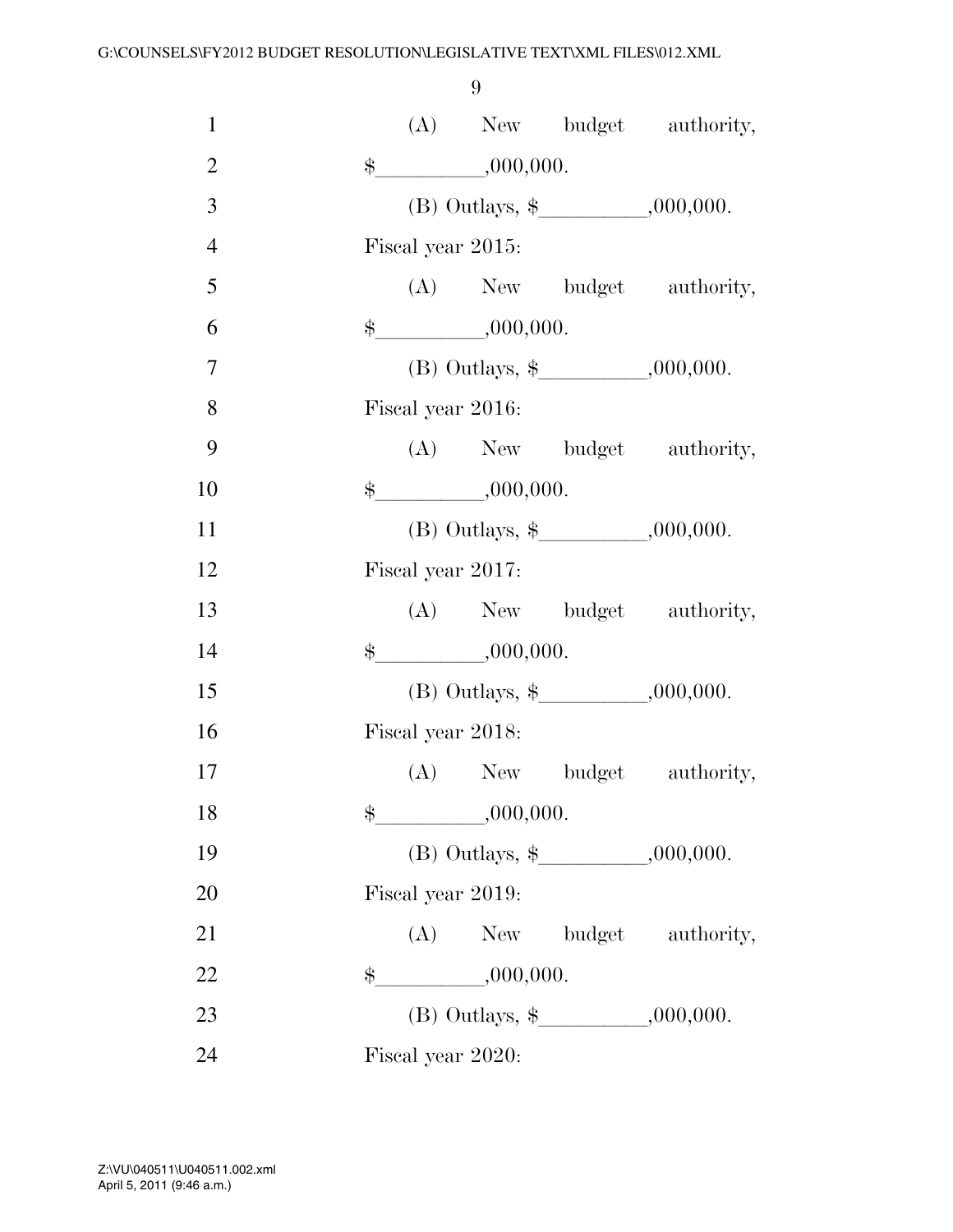| $\mathbf{1}$   |        |                         |                                          | (A) New budget authority,                  |
|----------------|--------|-------------------------|------------------------------------------|--------------------------------------------|
| $\overline{2}$ |        | $\frac{1}{2}$ ,000,000. |                                          |                                            |
| 3              |        |                         |                                          |                                            |
| $\overline{4}$ |        | Fiscal year 2021:       |                                          |                                            |
| 5              |        |                         |                                          | (A) New budget authority,                  |
| 6              |        | $\frac{1}{2}$ ,000,000. |                                          |                                            |
| 7              |        |                         | (B) Outlays, $\frac{1}{2}$ .000,000.     |                                            |
| 8              |        |                         |                                          | (3) General Science, Space, and Technology |
| 9              | (250): |                         |                                          |                                            |
| 10             |        | Fiscal year 2012:       |                                          |                                            |
| 11             |        |                         |                                          | (A) New budget authority,                  |
| 12             |        | $\frac{1}{2}$ ,000,000. |                                          |                                            |
| 13             |        |                         | (B) Outlays, $\frac{1}{2}$ , , .000,000. |                                            |
| 14             |        | Fiscal year 2013:       |                                          |                                            |
| 15             |        |                         |                                          | (A) New budget authority,                  |
| 16             |        | $\frac{1}{2}$ ,000,000. |                                          |                                            |
| 17             |        |                         | (B) Outlays, $\frac{1}{2}$ , .000,000.   |                                            |
| 18             |        | Fiscal year 2014:       |                                          |                                            |
| 19             |        |                         |                                          | (A) New budget authority,                  |
| 20             |        | $\frac{1}{2}$ ,000,000. |                                          |                                            |
| 21             |        |                         |                                          |                                            |
| 22             |        | Fiscal year 2015:       |                                          |                                            |
| 23             |        |                         |                                          | (A) New budget authority,                  |
| 24             |        | $\frac{1}{2}$ ,000,000. |                                          |                                            |
| 25             |        |                         |                                          |                                            |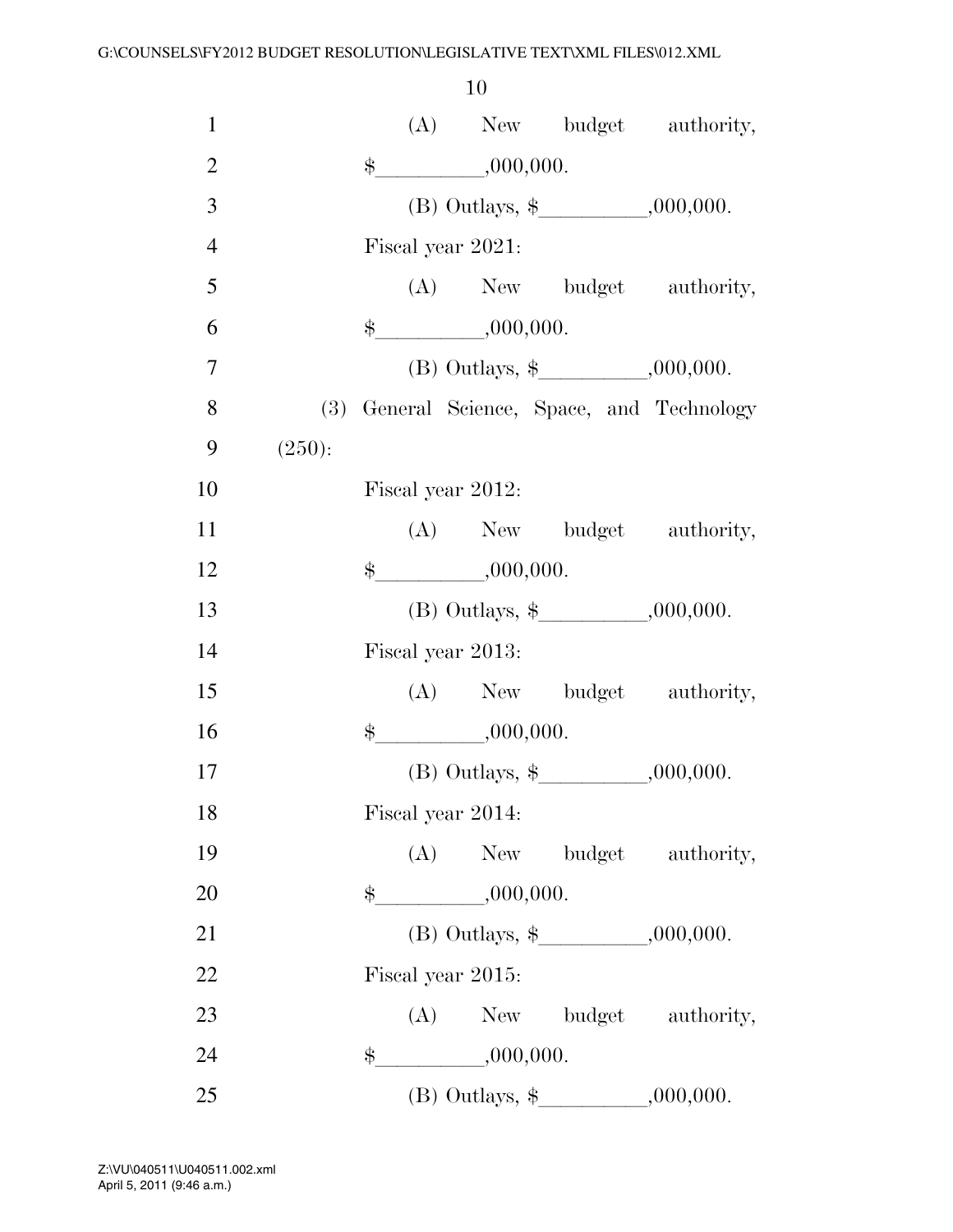| $\mathbf{1}$   |                        | Fiscal year 2016: |                         |                           |
|----------------|------------------------|-------------------|-------------------------|---------------------------|
| $\overline{2}$ |                        |                   |                         | (A) New budget authority, |
| 3              |                        |                   | $\frac{1}{2}$ ,000,000. |                           |
| $\overline{4}$ |                        |                   |                         |                           |
| 5              |                        | Fiscal year 2017: |                         |                           |
| 6              |                        |                   |                         | (A) New budget authority, |
| $\tau$         |                        |                   | $\frac{1}{2}$ ,000,000. |                           |
| 8              |                        |                   |                         |                           |
| 9              |                        | Fiscal year 2018: |                         |                           |
| 10             |                        |                   |                         | (A) New budget authority, |
| 11             |                        |                   | $\frac{1}{2}$ ,000,000. |                           |
| 12             |                        |                   |                         |                           |
| 13             |                        | Fiscal year 2019: |                         |                           |
| 14             |                        |                   |                         | (A) New budget authority, |
| 15             |                        |                   | $\frac{1}{2}$ ,000,000. |                           |
| 16             |                        |                   |                         |                           |
| 17             |                        | Fiscal year 2020: |                         |                           |
| 18             |                        |                   |                         | (A) New budget authority, |
| 19             |                        |                   | $\frac{1}{2}$ ,000,000. |                           |
| 20             |                        |                   |                         |                           |
| 21             |                        | Fiscal year 2021: |                         |                           |
| 22             |                        |                   |                         | (A) New budget authority, |
| 23             |                        |                   | $\frac{1}{2}$ ,000,000. |                           |
| 24             |                        |                   |                         |                           |
| 25             | $(4)$ Energy $(270)$ : |                   |                         |                           |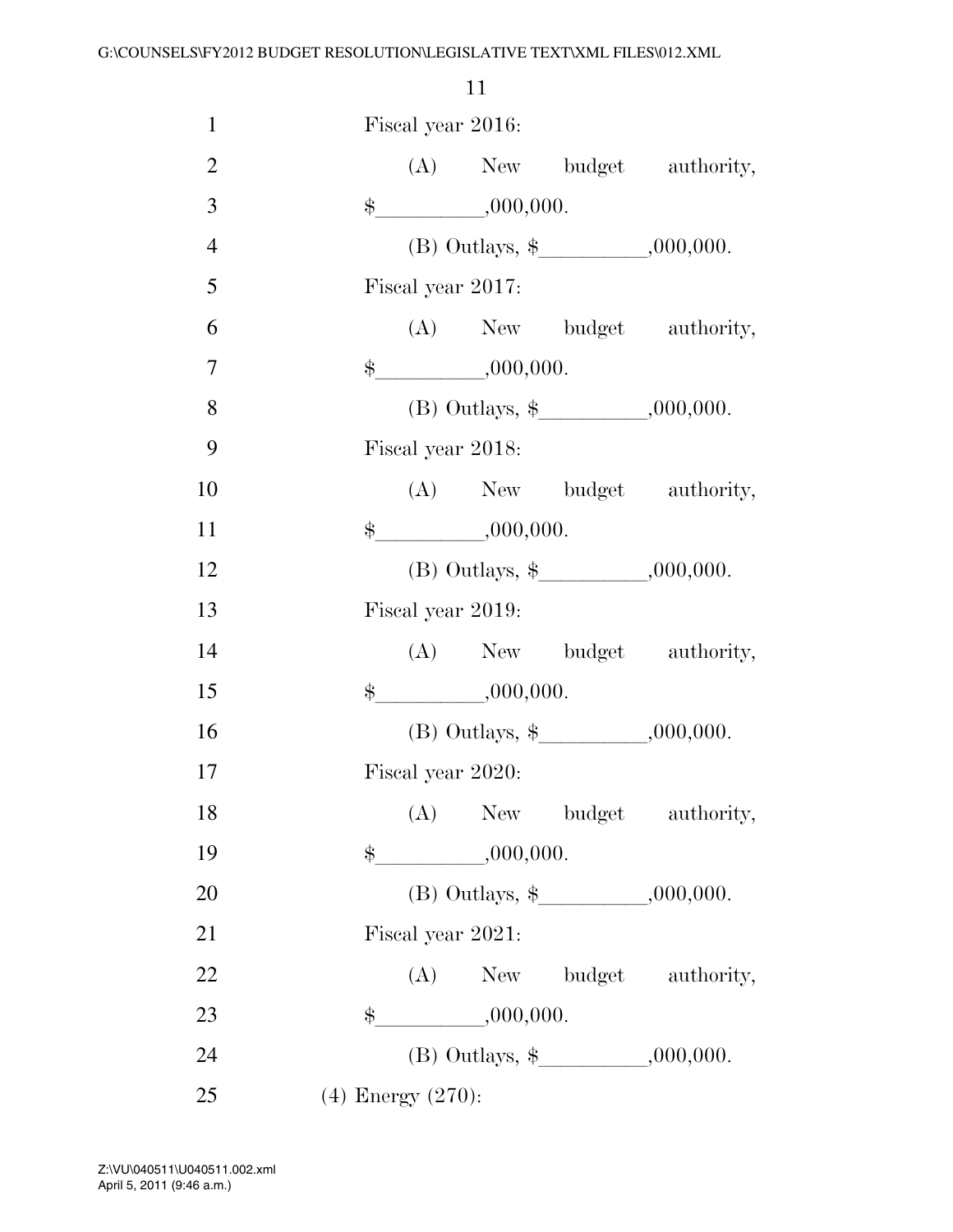| $\mathbf{1}$   |  | Fiscal year 2012:       |                                      |
|----------------|--|-------------------------|--------------------------------------|
| $\mathfrak{2}$ |  |                         | (A) New budget authority,            |
| 3              |  | $\frac{1}{2}$ ,000,000. |                                      |
| $\overline{4}$ |  |                         | (B) Outlays, $\frac{1}{2}$ .000,000. |
| 5              |  | Fiscal year 2013:       |                                      |
| 6              |  |                         | (A) New budget authority,            |
| 7              |  | $\frac{1}{2}$ ,000,000. |                                      |
| 8              |  |                         |                                      |
| 9              |  | Fiscal year 2014:       |                                      |
| 10             |  |                         | (A) New budget authority,            |
| 11             |  | $\frac{1}{2}$ ,000,000. |                                      |
| 12             |  |                         |                                      |
| 13             |  | Fiscal year 2015:       |                                      |
| 14             |  |                         | (A) New budget authority,            |
| 15             |  | $\frac{1}{2}$ ,000,000. |                                      |
| 16             |  |                         |                                      |
| 17             |  | Fiscal year 2016:       |                                      |
| 18             |  |                         | (A) New budget authority,            |
| 19             |  |                         |                                      |
| 20             |  |                         |                                      |
| 21             |  | Fiscal year 2017:       |                                      |
| 22             |  |                         | (A) New budget authority,            |
| 23             |  | $\frac{1}{2}$ ,000,000. |                                      |
| 24             |  |                         |                                      |
| 25             |  | Fiscal year 2018:       |                                      |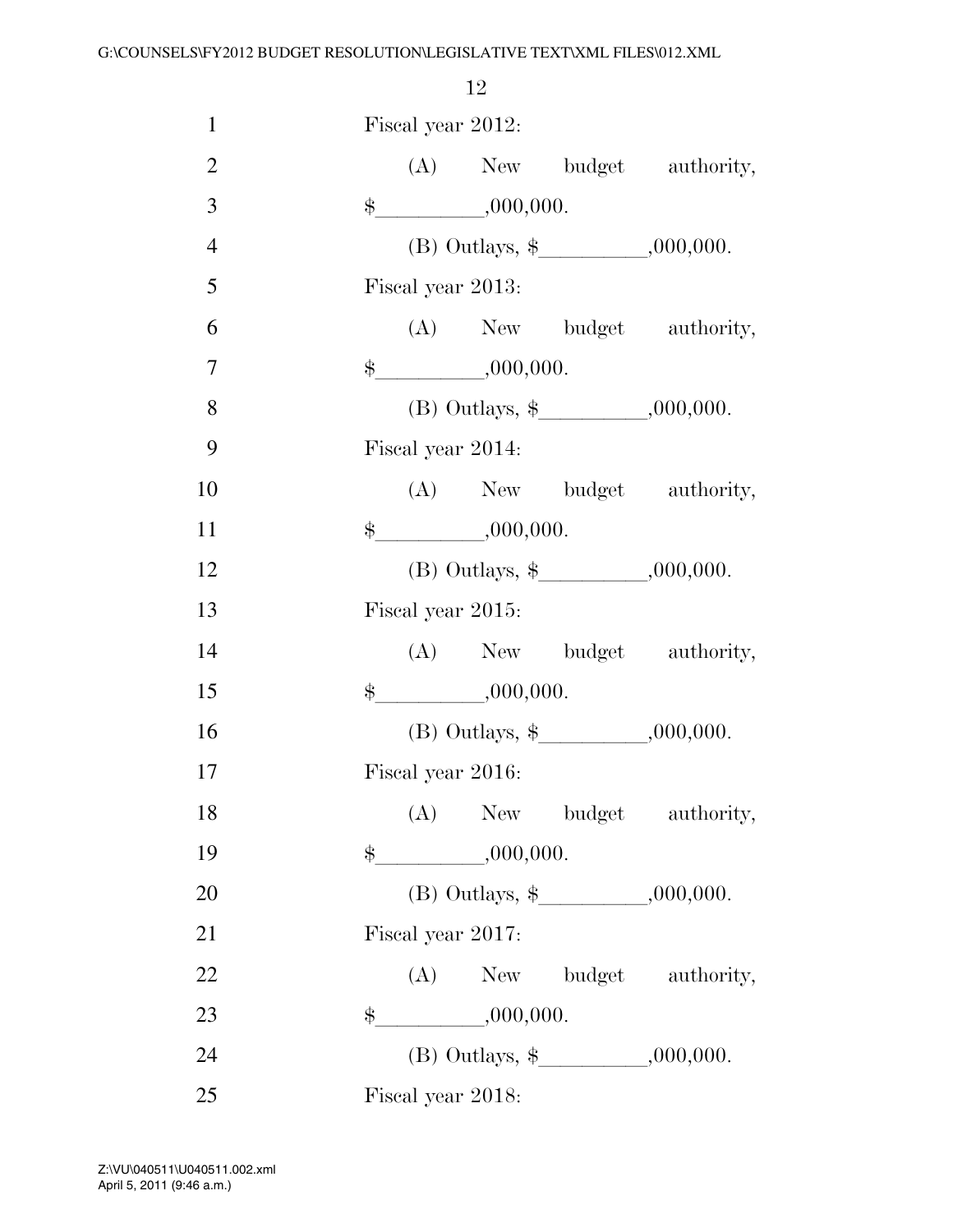| $\mathbf{1}$   | (A) New budget authority,                    |
|----------------|----------------------------------------------|
| $\overline{2}$ | $\frac{1}{2}$ ,000,000.                      |
| 3              | (B) Outlays, $\frac{1}{2}$ .000,000.         |
| $\overline{4}$ | Fiscal year 2019:                            |
| 5              | (A) New budget authority,                    |
| 6              | $\frac{\text{L}}{\text{L}}$ ,000,000.        |
| 7              |                                              |
| 8              | Fiscal year 2020:                            |
| 9              | (A) New budget authority,                    |
| 10             | $\frac{1}{2}$ ,000,000.                      |
| 11             |                                              |
| 12             | Fiscal year 2021:                            |
| 13             | (A) New budget authority,                    |
| 14             | $\frac{1}{2}$ ,000,000.                      |
| 15             | (B) Outlays, $\frac{1}{2}$ , 000,000.        |
| 16             | (5) Natural Resources and Environment (300): |
| 17             | Fiscal year 2012:                            |
| 18             | (A)<br>New budget authority,                 |
| 19             | $\frac{1}{2}$ ,000,000.                      |
| 20             |                                              |
| 21             | Fiscal year 2013:                            |
| 22             | (A) New budget authority,                    |
| 23             | $\frac{1}{2}$ ,000,000.                      |
| 24             |                                              |
| 25             | Fiscal year 2014:                            |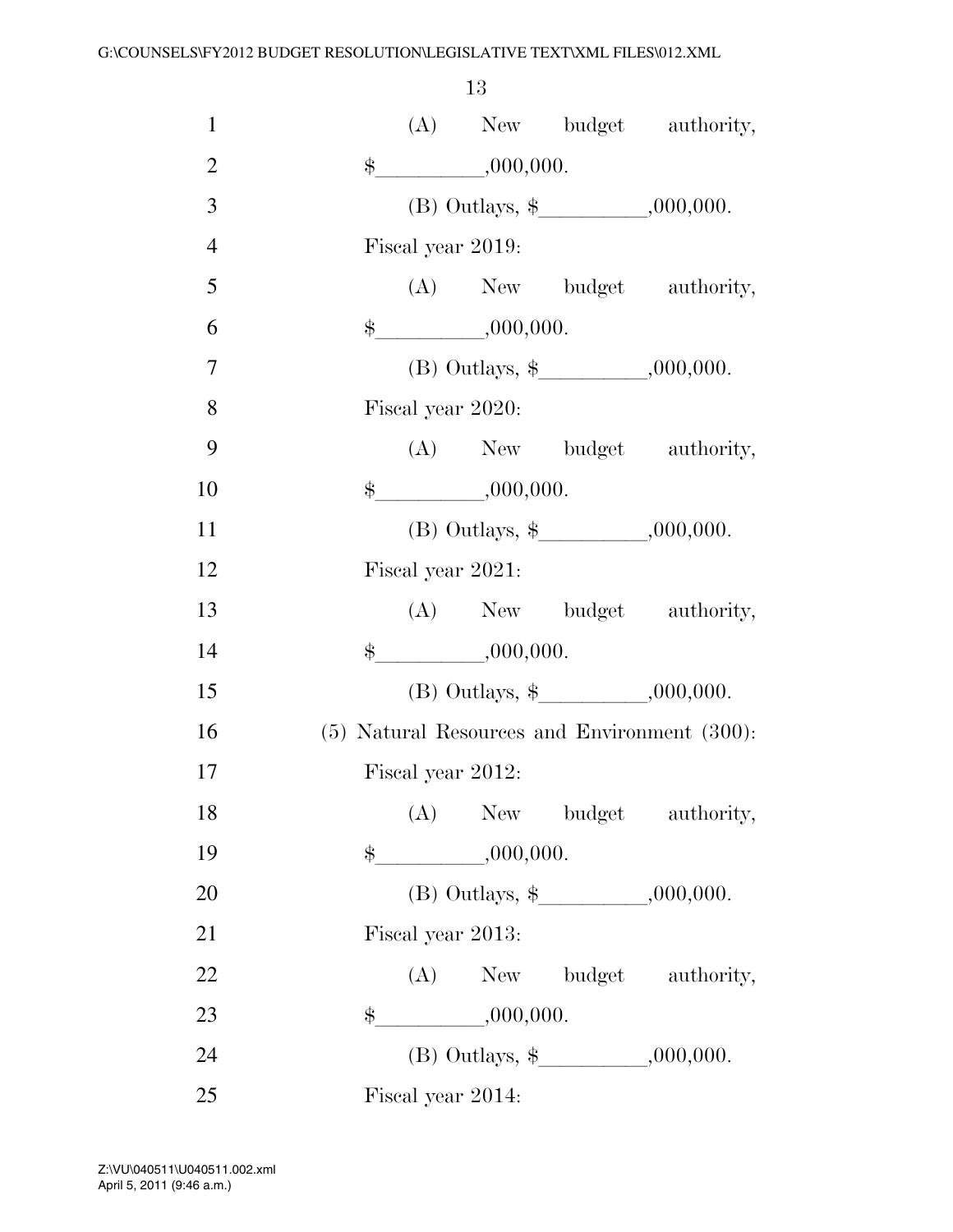| $\mathbf{1}$   |    |                         | (A) New budget authority,                |
|----------------|----|-------------------------|------------------------------------------|
| $\overline{2}$ |    | $\frac{1}{2}$ ,000,000. |                                          |
| 3              |    |                         |                                          |
| $\overline{4}$ |    | Fiscal year 2015:       |                                          |
| 5              |    |                         | (A) New budget authority,                |
| 6              |    |                         |                                          |
| $\overline{7}$ |    |                         |                                          |
| 8              |    | Fiscal year 2016:       |                                          |
| 9              |    |                         | (A) New budget authority,                |
| 10             |    | $\frac{1}{2}$ ,000,000. |                                          |
| 11             |    |                         | (B) Outlays, $\frac{1}{2}$ .000,000.     |
| 12             |    | Fiscal year 2017:       |                                          |
| 13             |    |                         | (A) New budget authority,                |
| 14             |    | $\frac{1}{2}$ ,000,000. |                                          |
| 15             |    |                         | (B) Outlays, $\frac{1}{2}$ , , .000,000. |
| 16             |    | Fiscal year 2018:       |                                          |
| 17             |    |                         | (A) New budget authority,                |
| 18             | \$ | ,000,000.               |                                          |
| 19             |    |                         |                                          |
| 20             |    | Fiscal year 2019:       |                                          |
| 21             |    |                         | (A) New budget authority,                |
| 22             | \$ | $-$ ,000,000.           |                                          |
| 23             |    |                         |                                          |
| 24             |    | Fiscal year 2020:       |                                          |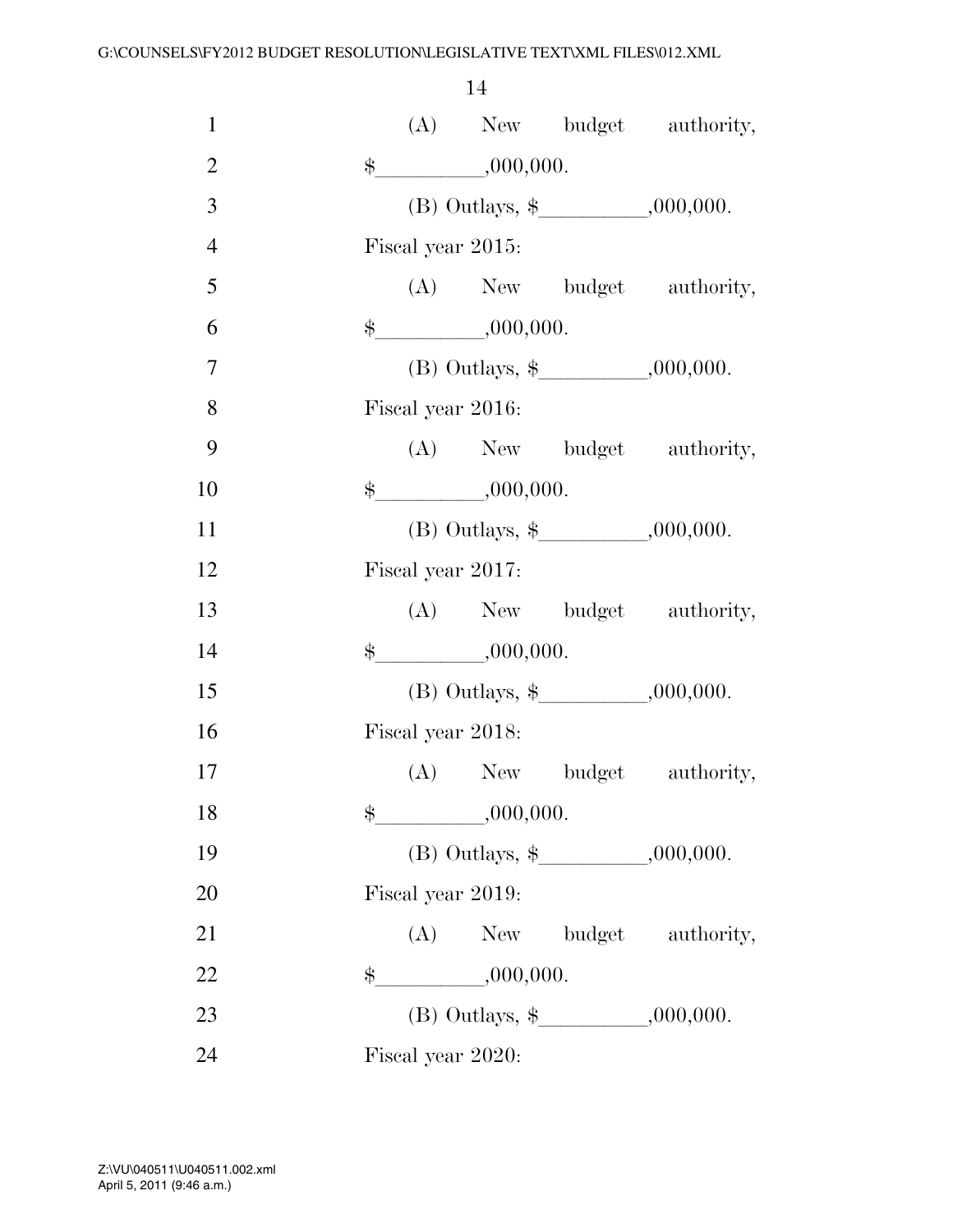| $\mathbf{1}$   | (A) New budget authority,                |  |
|----------------|------------------------------------------|--|
| $\overline{2}$ | $\frac{1}{2}$ ,000,000.                  |  |
| 3              | (B) Outlays, $\frac{1}{2}$ , , .000,000. |  |
| $\overline{4}$ | Fiscal year 2021:                        |  |
| 5              | (A) New budget authority,                |  |
| 6              | $\frac{1}{2}$ ,000,000.                  |  |
| 7              |                                          |  |
| 8              | $(6)$ Agriculture $(350)$ :              |  |
| 9              | Fiscal year 2012:                        |  |
| 10             | (A) New budget authority,                |  |
| 11             | $\frac{\text{L}}{\text{L}}$ ,000,000.    |  |
| 12             | (B) Outlays, $\frac{1}{2}$ .000,000.     |  |
| 13             | Fiscal year 2013:                        |  |
| 14             | (A) New budget authority,                |  |
| 15             | $\frac{1}{2}$ ,000,000.                  |  |
| 16             |                                          |  |
| 17             | Fiscal year 2014:                        |  |
| 18             | (A)<br>New budget authority,             |  |
| 19             | $\frac{1}{2}$ ,000,000.                  |  |
| 20             |                                          |  |
| 21             | Fiscal year 2015:                        |  |
| 22             | (A) New budget authority,                |  |
| 23             | $\frac{1}{2}$ ,000,000.                  |  |
| 24             |                                          |  |
| 25             | Fiscal year 2016:                        |  |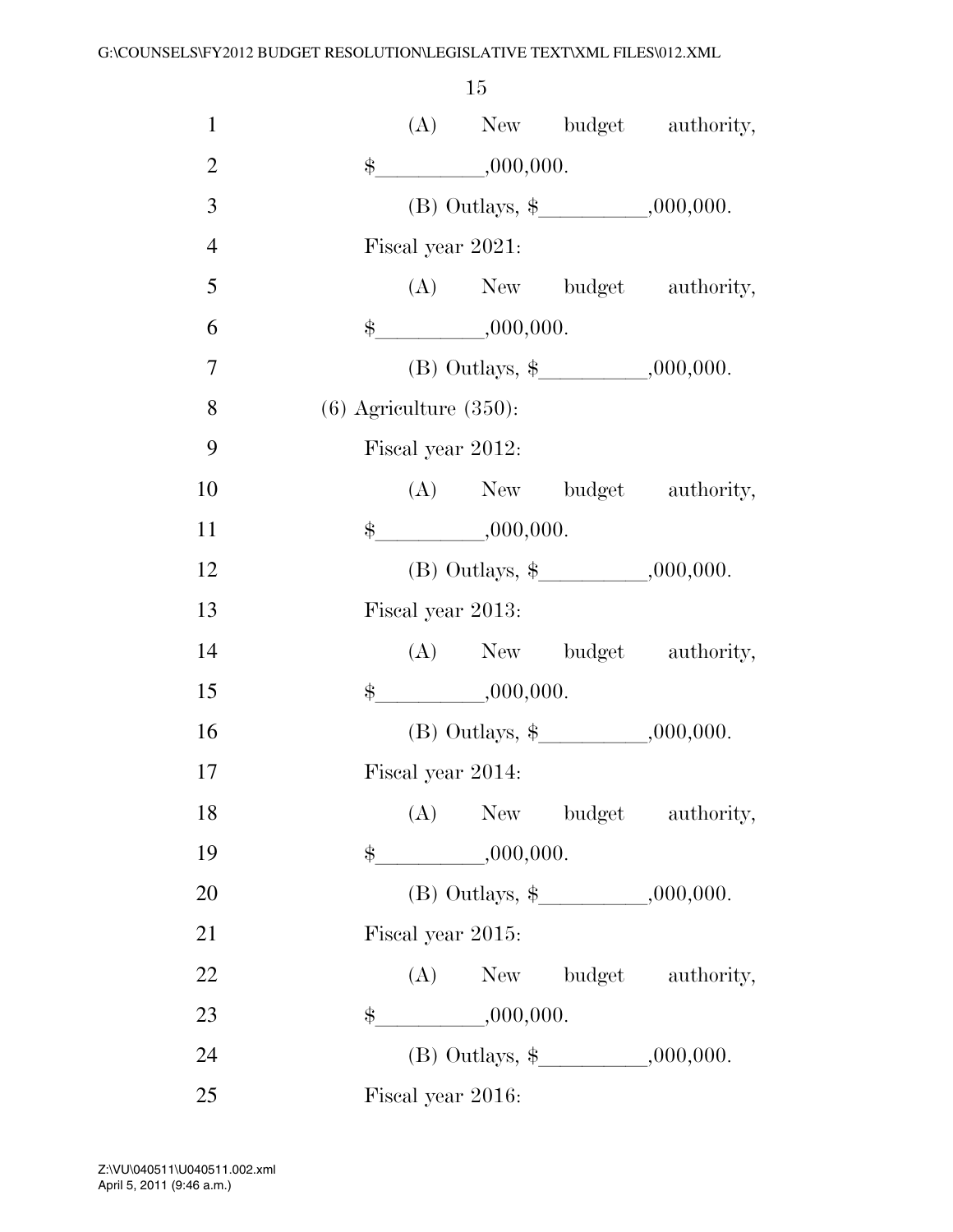| $\mathbf{1}$   |       |                          |                                        | (A) New budget authority,                |
|----------------|-------|--------------------------|----------------------------------------|------------------------------------------|
| $\overline{2}$ |       | $\frac{1}{2}$ ,000,000.  |                                        |                                          |
| 3              |       |                          |                                        |                                          |
| $\overline{4}$ |       | Fiscal year 2017:        |                                        |                                          |
| 5              |       |                          |                                        | (A) New budget authority,                |
| 6              |       | $\frac{1}{2}$ ,000,000.  |                                        |                                          |
| 7              |       |                          |                                        |                                          |
| 8              |       | Fiscal year 2018:        |                                        |                                          |
| 9              |       |                          |                                        | (A) New budget authority,                |
| 10             |       | $\frac{1}{2}$ ,000,000.  |                                        |                                          |
| 11             |       |                          |                                        |                                          |
| 12             |       | Fiscal year 2019:        |                                        |                                          |
| 13             |       |                          |                                        | (A) New budget authority,                |
| 14             |       | $*$ <sub>000,000</sub> . |                                        |                                          |
| 15             |       |                          |                                        | (B) Outlays, $\frac{1}{2}$ , , .000,000. |
| 16             |       | Fiscal year 2020:        |                                        |                                          |
| 17             |       |                          |                                        | (A) New budget authority,                |
| 18             | \$    | ,000,000.                |                                        |                                          |
| 19             |       |                          |                                        |                                          |
| 20             |       | Fiscal year 2021:        |                                        |                                          |
| 21             |       |                          |                                        | (A) New budget authority,                |
| 22             | $\$\$ | ,000,000.                |                                        |                                          |
| 23             |       |                          |                                        |                                          |
| 24             |       |                          | (7) Commerce and Housing Credit (370): |                                          |
| 25             |       | Fiscal year 2012:        |                                        |                                          |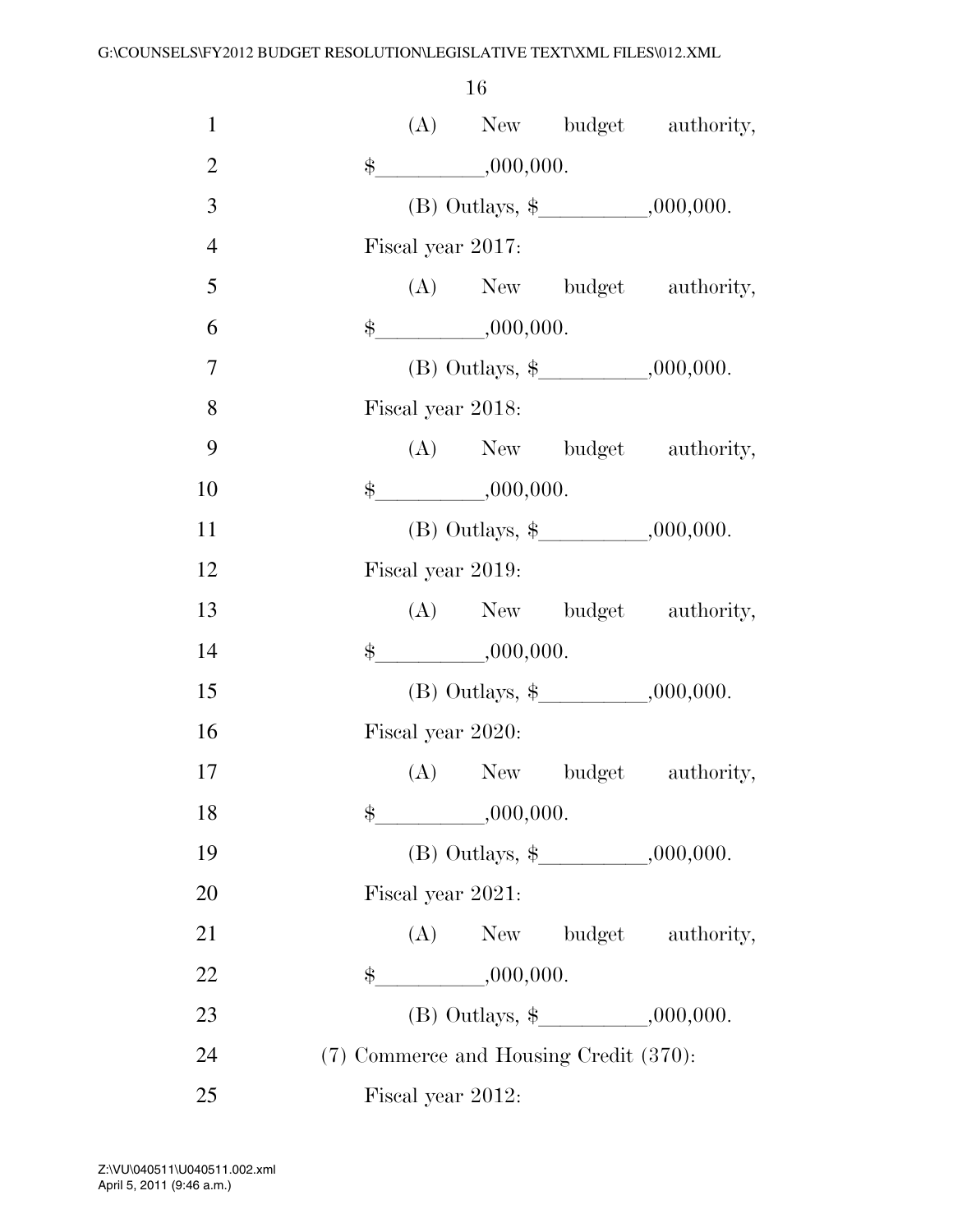| $\mathbf{1}$   |               |                                       | (A) New budget authority,             |
|----------------|---------------|---------------------------------------|---------------------------------------|
| $\overline{2}$ |               | $\frac{1}{2}$ ,000,000.               |                                       |
| 3              |               |                                       |                                       |
| $\overline{4}$ |               | Fiscal year 2013:                     |                                       |
| 5              |               |                                       | (A) New budget authority,             |
| 6              |               | $\frac{\text{L}}{\text{L}}$ ,000,000. |                                       |
| $\overline{7}$ |               |                                       |                                       |
| 8              |               | Fiscal year 2014:                     |                                       |
| 9              |               |                                       | (A) New budget authority,             |
| 10             |               | $\frac{1}{2}$ ,000,000.               |                                       |
| 11             |               |                                       |                                       |
| 12             |               | Fiscal year 2015:                     |                                       |
| 13             |               |                                       | (A) New budget authority,             |
| 14             |               | $\frac{1}{2}$ ,000,000.               |                                       |
| 15             |               |                                       | (B) Outlays, $\frac{1}{2}$ , 000,000. |
| 16             |               | Fiscal year 2016:                     |                                       |
| 17             |               |                                       | (A) New budget authority,             |
| 18             | $\frac{1}{2}$ | ,000,000.                             |                                       |
| 19             |               |                                       |                                       |
| 20             |               | Fiscal year 2017:                     |                                       |
| 21             |               |                                       | (A) New budget authority,             |
| 22             | \$            | ,000,000.                             |                                       |
| 23             |               |                                       |                                       |
| 24             |               | Fiscal year 2018:                     |                                       |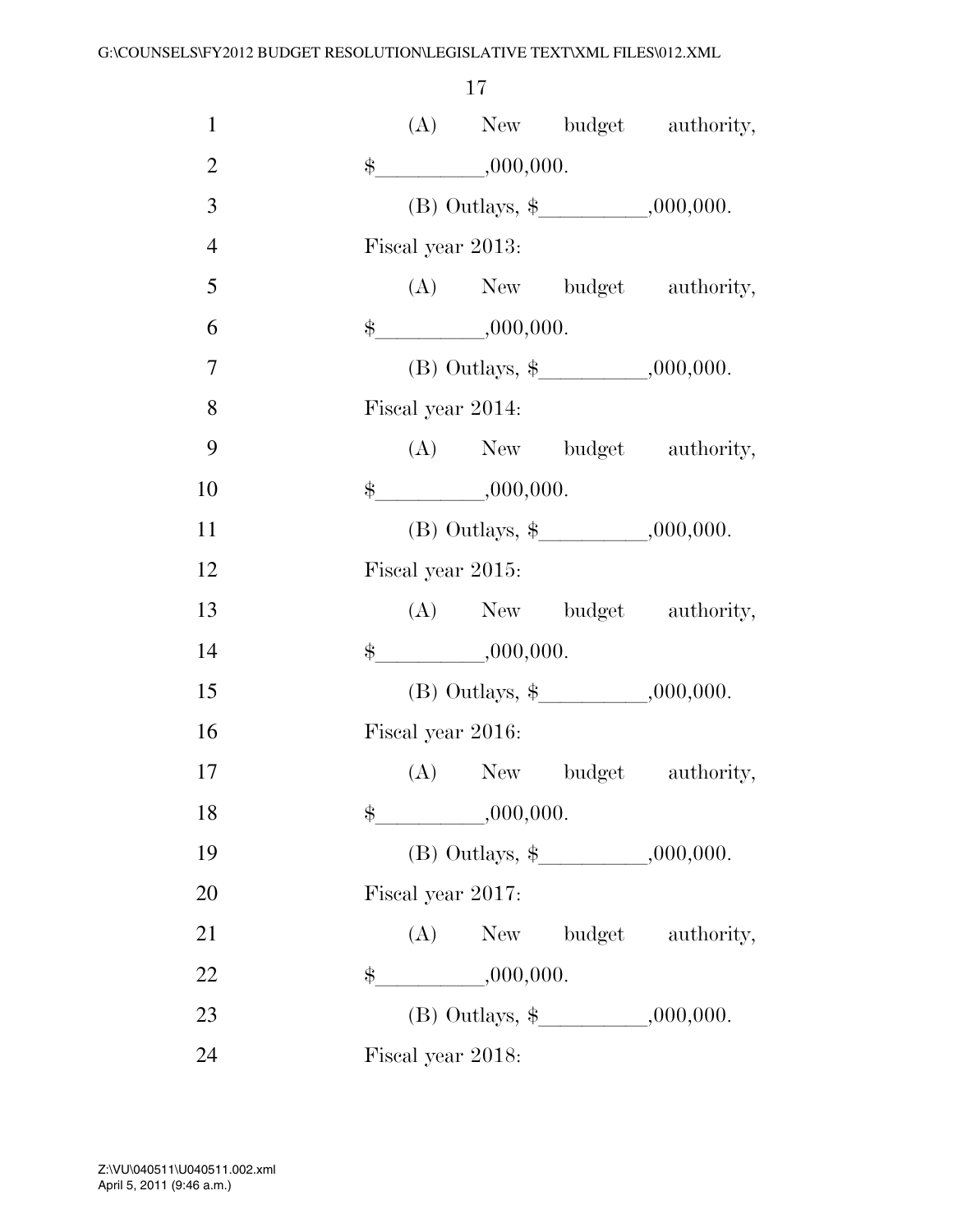| $\mathbf{1}$   |               |     |                                       | (A) New budget authority,                |
|----------------|---------------|-----|---------------------------------------|------------------------------------------|
| $\overline{2}$ |               |     | ,000,000.                             |                                          |
| 3              |               |     |                                       |                                          |
| $\overline{4}$ |               |     | Fiscal year 2019:                     |                                          |
| 5              |               |     |                                       | (A) New budget authority,                |
| 6              |               |     | $\frac{\text{L}}{\text{L}}$ ,000,000. |                                          |
| $\overline{7}$ |               |     |                                       |                                          |
| 8              |               |     | Fiscal year 2020:                     |                                          |
| 9              |               |     |                                       | (A) New budget authority,                |
| 10             | $\frac{1}{2}$ |     | ,000,000.                             |                                          |
| 11             |               |     |                                       |                                          |
| 12             |               |     | Fiscal year 2021:                     |                                          |
| 13             |               |     |                                       | (A) New budget authority,                |
| 14             |               |     | $\frac{1}{2}$ ,000,000.               |                                          |
| 15             |               |     |                                       | (B) Outlays, $\frac{1}{2}$ , , .000,000. |
| 16             |               |     | $(8)$ Transportation $(400)$ :        |                                          |
| 17             |               |     | Fiscal year 2012:                     |                                          |
| 18             |               | (A) |                                       | New budget authority,                    |
| 19             | $\clubsuit$   |     | $-$ ,000,000.                         |                                          |
| 20             |               |     |                                       | (B) Outlays, $\frac{1}{2}$ , 000,000.    |
| 21             |               |     | Fiscal year 2013:                     |                                          |
| 22             |               |     |                                       | (A) New budget authority,                |
| 23             |               |     | $\frac{1}{2}$ ,000,000.               |                                          |
| 24             |               |     |                                       |                                          |
| 25             |               |     | Fiscal year 2014:                     |                                          |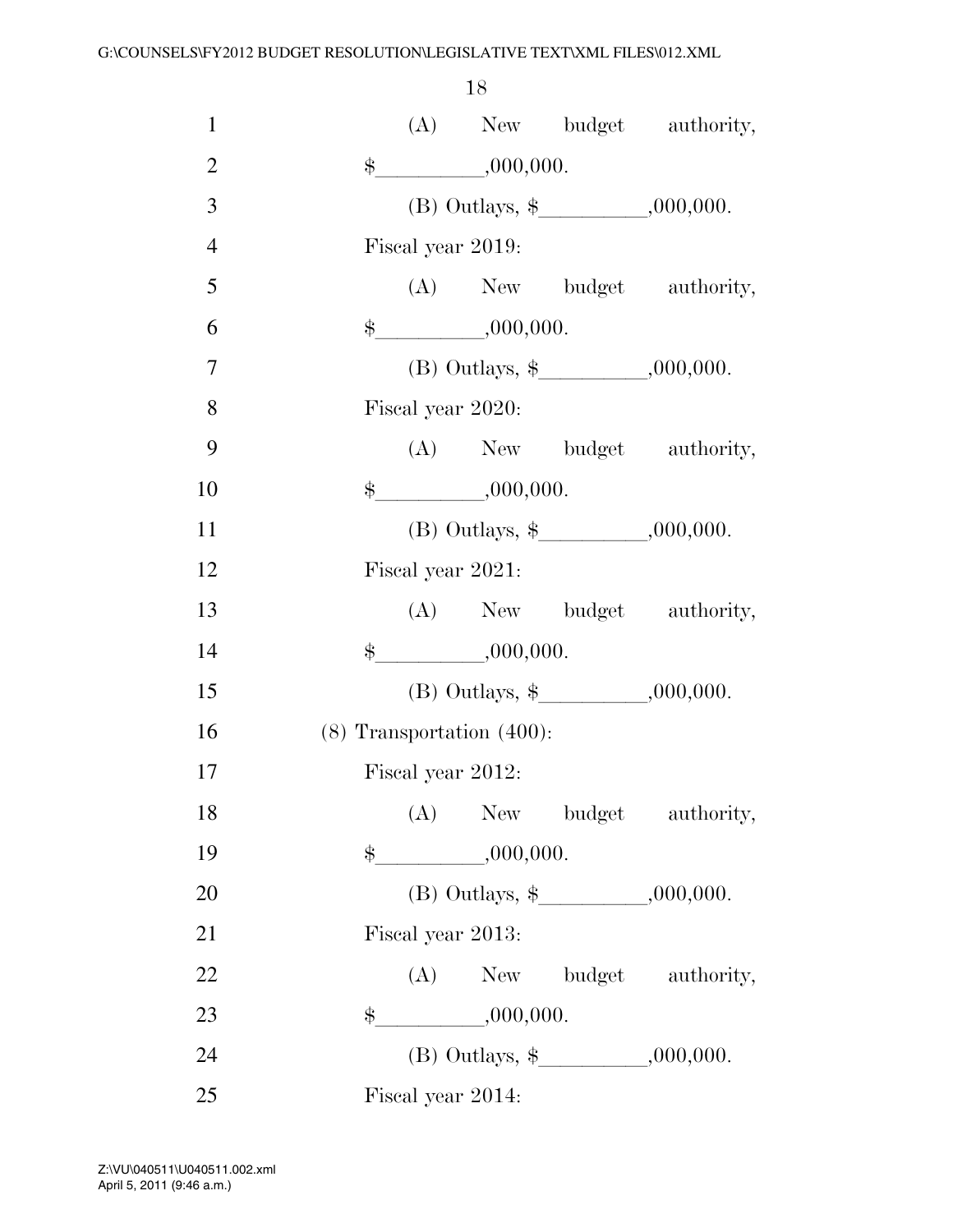| $\mathbf{1}$   |               |                         | (A) New budget authority,            |
|----------------|---------------|-------------------------|--------------------------------------|
| $\mathbf{2}$   |               | $\frac{1}{2}$ ,000,000. |                                      |
| 3              |               |                         | (B) Outlays, $\frac{1}{2}$ .000,000. |
| $\overline{4}$ |               | Fiscal year 2015:       |                                      |
| 5              |               |                         | (A) New budget authority,            |
| 6              |               | $\frac{1}{2}$ ,000,000. |                                      |
| $\overline{7}$ |               |                         |                                      |
| 8              |               | Fiscal year 2016:       |                                      |
| 9              |               |                         | (A) New budget authority,            |
| 10             |               | $\frac{1}{2}$ ,000,000. |                                      |
| 11             |               |                         |                                      |
| 12             |               | Fiscal year 2017:       |                                      |
| 13             |               |                         | (A) New budget authority,            |
| 14             |               | $\frac{1}{2}$ ,000,000. |                                      |
| 15             |               |                         |                                      |
| 16             |               | Fiscal year 2018:       |                                      |
| 17             |               |                         | (A) New budget authority,            |
| 18             | $\frac{1}{2}$ | ,000,000.               |                                      |
| 19             |               |                         |                                      |
| 20             |               | Fiscal year 2019:       |                                      |
| 21             |               |                         | (A) New budget authority,            |
| 22             |               | $\frac{1}{2}$ ,000,000. |                                      |
| 23             |               |                         |                                      |
| 24             |               | Fiscal year 2020:       |                                      |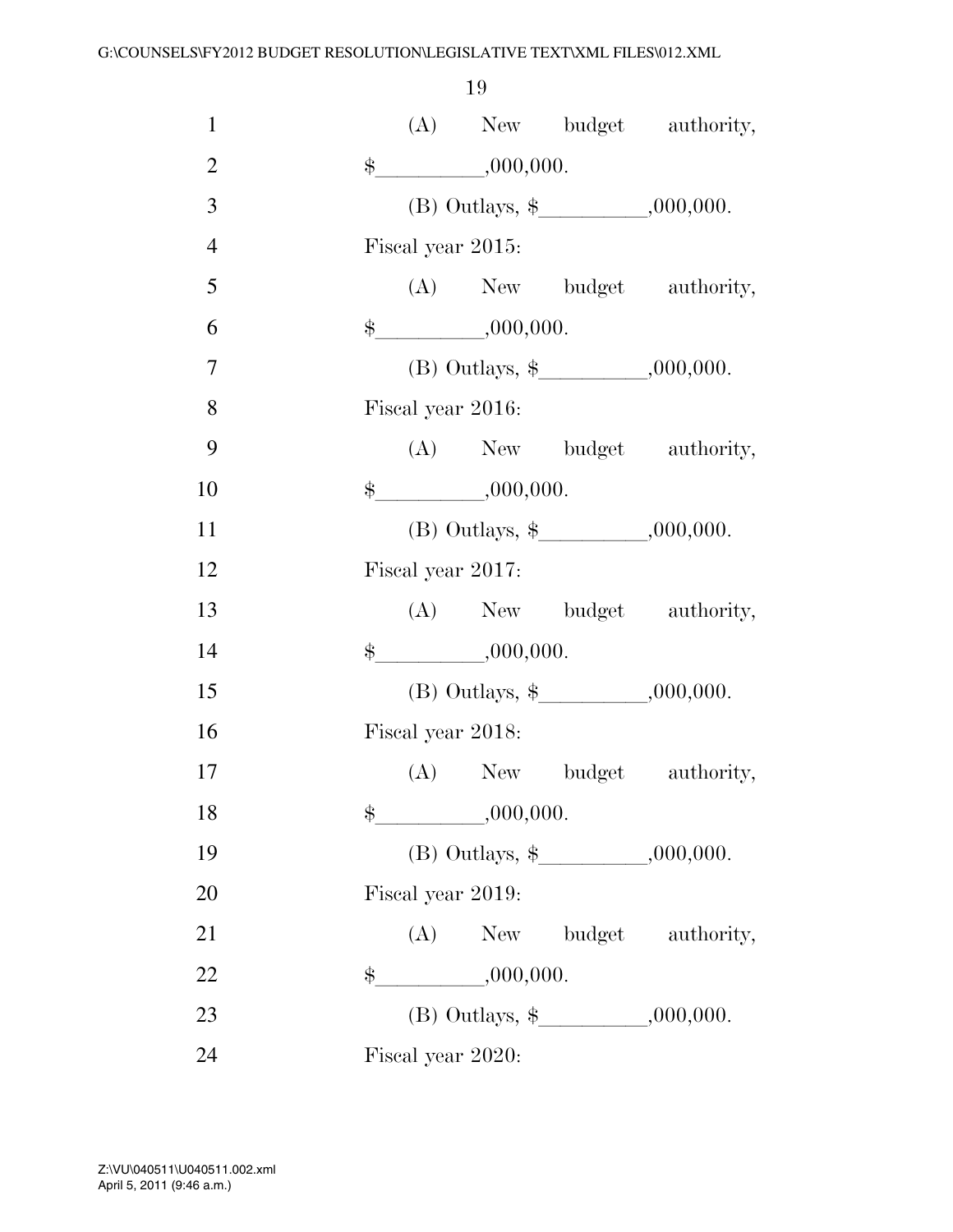| $\mathbf{1}$   |        |             |                         |  | (A) New budget authority,                |
|----------------|--------|-------------|-------------------------|--|------------------------------------------|
| $\mathbf{2}$   |        | $\ddot{\$}$ | ,000,000.               |  |                                          |
| 3              |        |             |                         |  |                                          |
| $\overline{4}$ |        |             | Fiscal year 2021:       |  |                                          |
| 5              |        |             |                         |  | (A) New budget authority,                |
| 6              |        |             | $\frac{1}{2}$ ,000,000. |  |                                          |
| $\overline{7}$ |        |             |                         |  | (B) Outlays, $\frac{1}{2}$ , , .000,000. |
| 8              |        |             |                         |  | (9) Community and Regional Development   |
| 9              | (450): |             |                         |  |                                          |
| 10             |        |             | Fiscal year 2012:       |  |                                          |
| 11             |        |             |                         |  | (A) New budget authority,                |
| 12             |        |             | $\frac{1}{2}$ ,000,000. |  |                                          |
| 13             |        |             |                         |  | (B) Outlays, $\frac{1}{2}$ .000,000.     |
| 14             |        |             | Fiscal year 2013:       |  |                                          |
| 15             |        |             |                         |  | (A) New budget authority,                |
| 16             |        |             | $\$\, 000,000.$         |  |                                          |
| 17             |        |             |                         |  |                                          |
| 18             |        |             | Fiscal year 2014:       |  |                                          |
| 19             |        |             |                         |  | (A) New budget authority,                |
| 20             |        |             | $\frac{1}{2}$ ,000,000. |  |                                          |
| 21             |        |             |                         |  |                                          |
| 22             |        |             | Fiscal year 2015:       |  |                                          |
| 23             |        |             |                         |  | (A) New budget authority,                |
| 24             |        |             | $\frac{1}{2}$ ,000,000. |  |                                          |
| 25             |        |             |                         |  | (B) Outlays, $\frac{1}{2}$ .000,000.     |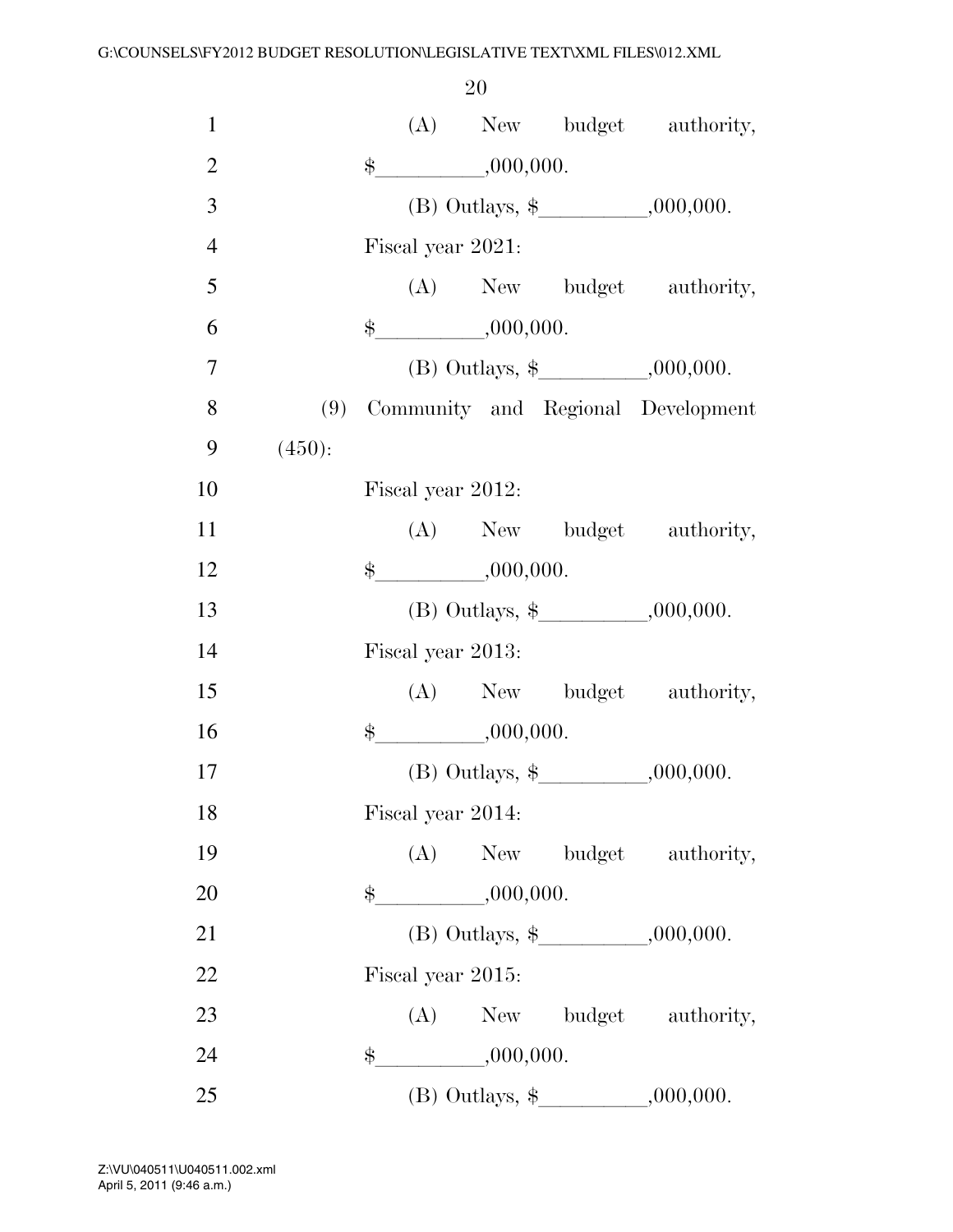| $\mathbf{1}$   | Fiscal year 2016:                    |  |
|----------------|--------------------------------------|--|
| $\overline{2}$ | (A) New budget authority,            |  |
| 3              | $\frac{1}{2}$ ,000,000.              |  |
| $\overline{4}$ | (B) Outlays, $\frac{1}{2}$ .000,000. |  |
| 5              | Fiscal year 2017:                    |  |
| 6              | (A) New budget authority,            |  |
| $\overline{7}$ | $\frac{1}{2}$ ,000,000.              |  |
| 8              | (B) Outlays, $\frac{1}{2}$ .000,000. |  |
| 9              | Fiscal year 2018:                    |  |
| 10             | (A) New budget authority,            |  |
| 11             | $\frac{1}{2}$ ,000,000.              |  |
| 12             | (B) Outlays, $\frac{1}{2}$ .000,000. |  |
| 13             | Fiscal year 2019:                    |  |
| 14             | (A) New budget authority,            |  |
| 15             | $\frac{1}{2}$ ,000,000.              |  |
| 16             |                                      |  |
| 17             | Fiscal year 2020:                    |  |
| 18             | (A) New budget authority,            |  |
| 19             | $-$ ,000,000.<br>$\frac{1}{2}$       |  |
| 20             |                                      |  |
| 21             | Fiscal year 2021:                    |  |
| 22             | (A) New budget authority,            |  |
| 23             | $\frac{1}{1000,000}.$<br>\$          |  |
| 24             |                                      |  |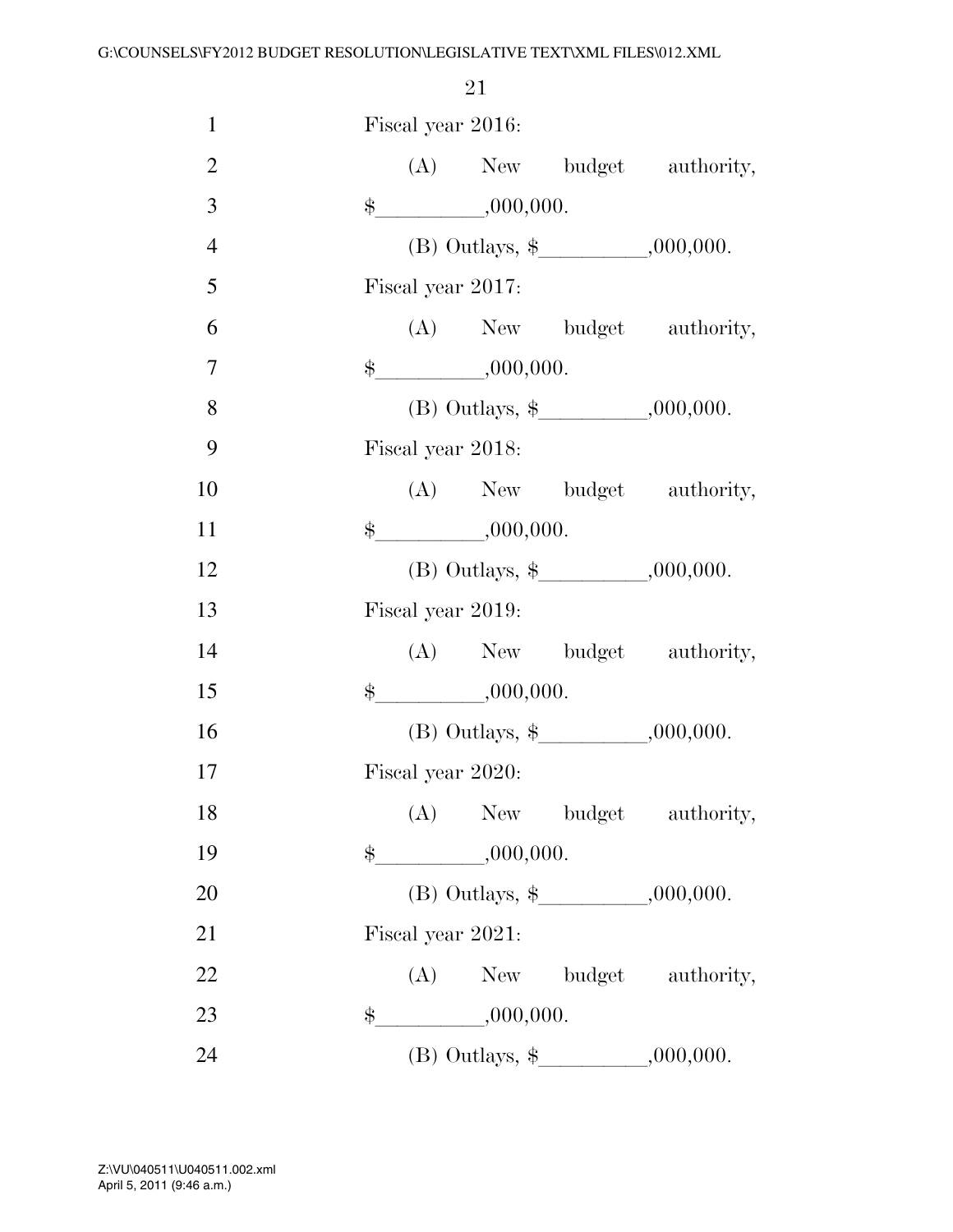| $\mathbf{1}$   |                                                     |           | (10) Education, Training, Employment, and |
|----------------|-----------------------------------------------------|-----------|-------------------------------------------|
| $\overline{2}$ | Social Services (500):                              |           |                                           |
| 3              | Fiscal year 2012:                                   |           |                                           |
| $\overline{4}$ |                                                     |           | (A) New budget authority,                 |
| 5              | $\frac{\text{L}}{\text{L}}$ ,000,000.               |           |                                           |
| 6              |                                                     |           |                                           |
| $\overline{7}$ | Fiscal year 2013:                                   |           |                                           |
| 8              |                                                     |           | (A) New budget authority,                 |
| 9              | $\frac{1}{2}$ ,000,000.                             |           |                                           |
| 10             |                                                     |           |                                           |
| 11             | Fiscal year 2014:                                   |           |                                           |
| 12             |                                                     |           | (A) New budget authority,                 |
| 13             | $\frac{1}{2}$ ,000,000.                             |           |                                           |
| 14             |                                                     |           |                                           |
| 15             | Fiscal year 2015:                                   |           |                                           |
| 16             |                                                     |           | (A) New budget authority,                 |
| 17             | $\frac{1}{2}$ ,000,000.                             |           |                                           |
| 18             | (B) Outlays, $\frac{1}{2}$ _______________,000,000. |           |                                           |
| 19             | Fiscal year 2016:                                   |           |                                           |
| 20             |                                                     |           | (A) New budget authority,                 |
| 21             | \$                                                  | ,000,000. |                                           |
|                |                                                     |           | (B) Outlays, $\frac{1}{2}$ , , .000,000.  |
| 22             |                                                     |           |                                           |
| 23             | Fiscal year 2017:                                   |           |                                           |
| 24             |                                                     |           | (A) New budget authority,                 |
| 25             | $\frac{1}{2}$ ,000,000.                             |           |                                           |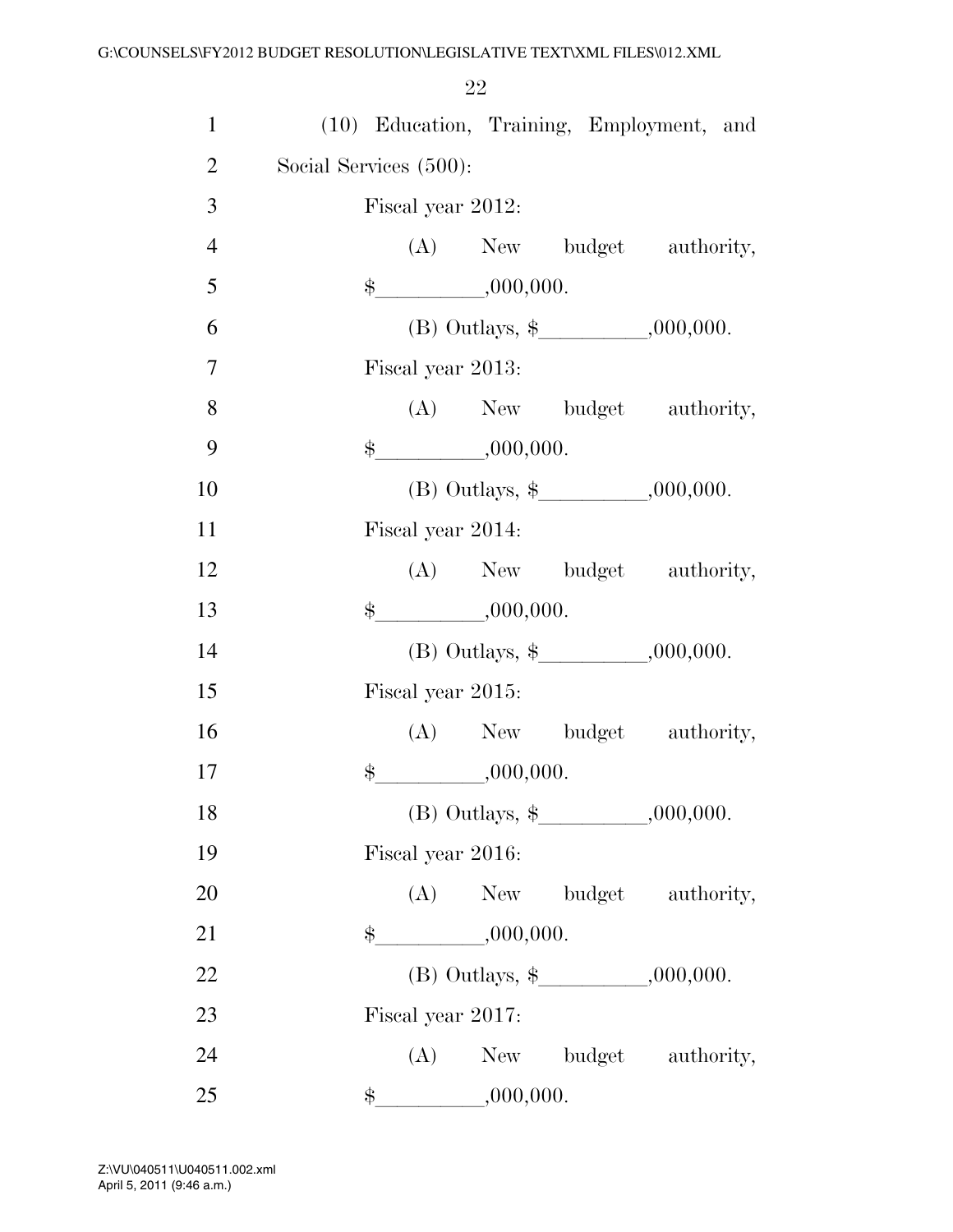|                | 23                                                   |  |
|----------------|------------------------------------------------------|--|
| $\mathbf{1}$   | (B) Outlays, $\frac{1}{2}$ .000,000.                 |  |
| $\mathfrak{2}$ | Fiscal year 2018:                                    |  |
| 3              | (A) New budget authority,                            |  |
| $\overline{4}$ | $\frac{1}{2}$ ,000,000.                              |  |
| 5              | (B) Outlays, $\frac{1}{2}$ , 000,000.                |  |
| 6              | Fiscal year 2019:                                    |  |
| $\overline{7}$ | (A) New budget authority,                            |  |
| 8              | $\frac{1}{2}$ ,000,000.                              |  |
| 9              | (B) Outlays, $\frac{1}{2}$ ________________,000,000. |  |
| 10             | Fiscal year 2020:                                    |  |
| 11             | (A) New budget authority,                            |  |
| 12             | $\frac{1}{2}$ .000,000.                              |  |
| 13             |                                                      |  |
| 14             | Fiscal year 2021:                                    |  |
| 15             | (A) New budget authority,                            |  |
| 16             | $\frac{1}{2}$ ,000,000.                              |  |
| 17             | (B) Outlays, $\frac{1}{2}$ , 000,000.                |  |
| 18             | $(11)$ Health $(550)$ :                              |  |
| 19             | Fiscal year 2012:                                    |  |
| 20             | (A) New budget authority,                            |  |
| 21             | $\frac{1}{2}$ ,000,000.                              |  |
| 22             |                                                      |  |
|                |                                                      |  |
| 23             | Fiscal year 2013:                                    |  |
| 24             | (A) New budget authority,                            |  |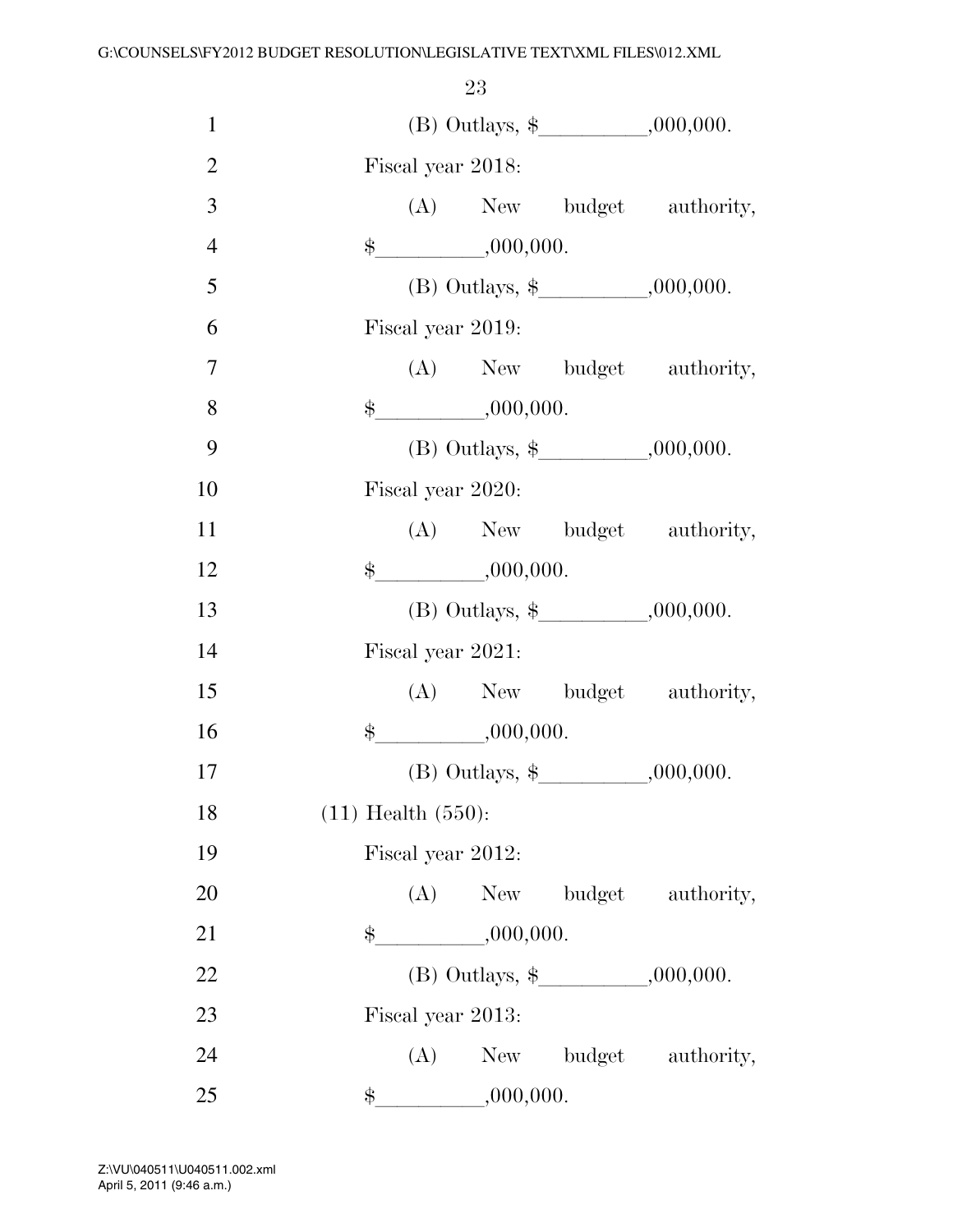| $\mathbf{1}$   |                   |                         |                                          |
|----------------|-------------------|-------------------------|------------------------------------------|
| $\overline{2}$ | Fiscal year 2014: |                         |                                          |
| 3              |                   |                         | (A) New budget authority,                |
| $\overline{4}$ |                   | $\frac{1}{2}$ ,000,000. |                                          |
| 5              |                   |                         |                                          |
| 6              | Fiscal year 2015: |                         |                                          |
| 7              |                   |                         | (A) New budget authority,                |
| 8              |                   | $\frac{1}{2}$ ,000,000. |                                          |
| 9              |                   |                         | (B) Outlays, $\frac{1}{2}$ , , .000,000. |
| 10             | Fiscal year 2016: |                         |                                          |
| 11             |                   |                         | (A) New budget authority,                |
| 12             |                   | $*, 000, 000.$          |                                          |
| 13             |                   |                         | (B) Outlays, $\frac{1}{2}$ , , .000,000. |
| 14             | Fiscal year 2017: |                         |                                          |
| 15             |                   |                         | (A) New budget authority,                |
| 16             |                   | $*, 000, 000.$          |                                          |
| 17             |                   |                         | (B) Outlays, $\frac{1}{2}$ , 000,000.    |
| 18             | Fiscal year 2018: |                         |                                          |
| 19             |                   |                         | (A) New budget authority,                |
| 20             |                   | $\frac{1}{2}$ ,000,000. |                                          |
| 21             |                   |                         |                                          |
| 22             | Fiscal year 2019: |                         |                                          |
| 23             |                   |                         | (A) New budget authority,                |
| 24             |                   | $\frac{1}{2}$ ,000,000. |                                          |
| 25             |                   |                         | (B) Outlays, $\frac{1}{2}$ , 000,000.    |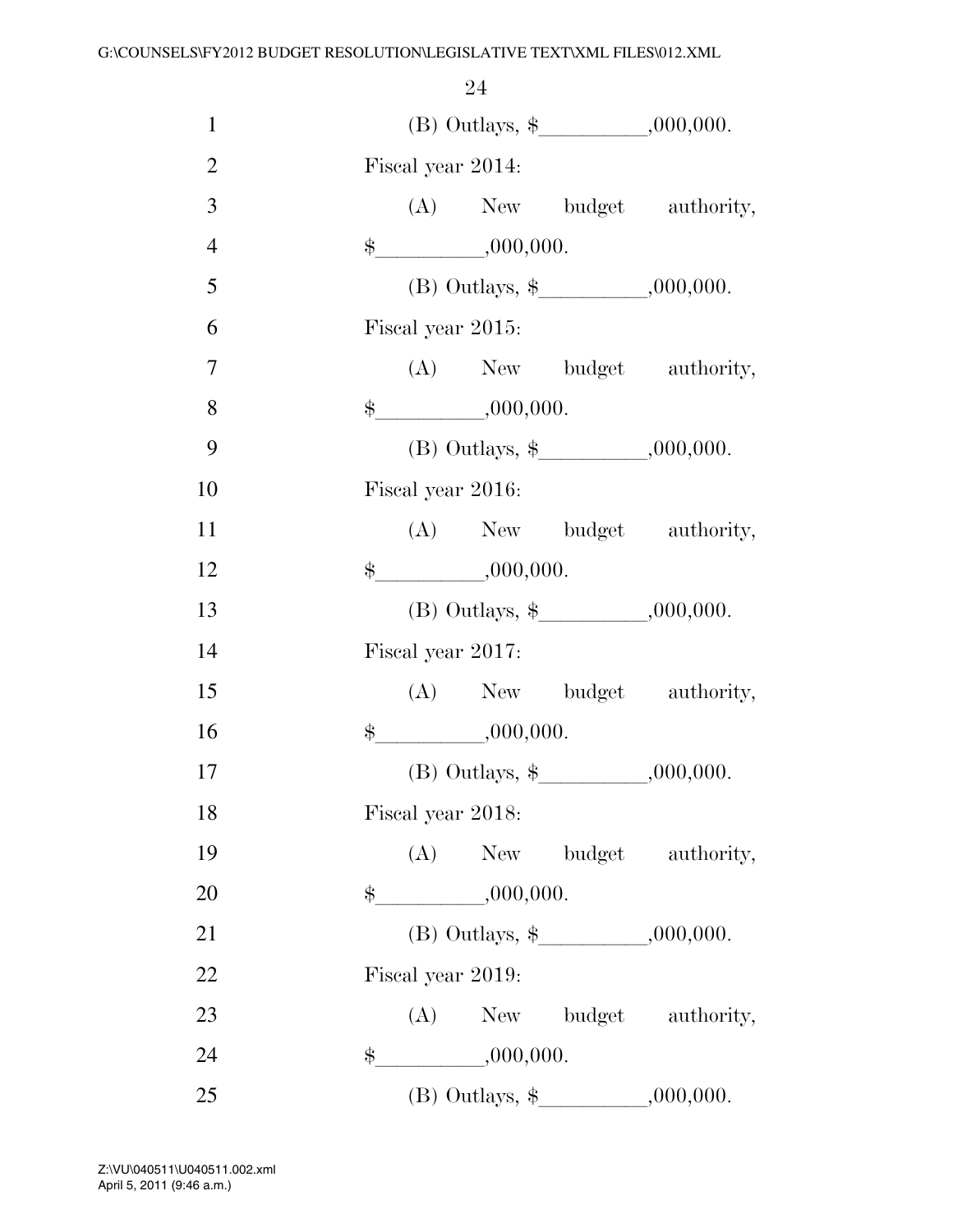| $\mathbf{1}$   | Fiscal year 2020:         |           |                                       |
|----------------|---------------------------|-----------|---------------------------------------|
| $\overline{2}$ |                           |           | (A) New budget authority,             |
| 3              | $\frac{1}{2}$ ,000,000.   |           |                                       |
| $\overline{4}$ |                           |           | (B) Outlays, $\frac{1}{2}$ .000,000.  |
| 5              | Fiscal year 2021:         |           |                                       |
| 6              |                           |           | (A) New budget authority,             |
| $\overline{7}$ | $\frac{1}{2}$ ,000,000.   |           |                                       |
| 8              |                           |           |                                       |
| 9              | $(12)$ Medicare $(570)$ : |           |                                       |
| 10             | Fiscal year 2012:         |           |                                       |
| 11             |                           |           | (A) New budget authority,             |
| 12             | $\frac{1}{2}$ ,000,000.   |           |                                       |
| 13             |                           |           |                                       |
| 14             | Fiscal year 2013:         |           |                                       |
| 15             |                           |           | (A) New budget authority,             |
| 16             |                           |           |                                       |
| 17             |                           |           | (B) Outlays, $\frac{1}{2}$ .000,000.  |
| 18             | Fiscal year 2014:         |           |                                       |
| 19             | (A)                       |           | New budget authority,                 |
| 20             | \$                        | ,000,000. |                                       |
| 21             |                           |           |                                       |
| 22             | Fiscal year 2015:         |           |                                       |
| 23             |                           |           | (A) New budget authority,             |
| 24             | \$                        | ,000,000. |                                       |
| 25             |                           |           | (B) Outlays, $\frac{1}{2}$ , 000,000. |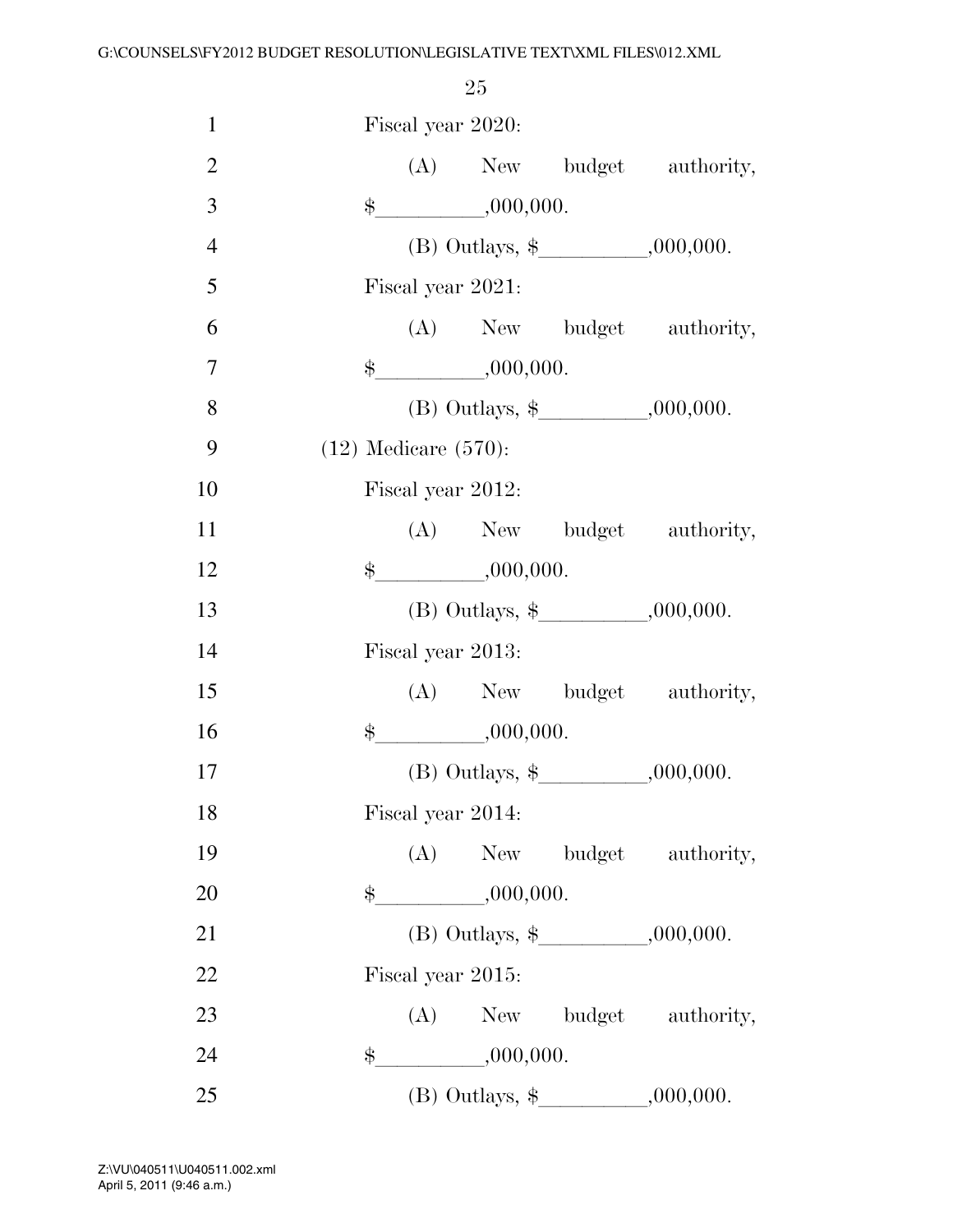| $\mathbf{1}$   | Fiscal year 2016: |                                  |                           |
|----------------|-------------------|----------------------------------|---------------------------|
| $\overline{2}$ |                   |                                  | (A) New budget authority, |
| 3              |                   | $\frac{1}{2}$ ,000,000.          |                           |
| $\overline{4}$ |                   |                                  |                           |
| 5              | Fiscal year 2017: |                                  |                           |
| 6              |                   |                                  | (A) New budget authority, |
| $\tau$         |                   | $\frac{1}{2}$ ,000,000.          |                           |
| 8              |                   |                                  |                           |
| 9              | Fiscal year 2018: |                                  |                           |
| 10             |                   |                                  | (A) New budget authority, |
| 11             |                   | $\frac{1}{2}$ ,000,000.          |                           |
| 12             |                   |                                  |                           |
| 13             | Fiscal year 2019: |                                  |                           |
| 14             |                   |                                  | (A) New budget authority, |
| 15             |                   | $\frac{1}{2}$ ,000,000.          |                           |
| 16             |                   |                                  |                           |
| 17             | Fiscal year 2020: |                                  |                           |
| 18             |                   |                                  | (A) New budget authority, |
| 19             | \$                | $-$ ,000,000.                    |                           |
| 20             |                   |                                  |                           |
| 21             | Fiscal year 2021: |                                  |                           |
| 22             |                   |                                  | (A) New budget authority, |
| 23             |                   | $\frac{1}{2}$ ,000,000.          |                           |
| 24             |                   |                                  |                           |
| 25             |                   | $(13)$ Income Security $(600)$ : |                           |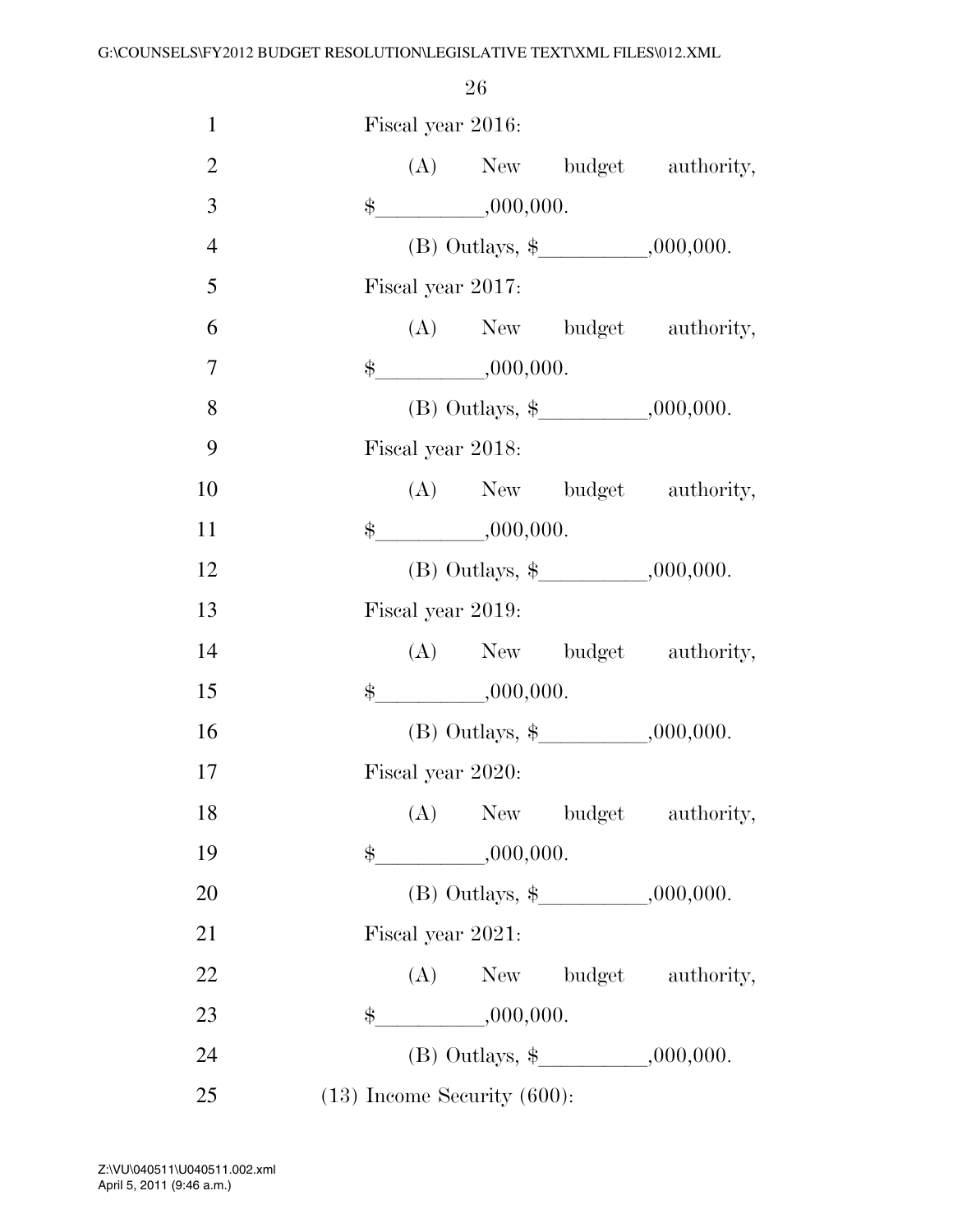| $\mathbf{1}$   |  | Fiscal year 2012:       |                                      |
|----------------|--|-------------------------|--------------------------------------|
| $\mathfrak{2}$ |  |                         | (A) New budget authority,            |
| 3              |  | $\frac{1}{2}$ ,000,000. |                                      |
| $\overline{4}$ |  |                         | (B) Outlays, $\frac{1}{2}$ .000,000. |
| 5              |  | Fiscal year 2013:       |                                      |
| 6              |  |                         | (A) New budget authority,            |
| $\overline{7}$ |  | $\frac{1}{2}$ ,000,000. |                                      |
| 8              |  |                         |                                      |
| 9              |  | Fiscal year 2014:       |                                      |
| 10             |  |                         | (A) New budget authority,            |
| 11             |  | $\frac{1}{2}$ ,000,000. |                                      |
| 12             |  |                         |                                      |
| 13             |  | Fiscal year 2015:       |                                      |
| 14             |  |                         | (A) New budget authority,            |
| 15             |  | $\frac{1}{2}$ ,000,000. |                                      |
| 16             |  |                         |                                      |
| 17             |  | Fiscal year 2016:       |                                      |
| 18             |  |                         | (A) New budget authority,            |
| 19             |  |                         |                                      |
| 20             |  |                         | (B) Outlays, $\frac{1}{2}$ .000,000. |
| 21             |  | Fiscal year 2017:       |                                      |
| 22             |  |                         | (A) New budget authority,            |
| 23             |  | $\frac{1}{2}$ ,000,000. |                                      |
| 24             |  |                         |                                      |
| 25             |  | Fiscal year 2018:       |                                      |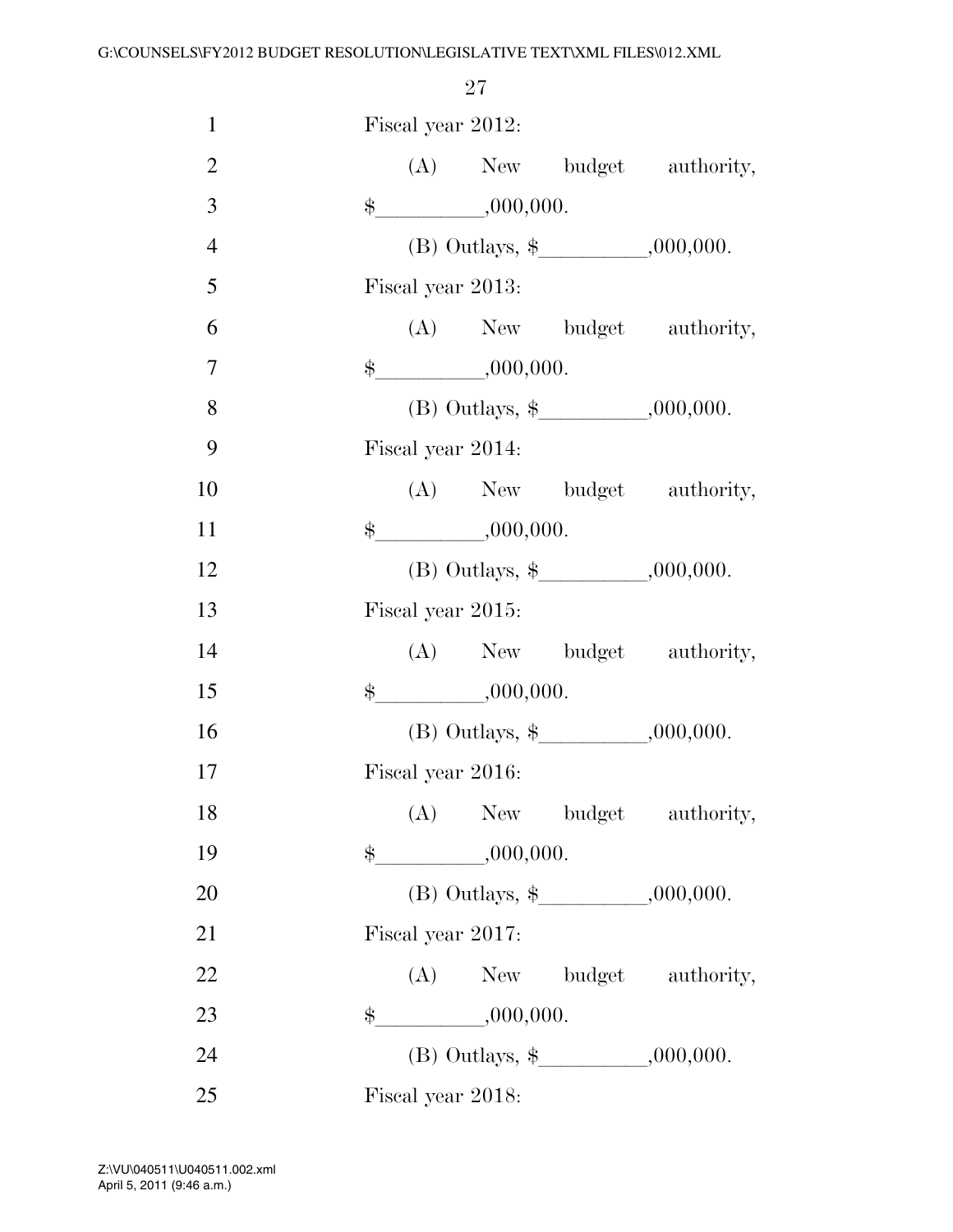| $\mathbf{1}$   |                                      | (A) New budget authority, |
|----------------|--------------------------------------|---------------------------|
| $\overline{2}$ | $$ -$<br>,000,000.                   |                           |
| 3              | (B) Outlays, $\frac{1}{2}$ .000,000. |                           |
| $\overline{4}$ | Fiscal year 2019:                    |                           |
| 5              |                                      | (A) New budget authority, |
| 6              | $\frac{1}{2}$ ,000,000.              |                           |
| $\overline{7}$ |                                      |                           |
| 8              | Fiscal year 2020:                    |                           |
| 9              |                                      | (A) New budget authority, |
| 10             | \$,000,000.                          |                           |
| 11             | (B) Outlays, $\frac{1}{2}$ .000,000. |                           |
| 12             | Fiscal year 2021:                    |                           |
| 13             |                                      | (A) New budget authority, |
| 14             | $\frac{1}{2}$ ,000,000.              |                           |
| 15             |                                      |                           |
| 16             | $(14)$ Social Security $(650)$ :     |                           |
| 17             | Fiscal year 2012:                    |                           |
| 18             | (A)                                  | New budget authority,     |
| 19             | $\frac{1}{2}$ ,000,000.              |                           |
| 20             |                                      |                           |
| 21             | Fiscal year 2013:                    |                           |
| $22\,$         |                                      | (A) New budget authority, |
| 23             | $\frac{1}{2}$ ,000,000.              |                           |
| 24             | (B) Outlays, $\frac{1}{2}$ .000,000. |                           |
| 25             | Fiscal year 2014:                    |                           |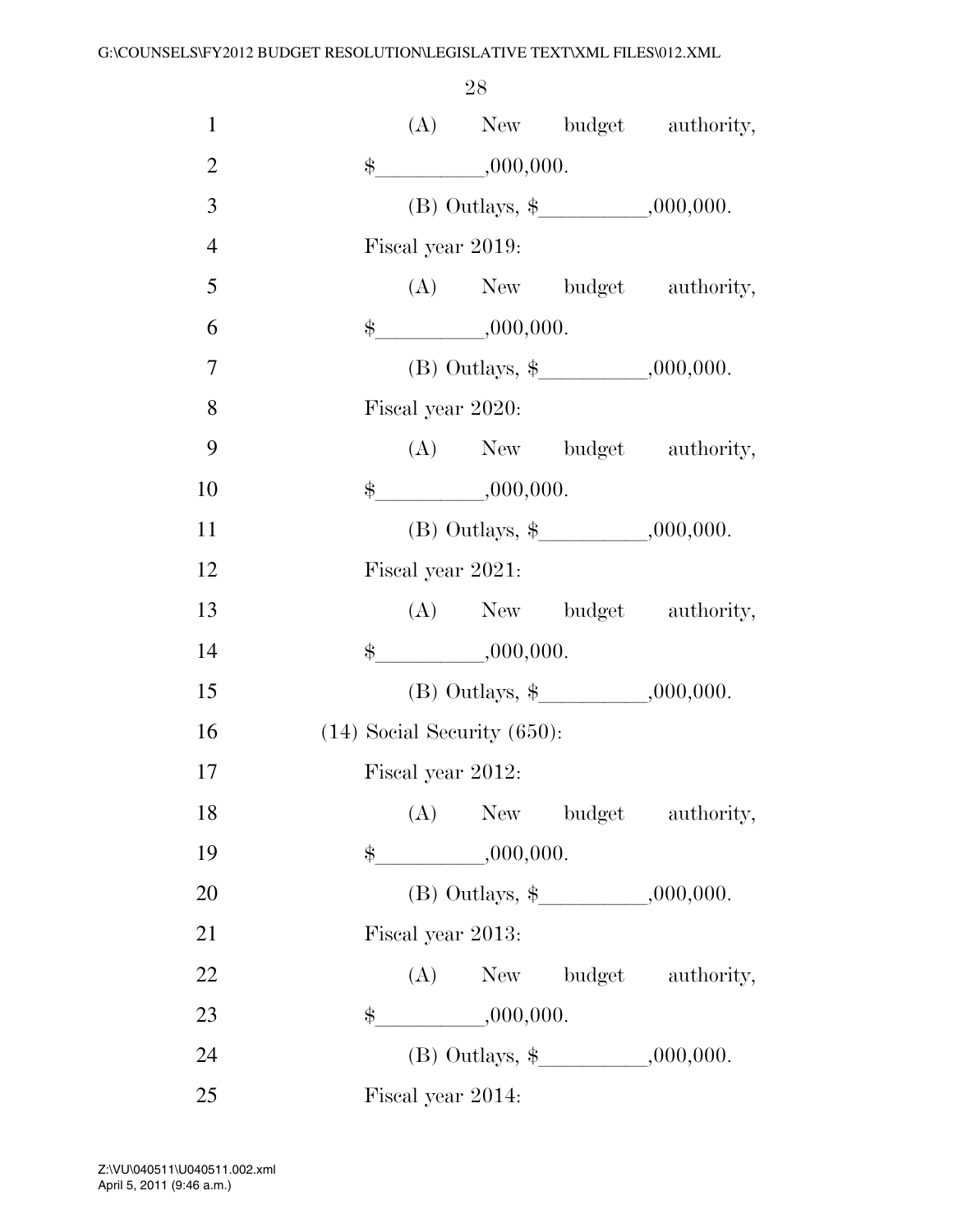| $\mathbf{1}$   |               |                   |                                       | (A) New budget authority,                |
|----------------|---------------|-------------------|---------------------------------------|------------------------------------------|
| $\overline{2}$ |               |                   | $\frac{1}{2}$ ,000,000.               |                                          |
| 3              |               |                   |                                       |                                          |
| $\overline{4}$ |               | Fiscal year 2015: |                                       |                                          |
| 5              |               |                   |                                       | (A) New budget authority,                |
| 6              |               |                   | $\frac{\text{L}}{\text{L}}$ ,000,000. |                                          |
| $\overline{7}$ |               |                   |                                       |                                          |
| 8              |               | Fiscal year 2016: |                                       |                                          |
| 9              |               |                   |                                       | (A) New budget authority,                |
| 10             |               |                   | $\frac{1}{2}$ ,000,000.               |                                          |
| 11             |               |                   |                                       |                                          |
| 12             |               | Fiscal year 2017: |                                       |                                          |
| 13             |               |                   |                                       | (A) New budget authority,                |
| 14             |               |                   | $\frac{1}{2}$ ,000,000.               |                                          |
| 15             |               |                   |                                       | (B) Outlays, $\frac{1}{2}$ , , .000,000. |
| 16             |               | Fiscal year 2018: |                                       |                                          |
| 17             |               |                   |                                       | (A) New budget authority,                |
| 18             | $\frac{1}{2}$ |                   | ,000,000.                             |                                          |
| 19             |               |                   |                                       |                                          |
| 20             |               | Fiscal year 2019: |                                       |                                          |
| 21             |               |                   |                                       | (A) New budget authority,                |
| 22             | \$            |                   | ,000,000.                             |                                          |
| 23             |               |                   |                                       |                                          |
| 24             |               | Fiscal year 2020: |                                       |                                          |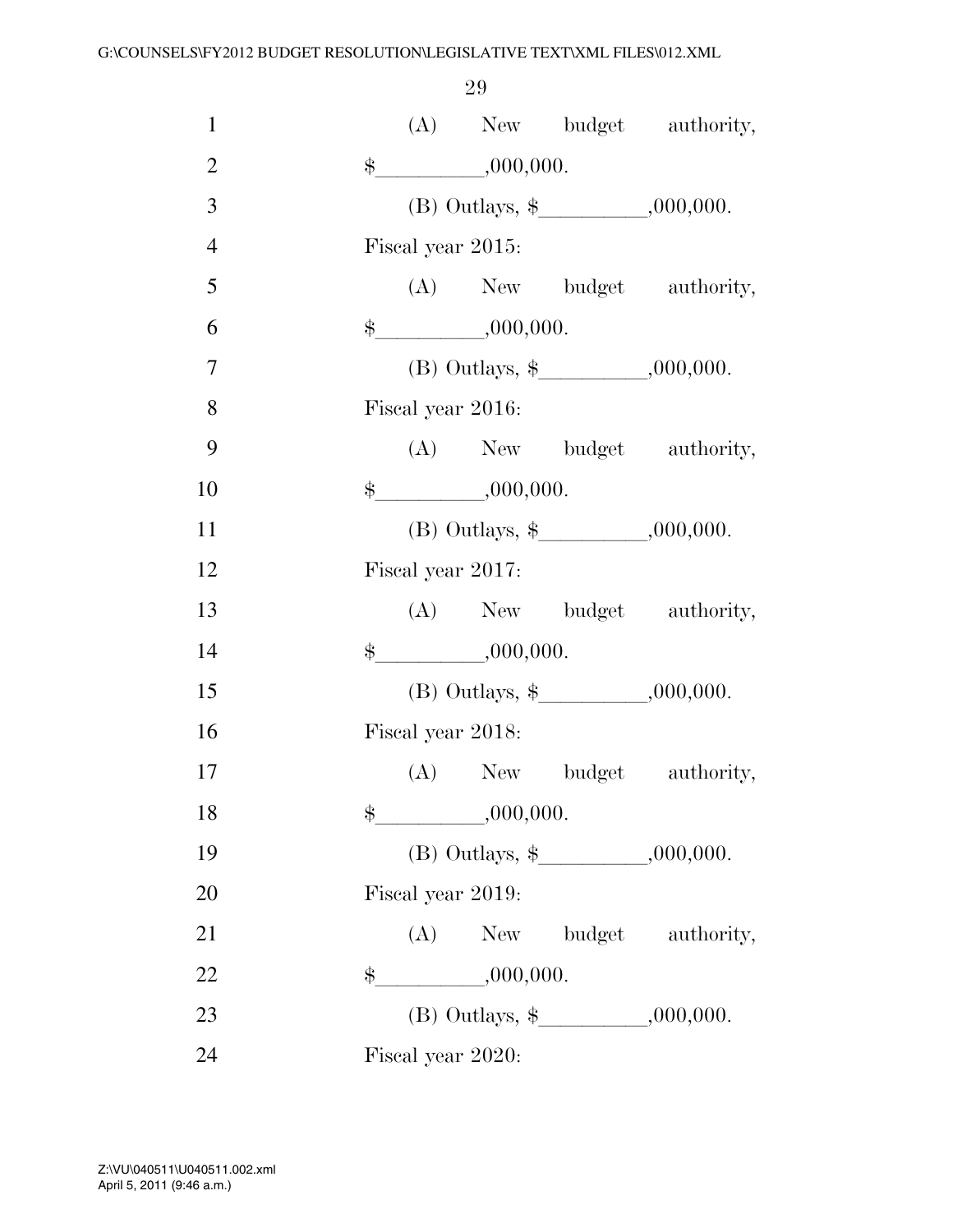| $\mathbf{1}$   | (A) New budget authority,                       |  |
|----------------|-------------------------------------------------|--|
| $\overline{2}$ | $\frac{1}{2}$ ,000,000.                         |  |
| 3              |                                                 |  |
| $\overline{4}$ | Fiscal year 2021:                               |  |
| 5              | (A) New budget authority,                       |  |
| 6              | $\frac{1}{2}$ ,000,000.                         |  |
| 7              |                                                 |  |
| 8              | $(15)$ Veterans Benefits and Services $(700)$ : |  |
| 9              | Fiscal year 2012:                               |  |
| 10             | (A) New budget authority,                       |  |
| 11             | $\frac{\text{L}}{\text{L}}$ ,000,000.           |  |
| 12             |                                                 |  |
| 13             | Fiscal year 2013:                               |  |
| 14             | (A) New budget authority,                       |  |
| 15             | $\frac{1}{2}$ ,000,000.                         |  |
| 16             |                                                 |  |
| 17             | Fiscal year 2014:                               |  |
| 18             | (A)<br>New budget authority,                    |  |
| 19             | $\frac{1}{2}$ ,000,000.                         |  |
| 20             | (B) Outlays, $\frac{1}{2}$ , 000,000.           |  |
| 21             | Fiscal year 2015:                               |  |
| 22             | (A) New budget authority,                       |  |
| 23             | $\frac{1}{2}$ ,000,000.                         |  |
| 24             |                                                 |  |
| 25             | Fiscal year 2016:                               |  |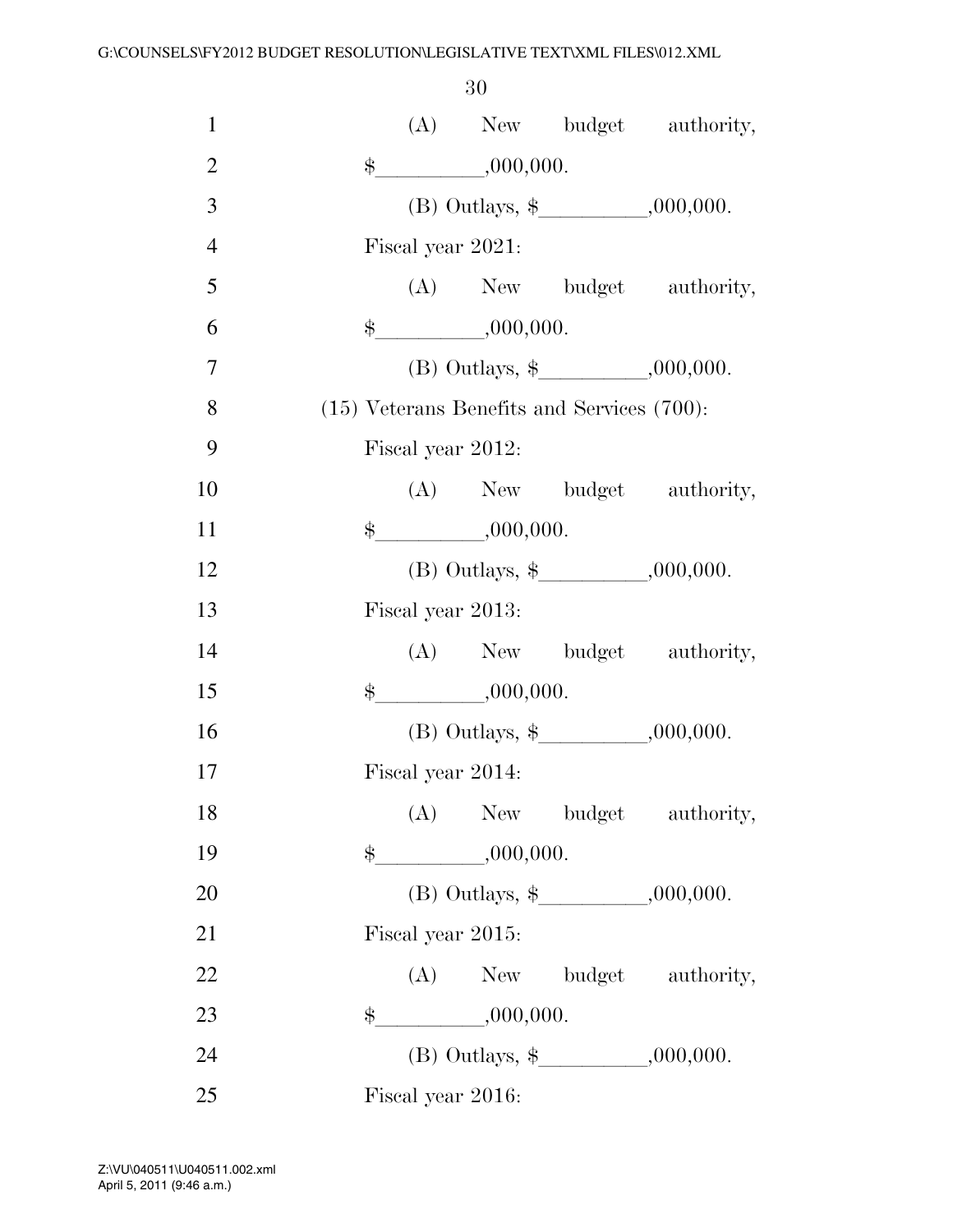| $\mathbf{1}$   |       |                         |                                            | (A) New budget authority,                |
|----------------|-------|-------------------------|--------------------------------------------|------------------------------------------|
| $\overline{2}$ | $\$\$ | ,000,000.               |                                            |                                          |
| 3              |       |                         |                                            |                                          |
| $\overline{4}$ |       | Fiscal year 2017:       |                                            |                                          |
| 5              |       |                         |                                            | (A) New budget authority,                |
| 6              |       | $\frac{1}{2}$ ,000,000. |                                            |                                          |
| $\overline{7}$ |       |                         |                                            |                                          |
| 8              |       | Fiscal year 2018:       |                                            |                                          |
| 9              |       |                         |                                            | (A) New budget authority,                |
| 10             |       | $\frac{1}{2}$ ,000,000. |                                            |                                          |
| 11             |       |                         |                                            |                                          |
| 12             |       | Fiscal year 2019:       |                                            |                                          |
| 13             |       |                         |                                            | (A) New budget authority,                |
| 14             |       | $\frac{1}{2}$ ,000,000. |                                            |                                          |
| 15             |       |                         |                                            | (B) Outlays, $\frac{1}{2}$ , , .000,000. |
| 16             |       | Fiscal year 2020:       |                                            |                                          |
| 17             |       |                         |                                            | (A) New budget authority,                |
| 18             | \$    | ,000,000.               |                                            |                                          |
| 19             |       |                         |                                            |                                          |
| 20             |       | Fiscal year 2021:       |                                            |                                          |
| 21             |       |                         |                                            | (A) New budget authority,                |
| 22             | $\$\$ | $\frac{1}{1000,000}$    |                                            |                                          |
| 23             |       |                         |                                            |                                          |
| 24             |       |                         | $(16)$ Administration of Justice $(750)$ : |                                          |
| 25             |       | Fiscal year 2012:       |                                            |                                          |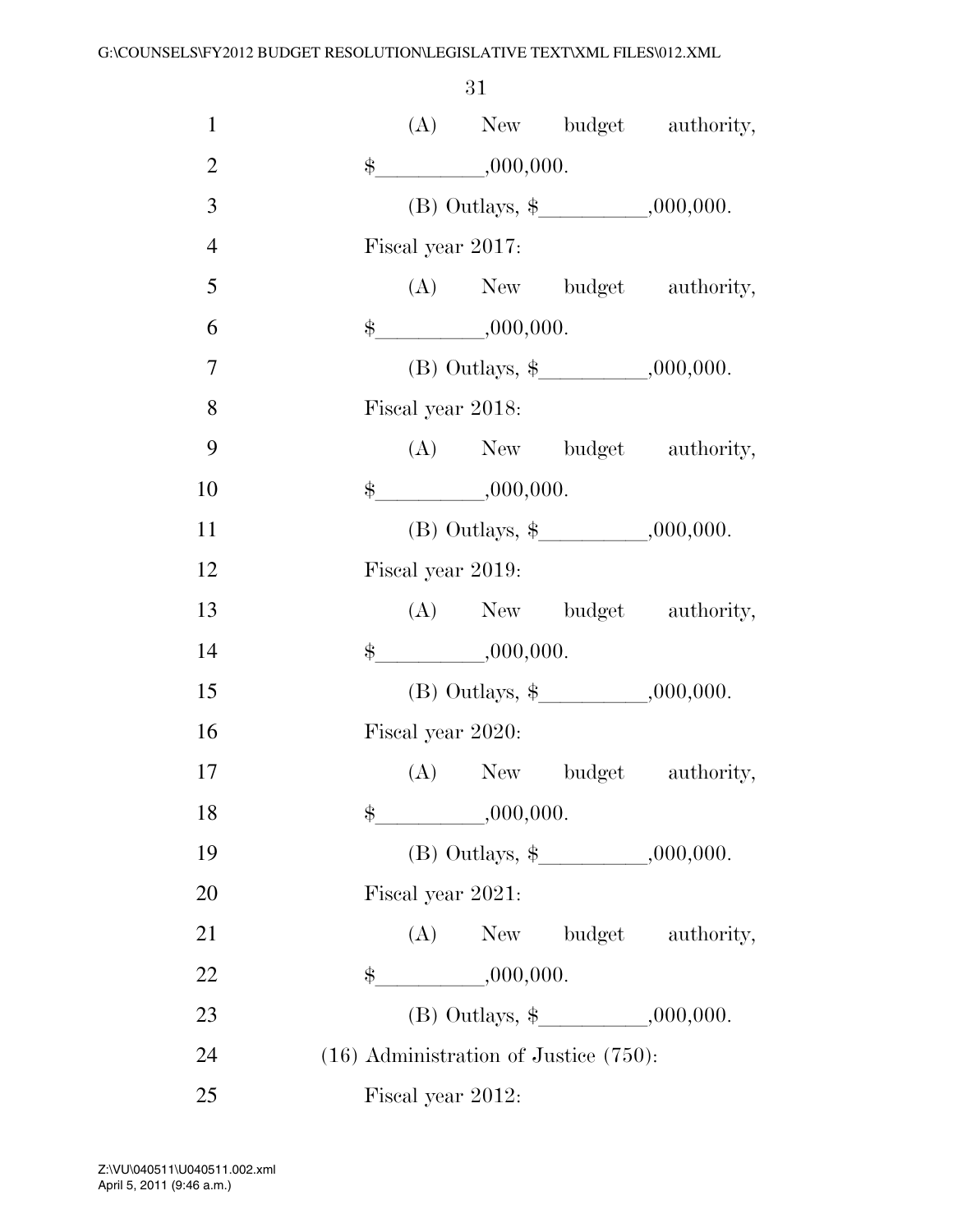| $\mathbf{1}$   |       |                         | (A) New budget authority,             |
|----------------|-------|-------------------------|---------------------------------------|
| $\overline{2}$ |       | $\frac{1}{2}$ ,000,000. |                                       |
| 3              |       |                         | (B) Outlays, $\frac{1}{2}$ .000,000.  |
| $\overline{4}$ |       | Fiscal year 2013:       |                                       |
| 5              |       |                         | (A) New budget authority,             |
| 6              |       | $\frac{1}{2}$ ,000,000. |                                       |
| $\tau$         |       |                         | (B) Outlays, $\frac{1}{2}$ , 000,000. |
| 8              |       | Fiscal year 2014:       |                                       |
| 9              |       |                         | (A) New budget authority,             |
| 10             |       | $\frac{1}{2}$ ,000,000. |                                       |
| 11             |       |                         |                                       |
| 12             |       | Fiscal year 2015:       |                                       |
| 13             |       |                         | (A) New budget authority,             |
| 14             |       | $\frac{1}{2}$ ,000,000. |                                       |
| 15             |       |                         | (B) Outlays, $\frac{1}{2}$ , 000,000. |
| 16             |       | Fiscal year 2016:       |                                       |
| 17             |       |                         | (A) New budget authority,             |
| 18             | $\$\$ | ,000,000.               |                                       |
| 19             |       |                         | (B) Outlays, $\frac{1}{2}$ .000,000.  |
| 20             |       | Fiscal year 2017:       |                                       |
| 21             |       |                         | (A) New budget authority,             |
| 22             | \$    | $\frac{1}{1000,000}.$   |                                       |
| 23             |       |                         |                                       |
| 24             |       | Fiscal year 2018:       |                                       |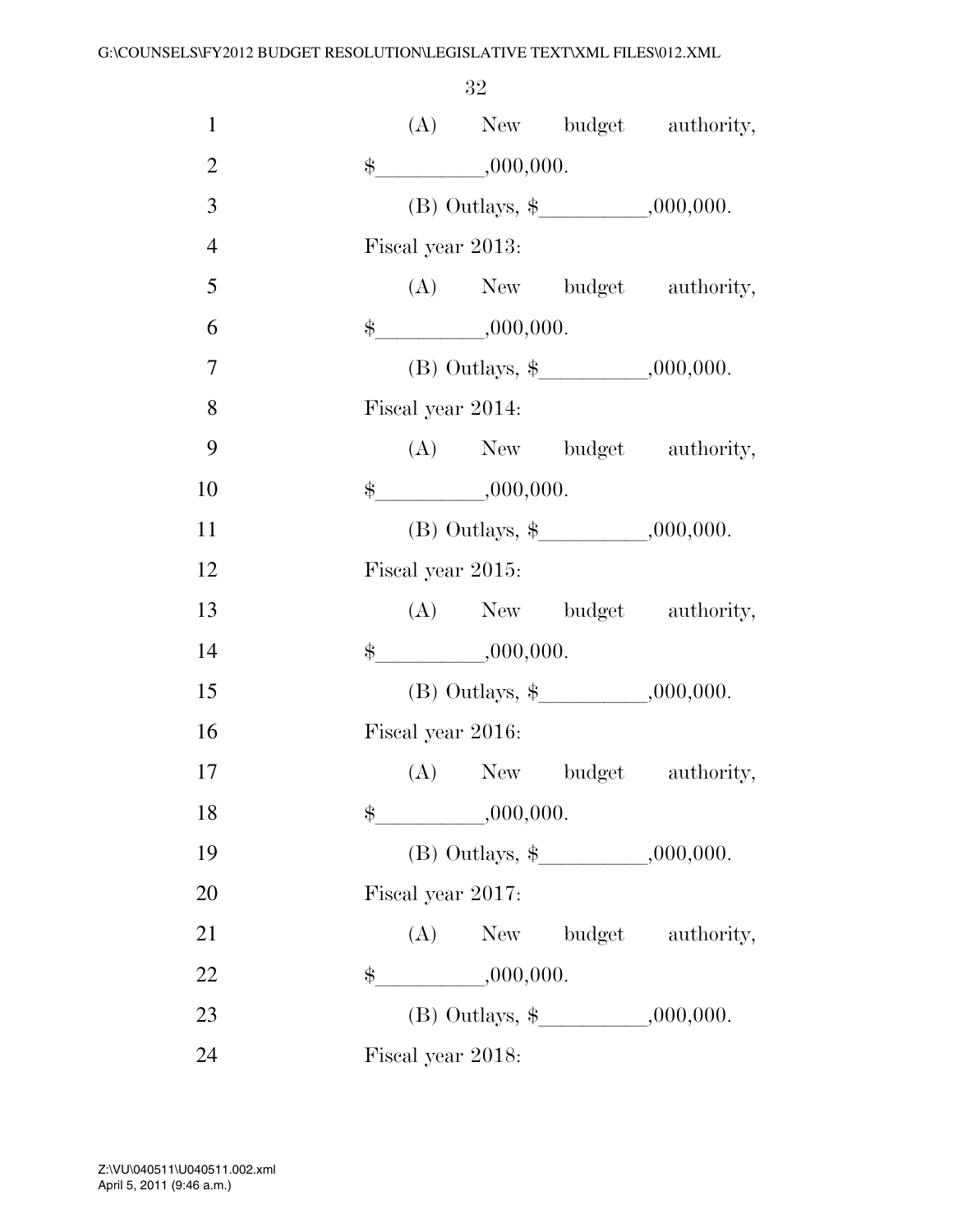| $\mathbf{1}$   | (A) New budget authority,             |  |
|----------------|---------------------------------------|--|
| $\overline{2}$ | $\frac{1}{2}$<br>,000,000.            |  |
| 3              |                                       |  |
| $\overline{4}$ | Fiscal year 2019:                     |  |
| 5              | (A) New budget authority,             |  |
| 6              | $\frac{\text{L}}{\text{L}}$ ,000,000. |  |
| 7              |                                       |  |
| 8              | Fiscal year 2020:                     |  |
| 9              | (A) New budget authority,             |  |
| 10             | $\frac{1}{2}$ ,000,000.               |  |
| 11             | (B) Outlays, $\frac{1}{2}$ , 000,000. |  |
| 12             | Fiscal year 2021:                     |  |
| 13             | (A) New budget authority,             |  |
| 14             | ,000,000.<br>$\frac{1}{2}$            |  |
| 15             | (B) Outlays, $\frac{1}{2}$ .000,000.  |  |
| 16             | $(17)$ General Government $(800)$ :   |  |
| 17             | Fiscal year 2012:                     |  |
| 18             | (A) New budget authority,             |  |
| 19             | $\frac{1}{2}$ ,000,000.               |  |
| 20             |                                       |  |
| 21             | Fiscal year 2013:                     |  |
| 22             | (A) New budget authority,             |  |
| 23             | $\frac{1}{1000,000}$<br>$\$\$         |  |
| 24             |                                       |  |
| 25             | Fiscal year 2014:                     |  |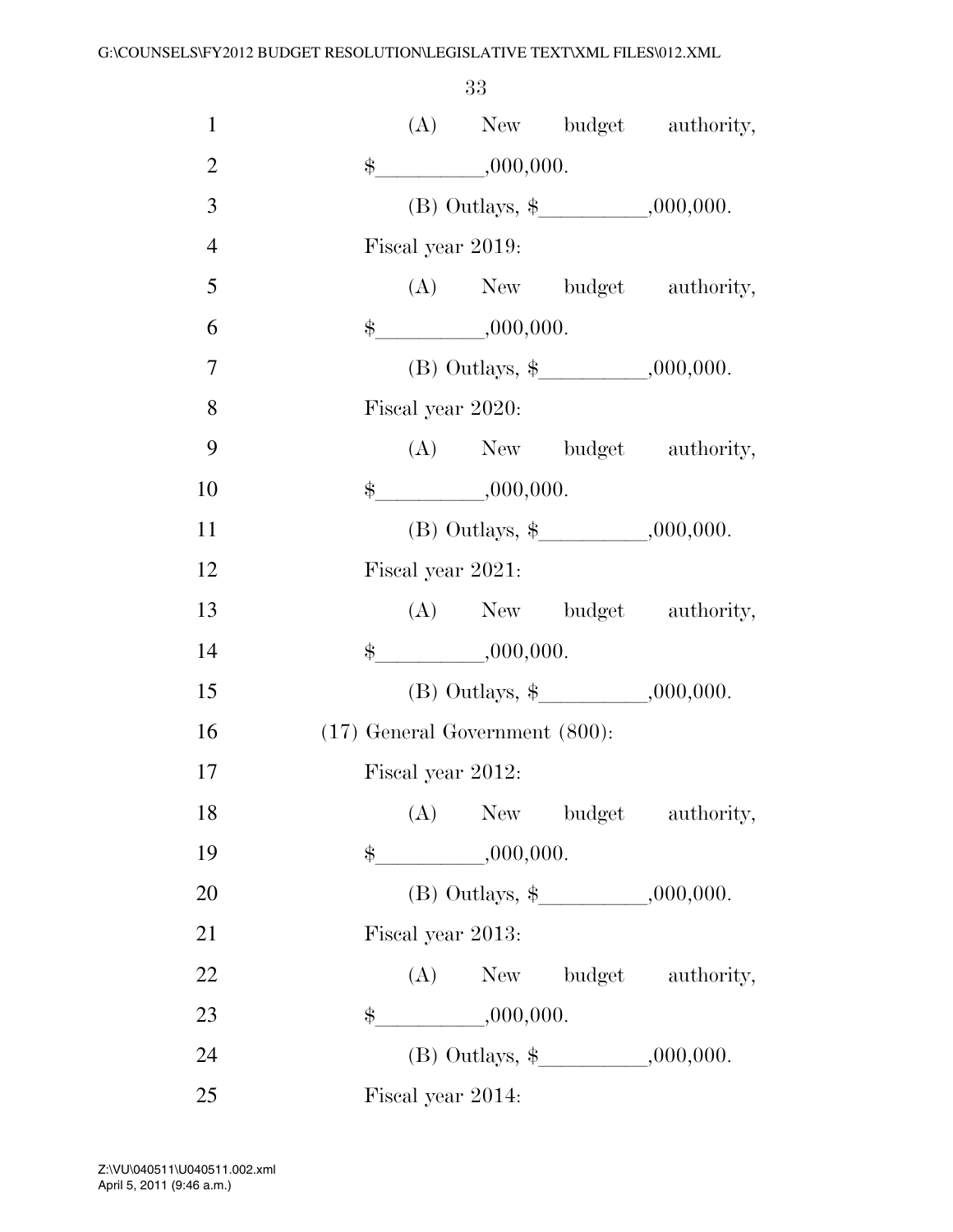| $\mathbf{1}$   |    |                         | (A) New budget authority,                |
|----------------|----|-------------------------|------------------------------------------|
| $\overline{2}$ |    | $\frac{1}{2}$ ,000,000. |                                          |
| 3              |    |                         |                                          |
| $\overline{4}$ |    | Fiscal year 2015:       |                                          |
| 5              |    |                         | (A) New budget authority,                |
| 6              |    | $\frac{1}{2}$ ,000,000. |                                          |
| $\overline{7}$ |    |                         |                                          |
| 8              |    | Fiscal year 2016:       |                                          |
| 9              |    |                         | (A) New budget authority,                |
| 10             |    | $\frac{1}{2}$ ,000,000. |                                          |
| 11             |    |                         |                                          |
| 12             |    | Fiscal year 2017:       |                                          |
| 13             |    |                         | (A) New budget authority,                |
| 14             |    | $\frac{1}{2}$ ,000,000. |                                          |
| 15             |    |                         | (B) Outlays, $\frac{1}{2}$ , , .000,000. |
| 16             |    | Fiscal year 2018:       |                                          |
| 17             |    |                         | (A) New budget authority,                |
| 18             | \$ | ,000,000.               |                                          |
| 19             |    |                         |                                          |
| 20             |    | Fiscal year 2019:       |                                          |
| 21             |    |                         | (A) New budget authority,                |
| 22             | \$ | ,000,000.               |                                          |
| 23             |    |                         |                                          |
| 24             |    | Fiscal year 2020:       |                                          |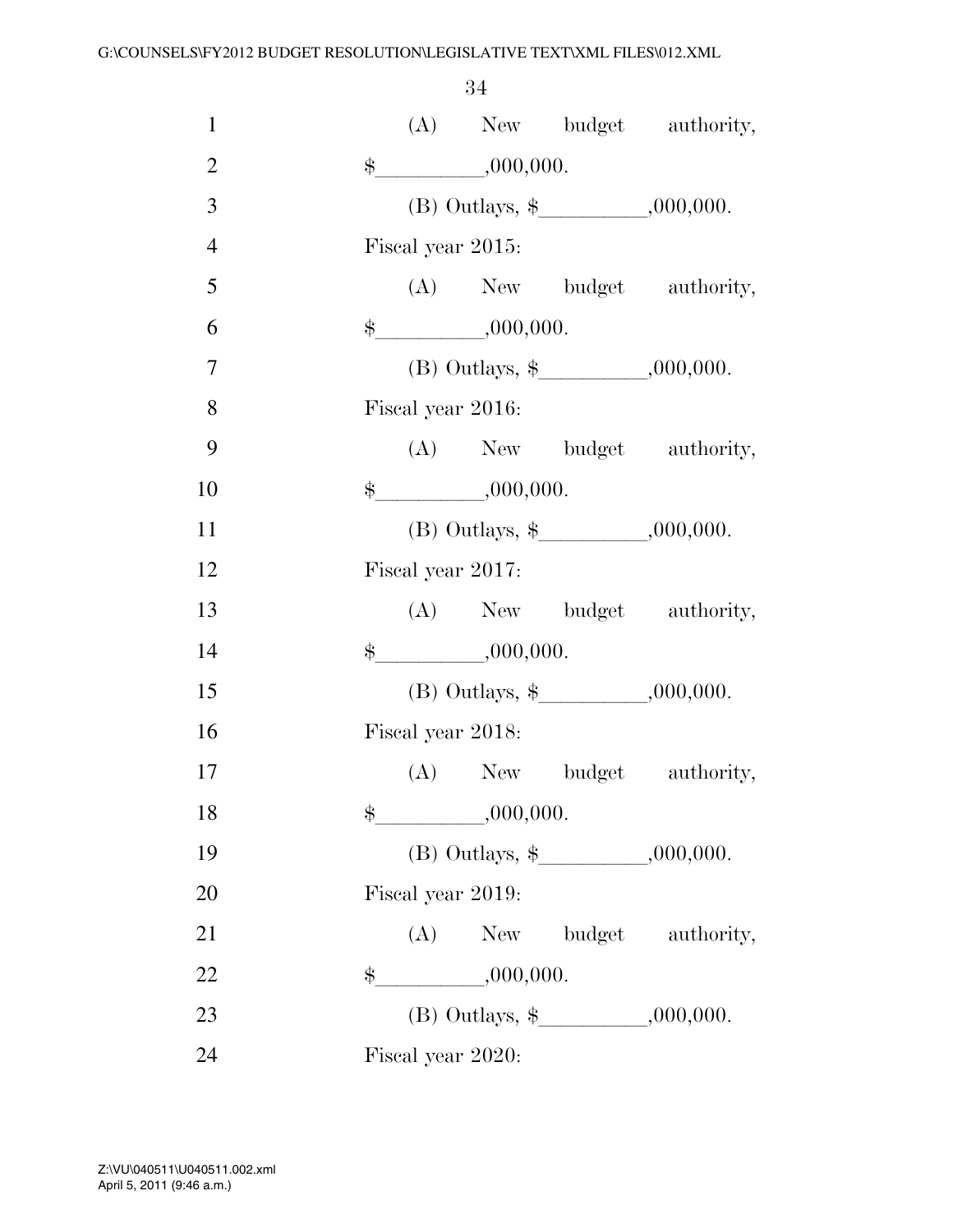| $\mathbf{1}$   |       |     |                               | (A) New budget authority,                |
|----------------|-------|-----|-------------------------------|------------------------------------------|
| $\overline{2}$ | $\$\$ |     | $\frac{1}{1000,000}$          |                                          |
| 3              |       |     |                               | (B) Outlays, $\frac{1}{2}$ .000,000.     |
| $\overline{4}$ |       |     | Fiscal year 2021:             |                                          |
| 5              |       |     |                               | (A) New budget authority,                |
| 6              |       |     | $\frac{1}{2}$ ,000,000.       |                                          |
| 7              |       |     |                               | (B) Outlays, $\frac{1}{2}$ , , .000,000. |
| 8              |       |     | $(18)$ Net Interest $(900)$ : |                                          |
| 9              |       |     | Fiscal year 2012:             |                                          |
| 10             |       |     |                               | (A) New budget authority,                |
| 11             |       |     | \$,000,000.                   |                                          |
| 12             |       |     |                               |                                          |
| 13             |       |     | Fiscal year 2013:             |                                          |
| 14             |       |     |                               | (A) New budget authority,                |
| 15             |       |     | $\frac{1}{2}$ ,000,000.       |                                          |
| 16             |       |     |                               | (B) Outlays, $\frac{1}{2}$ .000,000.     |
| 17             |       |     | Fiscal year 2014:             |                                          |
| 18             |       | (A) |                               | New budget authority,                    |
| 19             |       |     | $\frac{1}{2}$ ,000,000.       |                                          |
| 20             |       |     |                               |                                          |
| 21             |       |     | Fiscal year 2015:             |                                          |
| 22             |       |     |                               | (A) New budget authority,                |
| 23             | $\$\$ |     | ,000,000.                     |                                          |
| 24             |       |     |                               |                                          |
| 25             |       |     | Fiscal year 2016:             |                                          |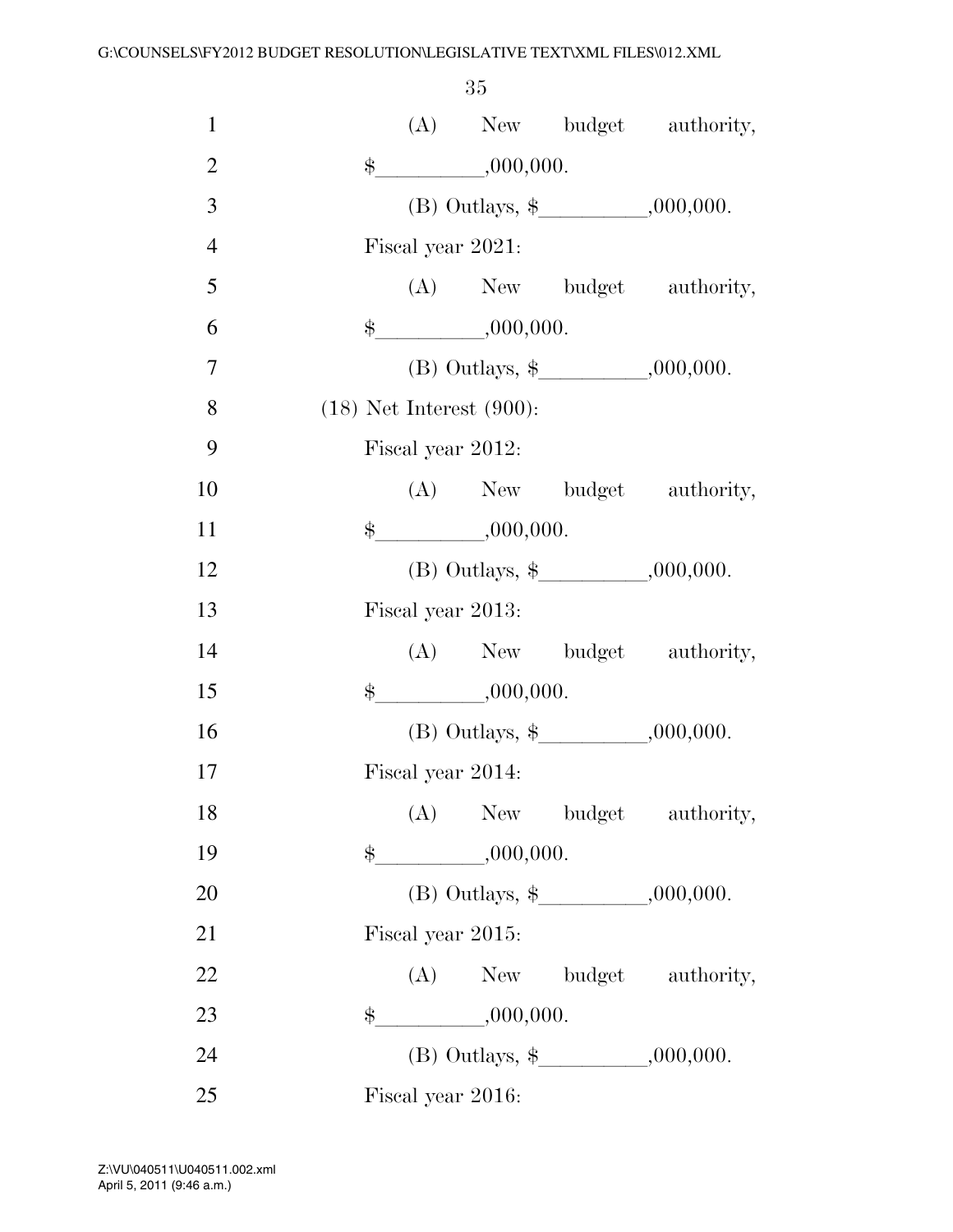| $\mathbf{1}$   |               |                   |                                       | (A) New budget authority,            |
|----------------|---------------|-------------------|---------------------------------------|--------------------------------------|
| $\mathfrak{2}$ |               |                   | $\frac{1}{2}$ ,000,000.               |                                      |
| 3              |               |                   |                                       | (B) Outlays, $\frac{1}{2}$ .000,000. |
| $\overline{4}$ |               | Fiscal year 2017: |                                       |                                      |
| 5              |               |                   |                                       | (A) New budget authority,            |
| 6              |               |                   | $\frac{\text{L}}{\text{L}}$ ,000,000. |                                      |
| $\overline{7}$ |               |                   |                                       |                                      |
| 8              |               | Fiscal year 2018: |                                       |                                      |
| 9              |               |                   |                                       | (A) New budget authority,            |
| 10             |               |                   | \$,000,000.                           |                                      |
| 11             |               |                   |                                       |                                      |
| 12             |               | Fiscal year 2019: |                                       |                                      |
| 13             |               |                   |                                       | (A) New budget authority,            |
| 14             |               |                   | $\frac{1}{2}$ ,000,000.               |                                      |
| 15             |               |                   |                                       |                                      |
| 16             |               | Fiscal year 2020: |                                       |                                      |
| 17             |               |                   |                                       | (A) New budget authority,            |
| 18             | $\$\$         |                   | ,000,000.                             |                                      |
| 19             |               |                   |                                       | (B) Outlays, $\frac{1}{2}$ .000,000. |
| 20             |               | Fiscal year 2021: |                                       |                                      |
| 21             |               |                   |                                       | (A) New budget authority,            |
| 22             | $\frac{1}{2}$ |                   | ,000,000.                             |                                      |
| 23             |               |                   |                                       | (B) Outlays, $\frac{1}{2}$ .000,000. |
| 24             |               |                   | $(19)$ Allowances $(920)$ :           |                                      |
| 25             |               | Fiscal year 2012: |                                       |                                      |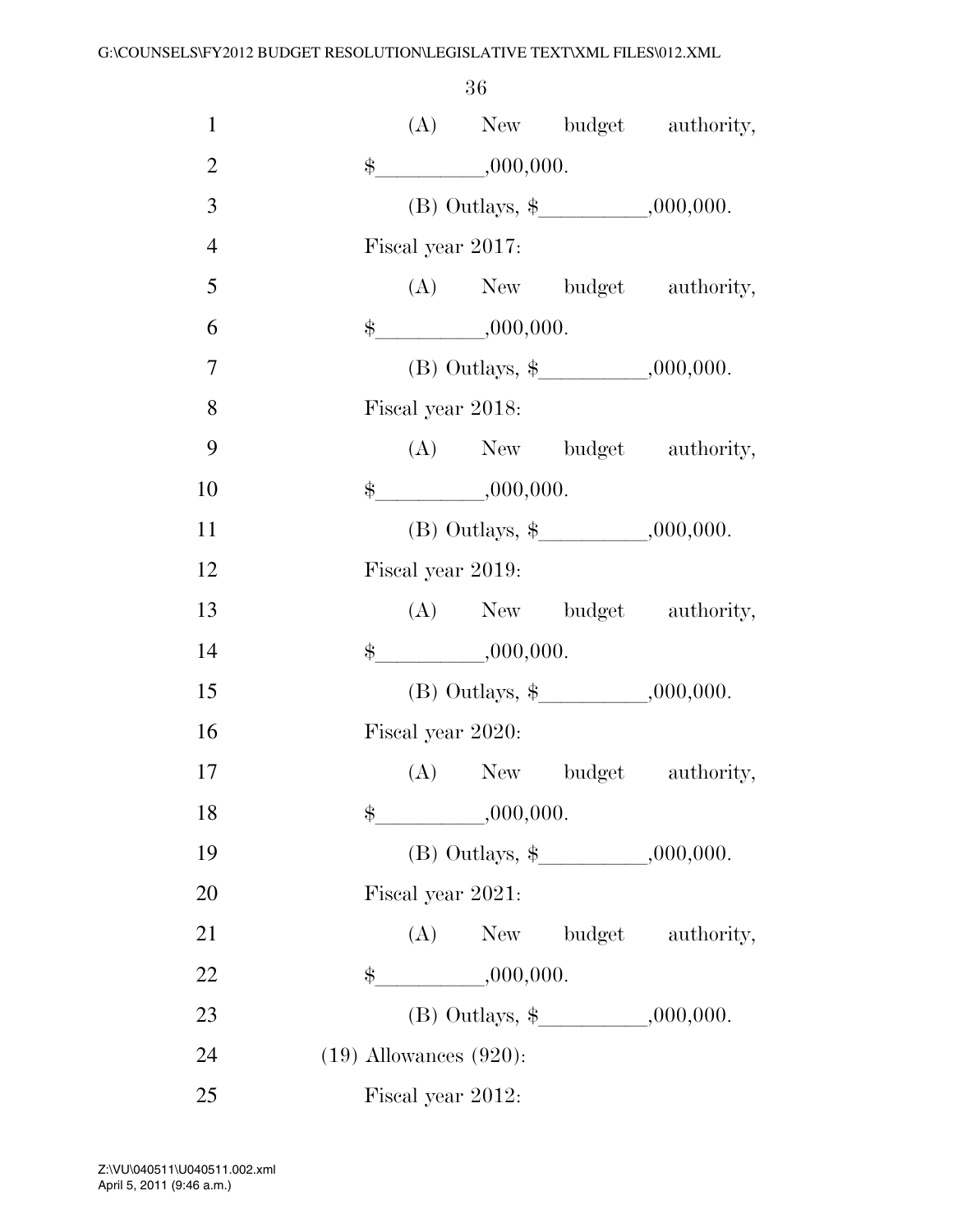| $\mathbf{1}$   |               |                         |           | (A) New budget authority,             |
|----------------|---------------|-------------------------|-----------|---------------------------------------|
| $\overline{2}$ |               | $\frac{1}{2}$ ,000,000. |           |                                       |
| 3              |               |                         |           | (B) Outlays, $\frac{1}{2}$ , 000,000. |
| $\overline{4}$ |               | Fiscal year 2013:       |           |                                       |
| 5              |               |                         |           | (A) New budget authority,             |
| 6              |               | $\frac{1}{2}$ ,000,000. |           |                                       |
| $\overline{7}$ |               |                         |           | (B) Outlays, $\frac{1}{2}$ , 000,000. |
| 8              |               | Fiscal year 2014:       |           |                                       |
| 9              |               |                         |           | (A) New budget authority,             |
| 10             |               | $\frac{1}{2}$ ,000,000. |           |                                       |
| 11             |               |                         |           |                                       |
| 12             |               | Fiscal year 2015:       |           |                                       |
| 13             |               |                         |           | (A) New budget authority,             |
| 14             |               | $\frac{1}{2}$ ,000,000. |           |                                       |
| 15             |               |                         |           |                                       |
| 16             |               | Fiscal year 2016:       |           |                                       |
| 17             |               |                         |           | (A) New budget authority,             |
| 18             | $\frac{1}{2}$ |                         | ,000,000. |                                       |
| 19             |               |                         |           |                                       |
| 20             |               | Fiscal year 2017:       |           |                                       |
| 21             |               |                         |           | (A) New budget authority,             |
| 22             |               | $\frac{1}{2}$ ,000,000. |           |                                       |
| 23             |               |                         |           |                                       |
| 24             |               | Fiscal year 2018:       |           |                                       |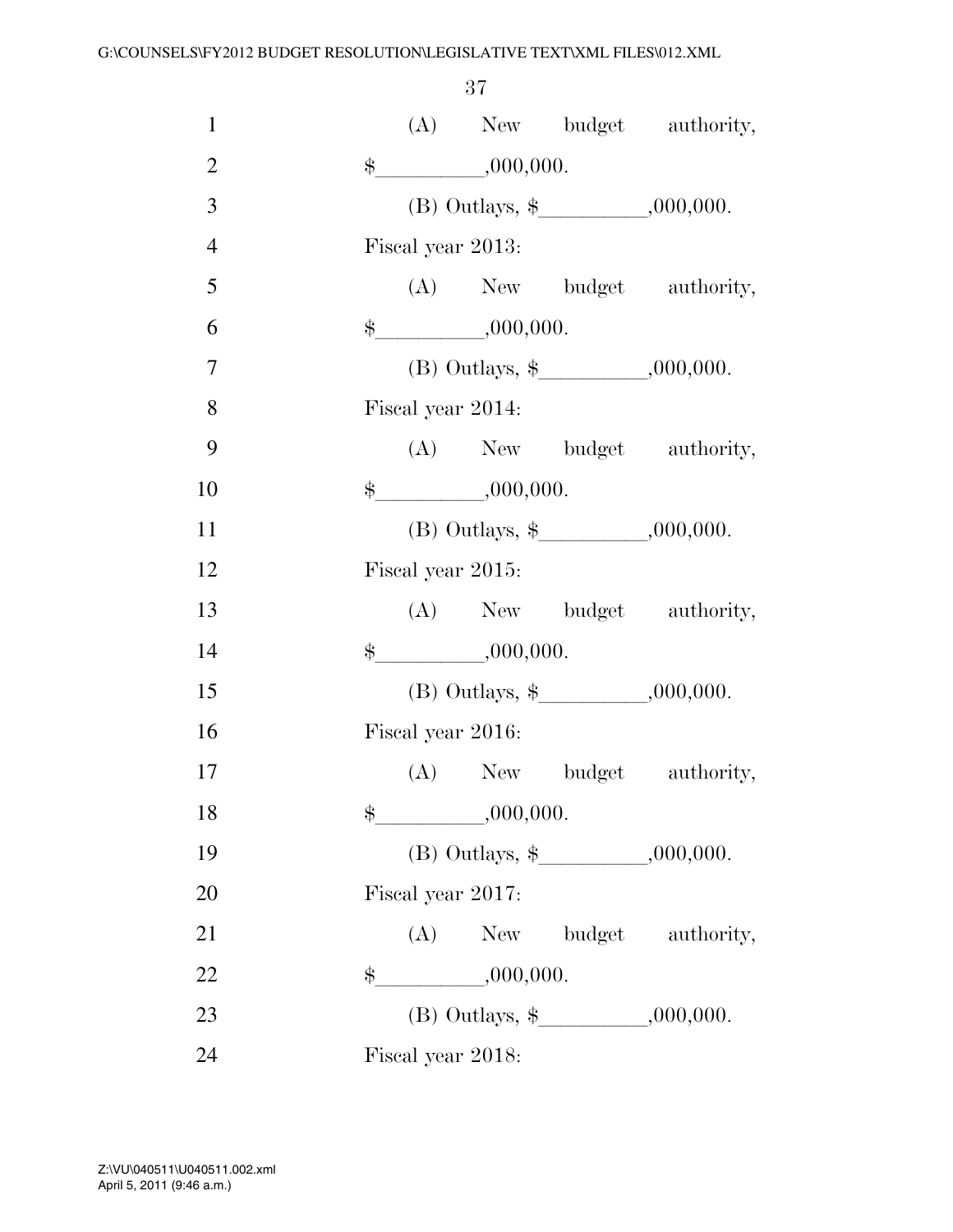| $\mathbf{1}$   | (A) New budget authority,                     |
|----------------|-----------------------------------------------|
| $\overline{2}$ | $\frac{1}{1}$ ,000,000.<br>$\ddot{\$}$        |
| 3              | (B) Outlays, $\frac{1}{2}$ , 000,000.         |
| $\overline{4}$ | Fiscal year 2019:                             |
| 5              | (A) New budget authority,                     |
| 6              | $\frac{1}{2}$ ,000,000.                       |
| 7              |                                               |
| 8              | Fiscal year 2020:                             |
| 9              | (A) New budget authority,                     |
| 10             | $\frac{1}{2}$ ,000,000.                       |
| 11             | (B) Outlays, $\frac{1}{2}$ , 000,000.         |
| 12             | Fiscal year 2021:                             |
| 13             | (A) New budget authority,                     |
| 14             | ,000,000.<br>$\frac{1}{2}$                    |
| 15             | (B) Outlays, $\frac{1}{2}$ , 000,000.         |
| 16             | (20) Undistributed Offsetting Receipts (950): |
| 17             | Fiscal year 2012:                             |
| 18             | (A) New budget authority,                     |
| 19             | $\frac{1}{2}$ ,000,000.                       |
| 20             |                                               |
| 21             | Fiscal year 2013:                             |
| 22             | (A) New budget authority,                     |
| 23             | $\frac{1}{1000,000}$<br>$\$\$                 |
| 24             | (B) Outlays, $\frac{1}{2}$ .000,000.          |
| 25             | Fiscal year 2014:                             |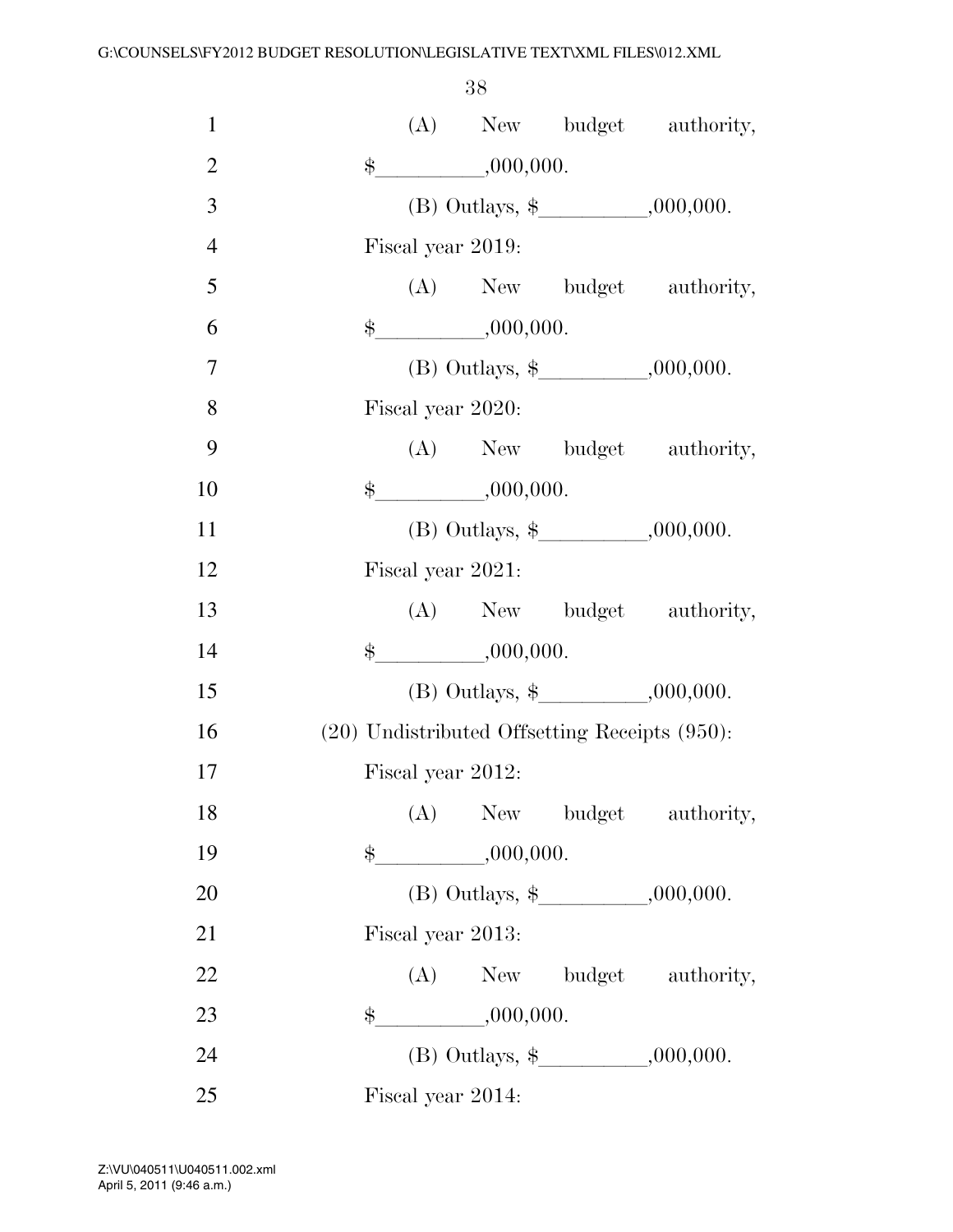| $\mathbf{1}$   |               |                   |                                       | (A) New budget authority,             |
|----------------|---------------|-------------------|---------------------------------------|---------------------------------------|
| $\overline{2}$ |               |                   | $\frac{1}{2}$ ,000,000.               |                                       |
| 3              |               |                   |                                       | (B) Outlays, $\frac{1}{2}$ .000,000.  |
| $\overline{4}$ |               | Fiscal year 2015: |                                       |                                       |
| 5              |               |                   |                                       | (A) New budget authority,             |
| 6              |               |                   | $\frac{\text{L}}{\text{L}}$ ,000,000. |                                       |
| $\overline{7}$ |               |                   |                                       |                                       |
| 8              |               | Fiscal year 2016: |                                       |                                       |
| 9              |               |                   |                                       | (A) New budget authority,             |
| 10             |               |                   | \$,000,000.                           |                                       |
| 11             |               |                   |                                       | (B) Outlays, $\frac{1}{2}$ , 000,000. |
| 12             |               | Fiscal year 2017: |                                       |                                       |
| 13             |               |                   |                                       | (A) New budget authority,             |
| 14             |               |                   | $\frac{1}{2}$ ,000,000.               |                                       |
| 15             |               |                   |                                       |                                       |
| 16             |               | Fiscal year 2018: |                                       |                                       |
| 17             |               |                   |                                       | (A) New budget authority,             |
| 18             | $\frac{1}{2}$ |                   | ,000,000.                             |                                       |
| 19             |               |                   |                                       |                                       |
| 20             |               | Fiscal year 2019: |                                       |                                       |
| 21             |               |                   |                                       | (A) New budget authority,             |
| 22             |               |                   | $\frac{1}{2}$ ,000,000.               |                                       |
| 23             |               |                   |                                       |                                       |
| 24             |               | Fiscal year 2020: |                                       |                                       |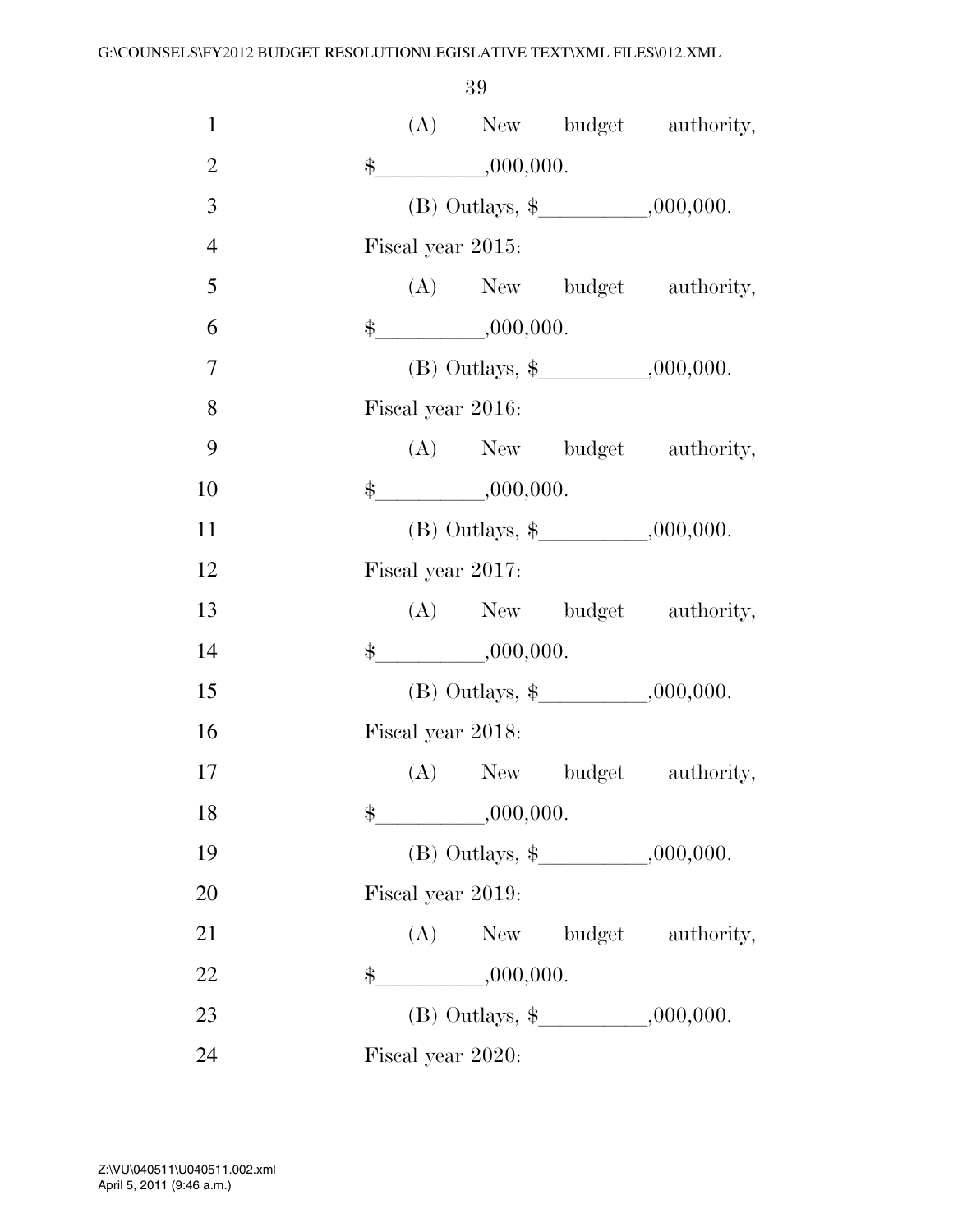| $\mathbf{1}$   |                    |                                       |                                       | (A) New budget authority,                    |
|----------------|--------------------|---------------------------------------|---------------------------------------|----------------------------------------------|
| $\overline{2}$ |                    | $\frac{1}{2}$ ,000,000.               |                                       |                                              |
| 3              |                    |                                       |                                       |                                              |
| $\overline{4}$ |                    | Fiscal year 2021:                     |                                       |                                              |
| 5              |                    |                                       |                                       | (A) New budget authority,                    |
| 6              |                    | $\frac{1}{2}$ ,000,000.               |                                       |                                              |
| 7              |                    |                                       |                                       |                                              |
| 8              |                    |                                       |                                       | (21) Global War on Terrorism and related ac- |
| 9              | tivities $(970)$ : |                                       |                                       |                                              |
| 10             |                    | Fiscal year 2012:                     |                                       |                                              |
| 11             |                    |                                       |                                       | (A) New budget authority,                    |
| 12             |                    | $\frac{\text{L}}{\text{L}}$ ,000,000. |                                       |                                              |
| 13             |                    |                                       |                                       |                                              |
| 14             |                    | Fiscal year 2013:                     |                                       |                                              |
| 15             |                    |                                       |                                       | (A) New budget authority,                    |
| 16             |                    | $\frac{1}{2}$ ,000,000.               |                                       |                                              |
| 17             |                    |                                       |                                       |                                              |
| 18             |                    | Fiscal year 2014:                     |                                       |                                              |
| 19             |                    |                                       |                                       | (A) New budget authority,                    |
| 20             |                    | $\frac{1}{2}$ ,000,000.               |                                       |                                              |
| 21             |                    |                                       |                                       |                                              |
| 22             |                    | Fiscal year 2015:                     |                                       |                                              |
| 23             |                    |                                       |                                       | (A) New budget authority,                    |
| 24             | \$                 | ,000,000.                             |                                       |                                              |
| 25             |                    |                                       | (B) Outlays, $\frac{1}{2}$ , 000,000. |                                              |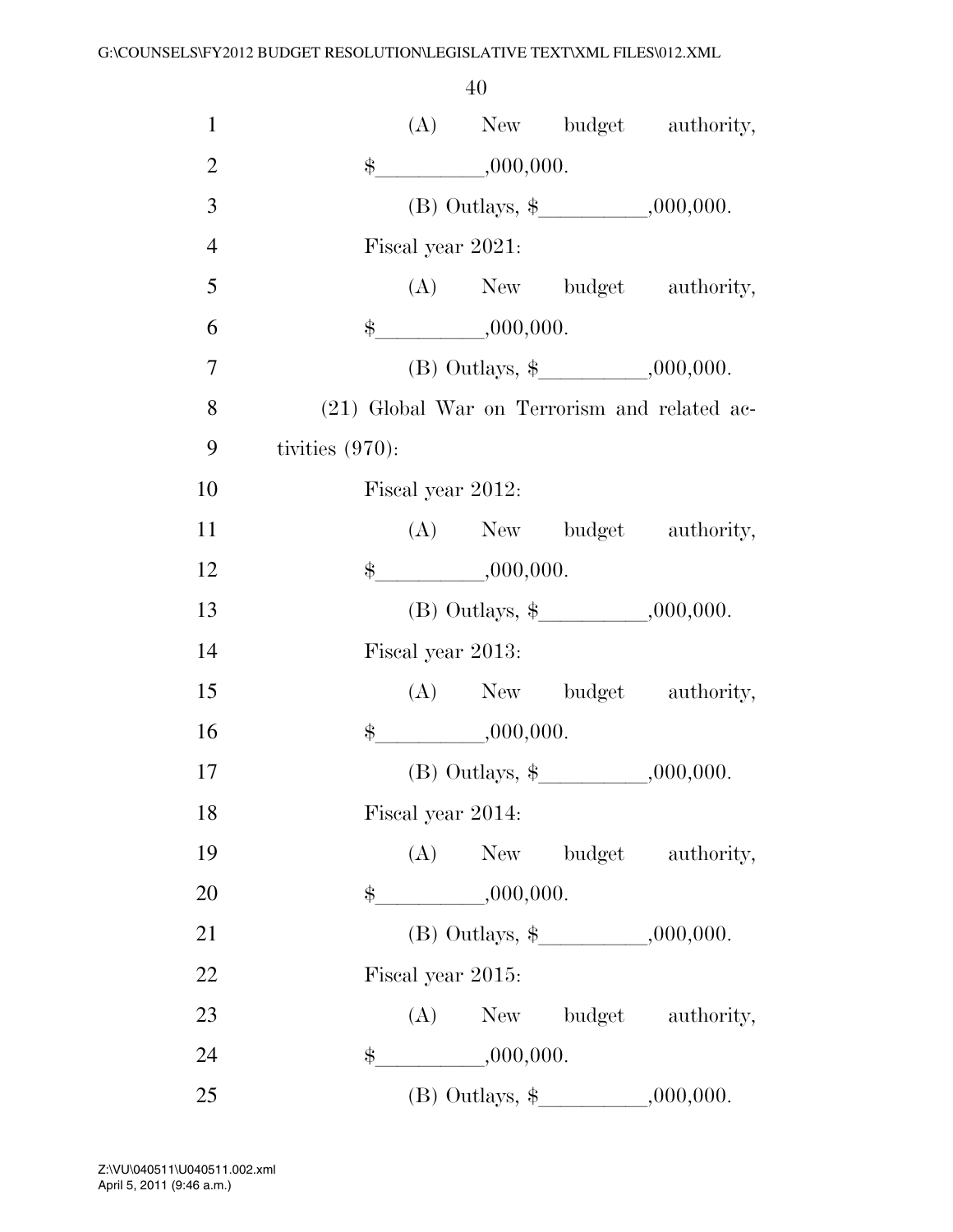| $\mathbf{1}$   | Fiscal year 2016: |                                       |                                      |
|----------------|-------------------|---------------------------------------|--------------------------------------|
| $\overline{2}$ |                   |                                       | (A) New budget authority,            |
| 3              |                   | $\frac{1}{2}$ ,000,000.               |                                      |
| $\overline{4}$ |                   |                                       | (B) Outlays, $\frac{1}{2}$ .000,000. |
| 5              | Fiscal year 2017: |                                       |                                      |
| 6              |                   |                                       | (A) New budget authority,            |
| $\overline{7}$ |                   | $\frac{\text{L}}{\text{L}}$ ,000,000. |                                      |
| 8              |                   |                                       |                                      |
| 9              | Fiscal year 2018: |                                       |                                      |
| 10             |                   |                                       | (A) New budget authority,            |
| 11             |                   | $\frac{1}{2}$ ,000,000.               |                                      |
| 12             |                   |                                       |                                      |
| 13             | Fiscal year 2019: |                                       |                                      |
| 14             |                   |                                       | (A) New budget authority,            |
| 15             |                   | $\frac{1}{2}$ ,000,000.               |                                      |
| 16             |                   |                                       |                                      |
| 17             | Fiscal year 2020: |                                       |                                      |
| 18             |                   |                                       | (A) New budget authority,            |
| 19             |                   | $\frac{1}{2}$ ,000,000.               |                                      |
| 20             |                   |                                       | (B) Outlays, $\frac{1}{2}$ .000,000. |
| 21             | Fiscal year 2021: |                                       |                                      |
| 22             |                   |                                       | (A) New budget authority,            |
| 23             |                   |                                       |                                      |
| 24             |                   |                                       |                                      |
|                |                   |                                       |                                      |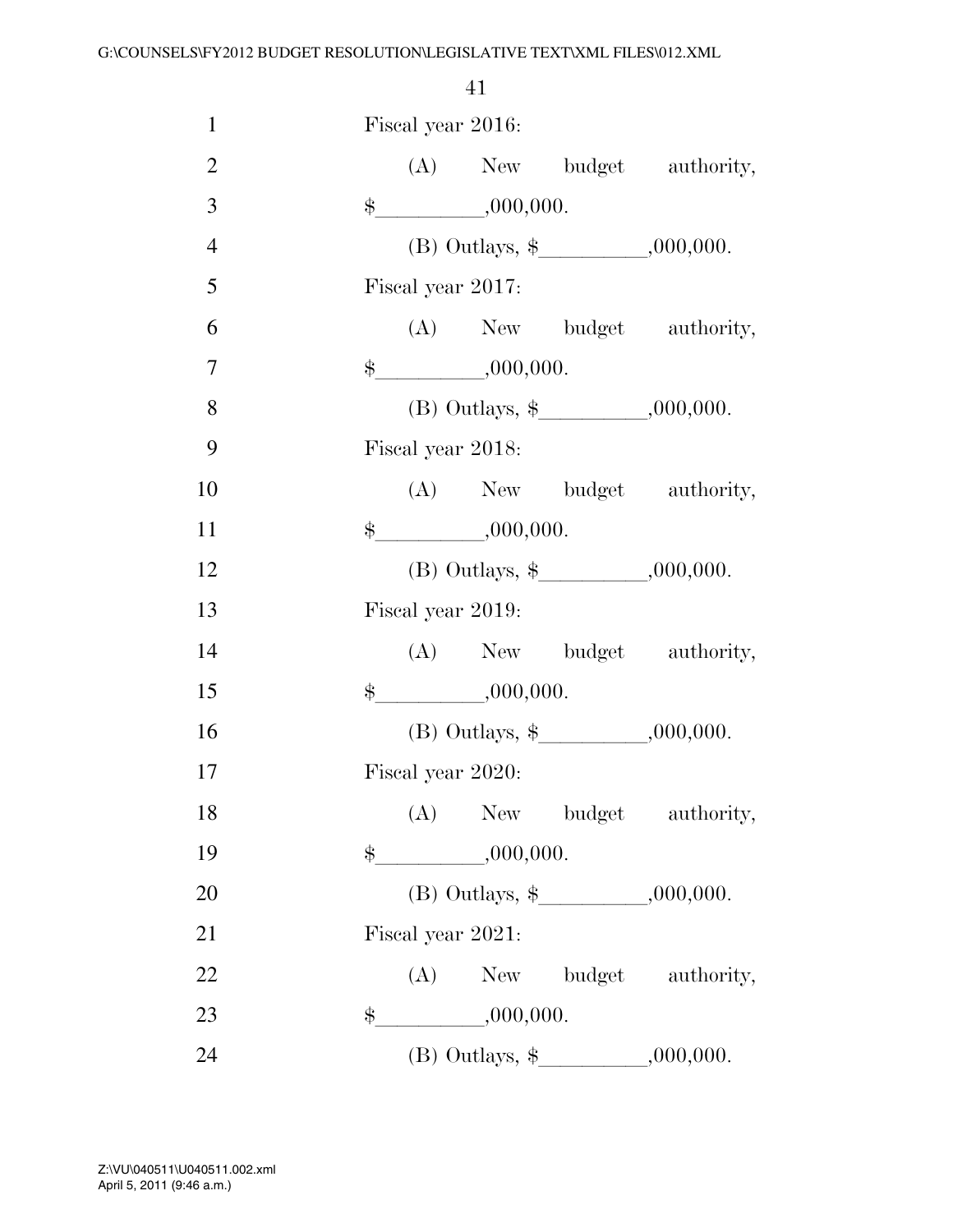| $\mathbf{1}$   | TITLE II-RECOMMENDED LEV-                                |
|----------------|----------------------------------------------------------|
| $\overline{2}$ | <b>ELS AND AMOUNTS FOR FIS-</b>                          |
| 3              | CAL YEARS 2030, 2040, AND                                |
| $\overline{4}$ | 2050                                                     |
| 5              | SEC. 201. POLICY STATEMENT ON LONG-TERM BUDGETING.       |
| 6              | The following are the recommended budget levels for      |
| 7              | each of fiscal years 2030, 2040, and 2050 as a percent   |
| 8              | of the gross domestic product of the United States:      |
| 9              | (1) FEDERAL REVENUES.—The appropriate lev-               |
| 10             | els of Federal revenues are as follows:                  |
| 11             | Fiscal year 2030: percent.                               |
| 12             | Fiscal year 2040: percent.                               |
| 13             | Fiscal year 2050: percent.                               |
| 14             | (2) BUDGET OUTLAYS.—The appropriate levels               |
| 15             | of total budget outlays are as follows:                  |
| 16             | Fiscal year 2030: percent.                               |
| 17             | Fiscal year 2040: _________ percent.                     |
| 18             | Fiscal year 2050: percent.                               |
| 19             | (3) DEFICITS.—The appropriate amounts of                 |
| 20             | deficits are as follows:                                 |
| 21             | Fiscal year 2030: percent.                               |
| 22             | Fiscal year 2040: _________ percent.                     |
| 23             | Fiscal year 2050: percent.                               |
| 24             | $(4)$ DEBT HELD BY THE PUBLIC.—The appro-                |
| 25             | priate levels of debt held by the public are as follows: |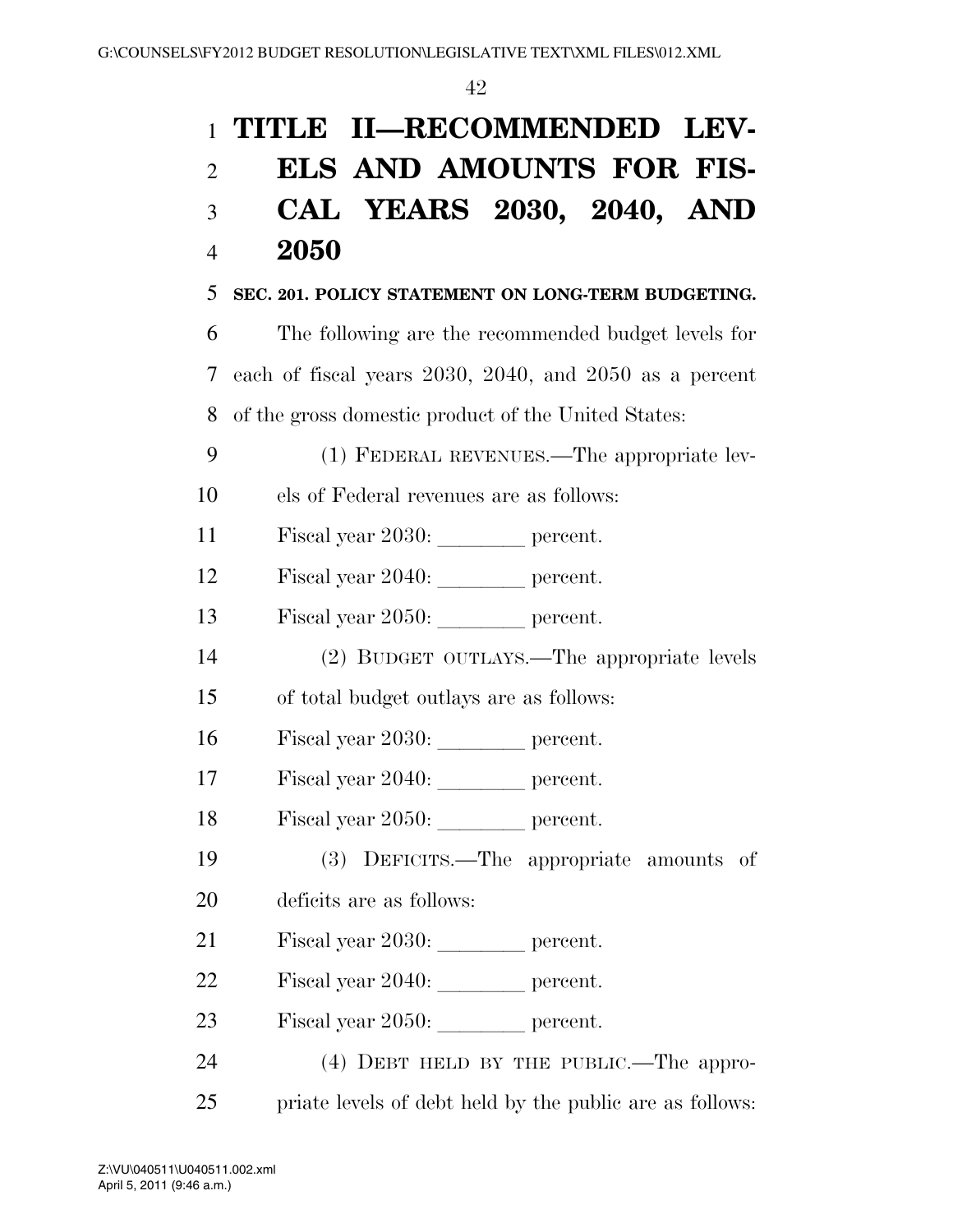1 Fiscal year 2030: percent.

2 Fiscal year  $2040:$  percent.

 $3 \qquad$  Fiscal year 2050: let percent.

## **TITLE III—RESERVES AND CONTINGENCIES**

### **SEC. 301. COSTS OF THE GLOBAL WAR ON TERRORISM.**

 In the House, if any bill, joint resolution, amendment, or conference report makes appropriations for fiscal year 2012 for the global war on terrorism and other activities and such amounts are so designated pursuant to this para- graph, then the allocation to the House Committee on Ap- propriations may be adjusted by the amounts provided in such legislation for that purpose up to the amounts of budget authority specified in section 102(21) for fiscal year 2012 and the new outlays resulting therefrom.

### **SEC. 302. EFFECTIVE DATE.**

 Section 3(c) of House Resolution 5 (112th Congress) shall have force and effect through May 31, 2011.

### **SEC. 303. RESERVE FUND FOR HEALTH CARE REFORM.**

 In the House, the chairman of the Committee on the Budget may revise the allocations, aggregates, and other appropriate levels in this resolution for the budgetary ef- fects of any bill, joint resolution, amendment, or con-ference report that repeals the Patient Protection and Af-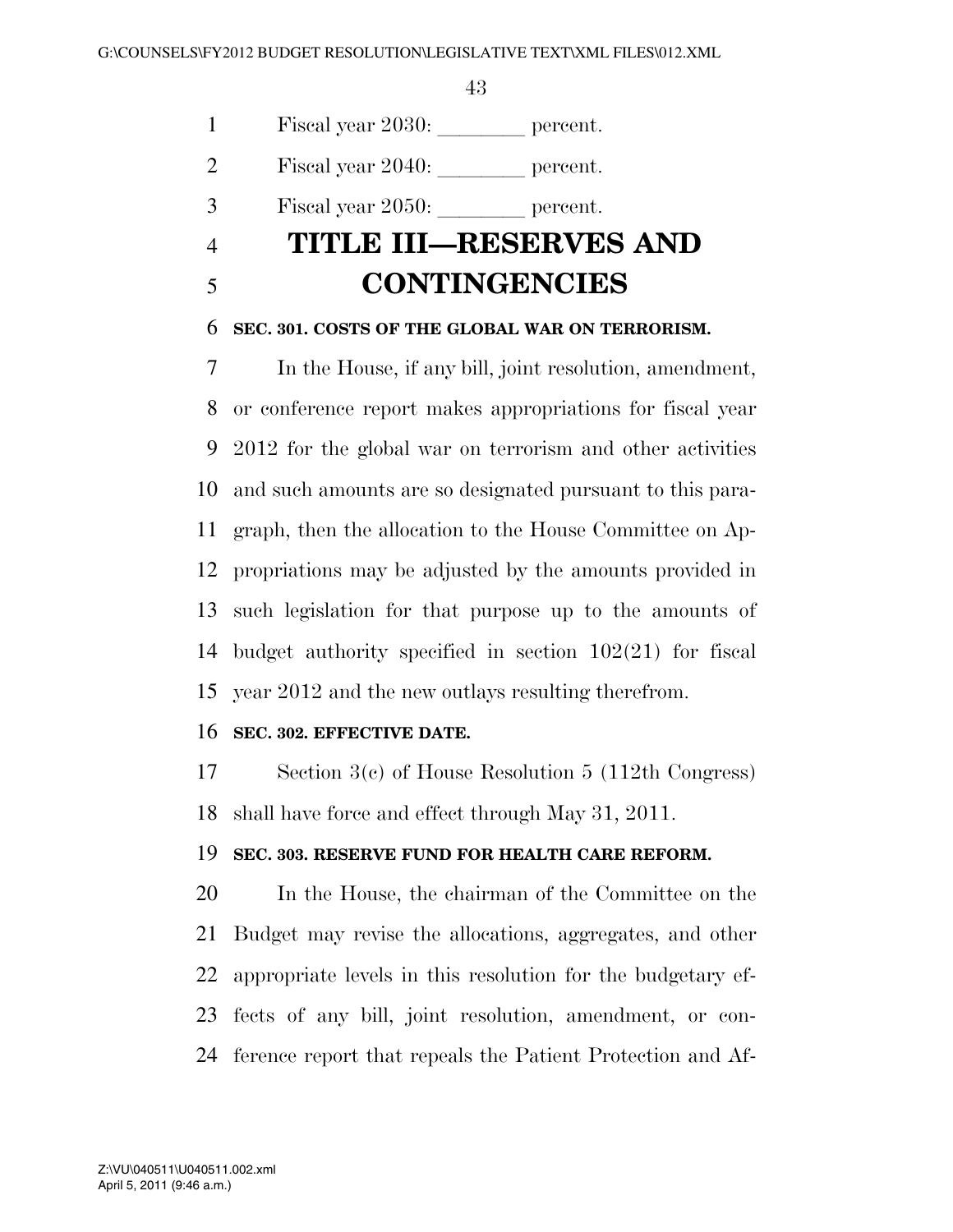fordable Care Act or the Health Care and Education Rec-onciliation Act of 2010.

### **SEC. 304. RESERVE FUND FOR THE SUSTAINABLE GROWTH RATE OF THE MEDICARE PROGRAM.**

 In the House, the chairman of the Committee on the Budget may revise the allocations, aggregates, and other appropriate levels in this resolution for the budgetary ef- fects of any bill, joint resolution, amendment, or con- ference report that includes provisions amending or super- seding the system for updating payments under section 1848 of the Social Security Act, if such measure does not increase the deficit in the period of fiscal years 2012 through 2021.

### **SEC. 305. RESERVE FUND FOR DEFICIT-NEUTRAL REVENUE**

**MEASURES.** 

 If any bill reported by the Committee on Ways and Means, or amendment thereto or conference report there- on, decreases revenue, the chair of the Committee on the Budget may adjust the allocations and aggregates of this concurrent resolution, if such measure would not increase the deficit over the period of fiscal years 2012 through 2021.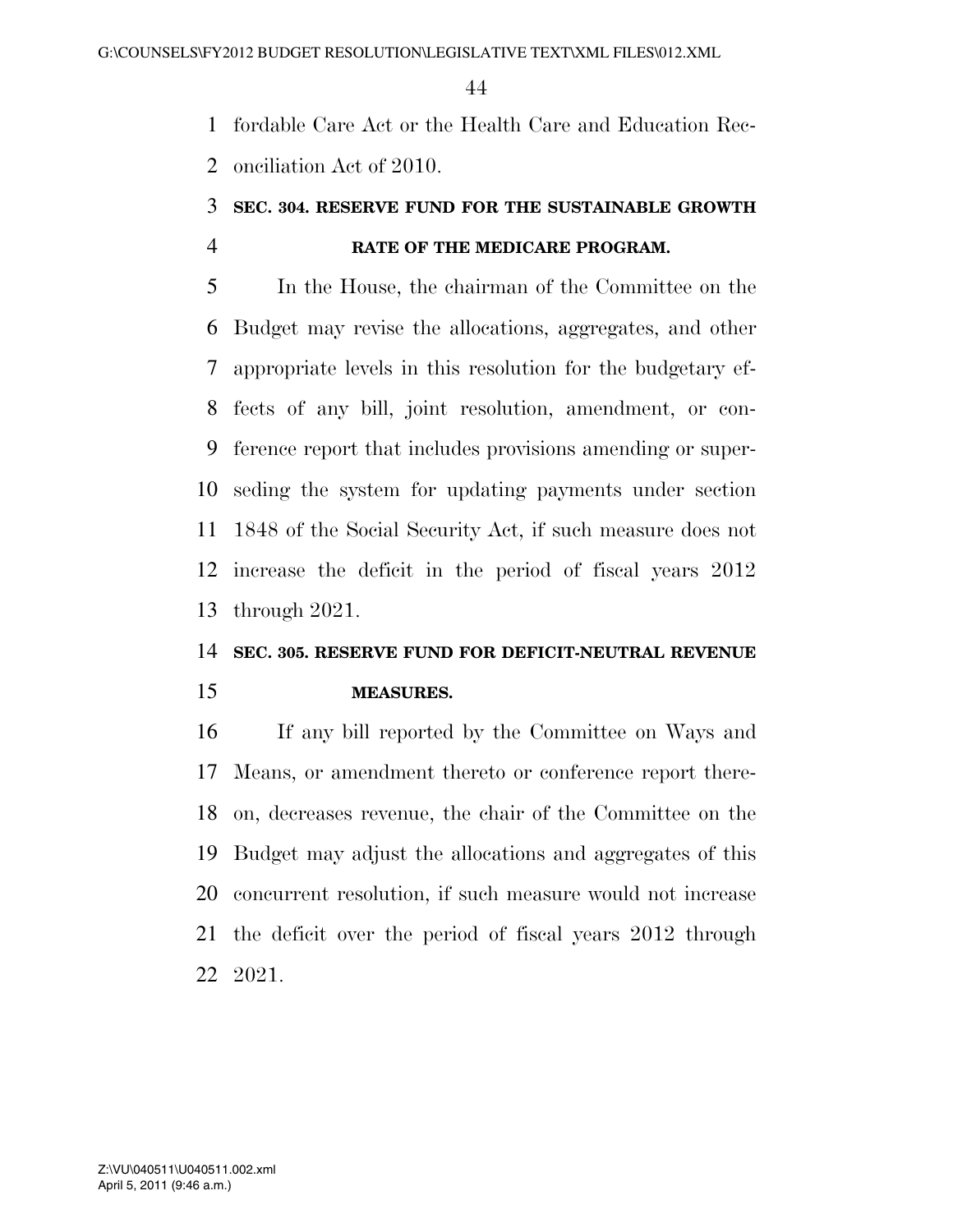### **SEC. 306. DEFICIT-NEUTRAL RESERVE FUND FOR RURAL COUNTIES AND SCHOOLS.**

 In the House, the chairman of the Committee on the Budget may revise the allocations of a committee or com- mittees, aggregates, and other appropriate levels and lim- its in this resolution for one or more bills, joint resolu- tions, amendments, motions, or conference reports that make changes to or provide for the reauthorization of the Secure Rural Schools and Community Self Determination Act of 2000 (Public Law 106–393) or make changes to the Payments in Lieu of Taxes Act of 1976 (Public Law 94–565), or both, by the amounts provided by that legisla- tion for those purposes, provided that such legislation would not increase the deficit or direct spending over ei- ther the period of the total of fiscal years 2012 through 2021 or the period of the total of fiscal years 2012 through 2016, or for fiscal year 2012.

## **TITLE IV—BUDGET**

# **ENFORCEMENT**

**SEC. 401. DISCRETIONARY SPENDING LIMITS.** 

 (a) DISCRETIONARY SPENDING LIMITS.—Spending limits for total discretionary Federal spending are—

 fiscal year 2012— 24 (1) new budget authority, 25 \$,000,000; and 26 (2) outlays,  $\frac{1}{2}$  ,000,000;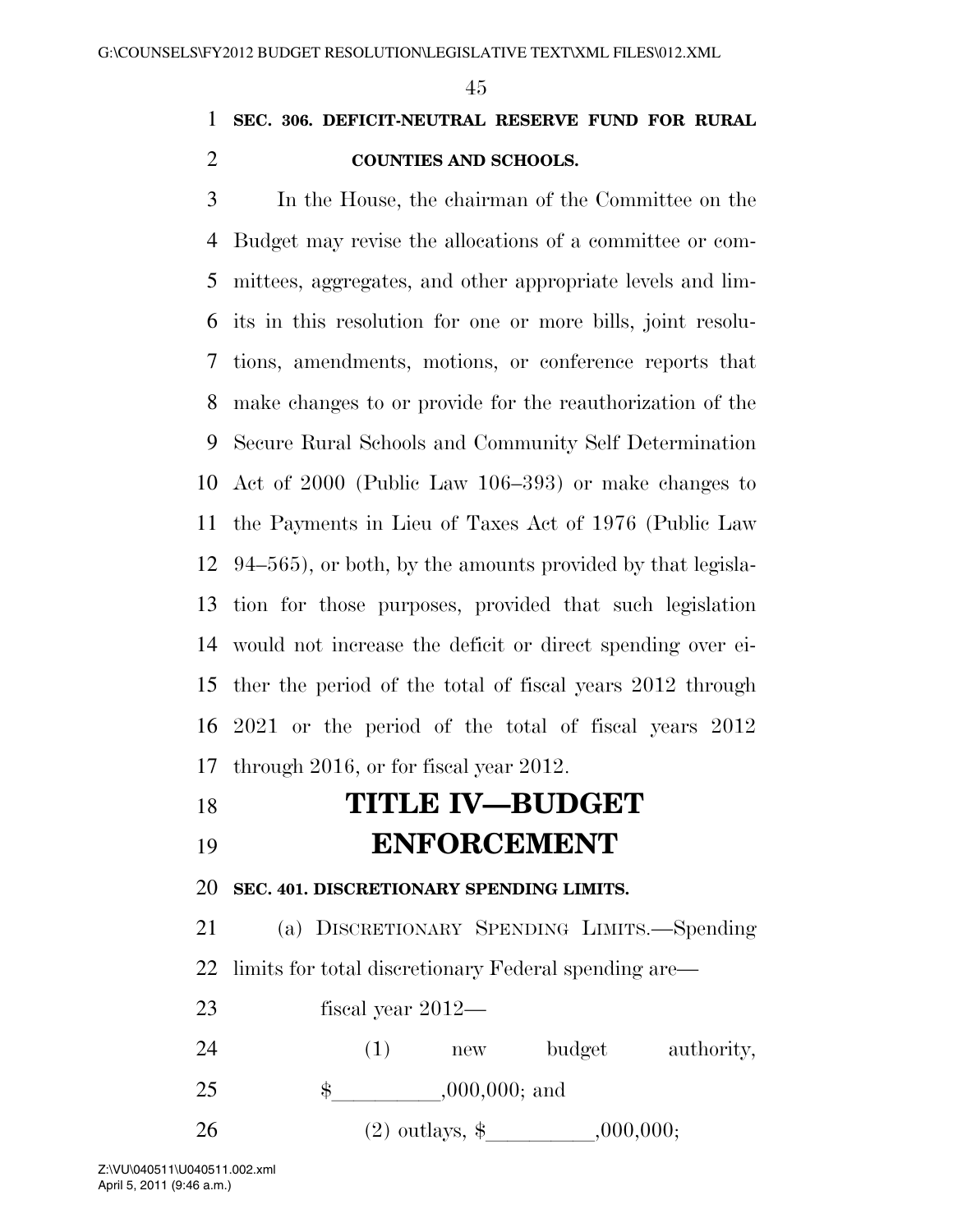| $\mathbf{1}$   | fiscal year 2013—           |                                       |                           |
|----------------|-----------------------------|---------------------------------------|---------------------------|
| $\overline{2}$ |                             |                                       | (1) new budget authority, |
| 3              | $\frac{1}{2}$ ,000,000; and |                                       |                           |
| $\overline{4}$ |                             | (2) outlays, $\frac{1}{2}$ .000,000;  |                           |
| 5              | fiscal year $2014-$         |                                       |                           |
| 6              |                             |                                       | (1) new budget authority, |
| $\overline{7}$ | $\frac{1}{2}$ ,000,000; and |                                       |                           |
| 8              |                             | (2) outlays, $\frac{1}{2}$ , 000,000; |                           |
| 9              | fiscal year $2015-$         |                                       |                           |
| 10             |                             |                                       | (1) new budget authority, |
| 11             | $\frac{1}{2}$ ,000,000; and |                                       |                           |
| 12             |                             | (2) outlays, $\frac{1}{2}$ , 000,000; |                           |
| 13             | fiscal year $2016-$         |                                       |                           |
| 14             |                             |                                       | (1) new budget authority, |
| 15             | $\frac{1}{2}$ ,000,000; and |                                       |                           |
| 16             |                             | (2) outlays, $\frac{1}{2}$ , 000,000; |                           |
| 17             | fiscal year $2017$ —        |                                       |                           |
| 18             |                             | (1) new budget authority,             |                           |
| 19             | $\frac{1}{2}$ ,000,000; and |                                       |                           |
| 20             |                             |                                       |                           |
| 21             | fiscal year $2018-$         |                                       |                           |
| 22             |                             | (1) new budget authority,             |                           |
| 23             | $\frac{1}{2}$ ,000,000; and |                                       |                           |
| 24             |                             | (2) outlays, $\frac{1}{2}$ .000,000;  |                           |
| 25             | fiscal year $2019-$         |                                       |                           |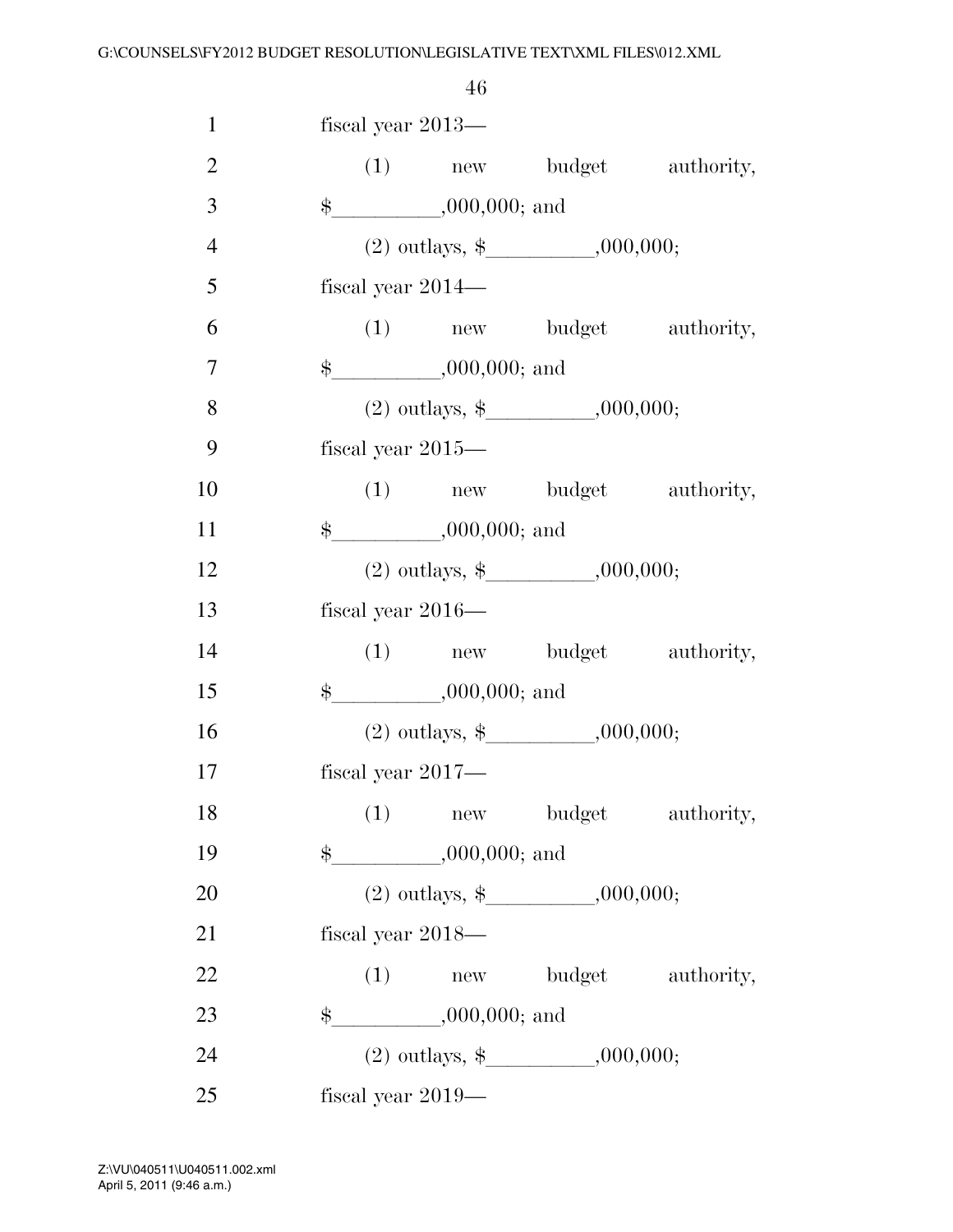1 (1) new budget authority, 2 \$ ,000,000; and 3 (2) outlays,  $\$$  000,000; fiscal year 2020— 5 (1) new budget authority, 6  $\qquad$  \$ ,000,000; and 7 (2) outlays,  $\$$  , 000,000; and fiscal year 2021— (1) new budget authority, 10 \$ .000,000; and 11 (2) outlays,  $\frac{1}{2}$ , 000,000;

as adjusted under section 402.

 (b) ENFORCEMENT.—In the House, it shall not be in order to consider any bill or joint resolution, or amend- ment thereto or conference report thereon, that causes dis- cretionary budget authority to exceed any level set forth in subsection (a).

### **SEC. 402. LIMITATION ON ADVANCE APPROPRIATIONS.**

 (a) IN GENERAL.—In the House, except as provided in subsection (b), any bill, joint resolution, an amendment thereto or conference report thereon, making a general ap- propriation or continuing appropriation may not provide for advance appropriations.

 (b) EXCEPTIONS.—An advance appropriation may be provided for programs, projects, activities, or accounts re-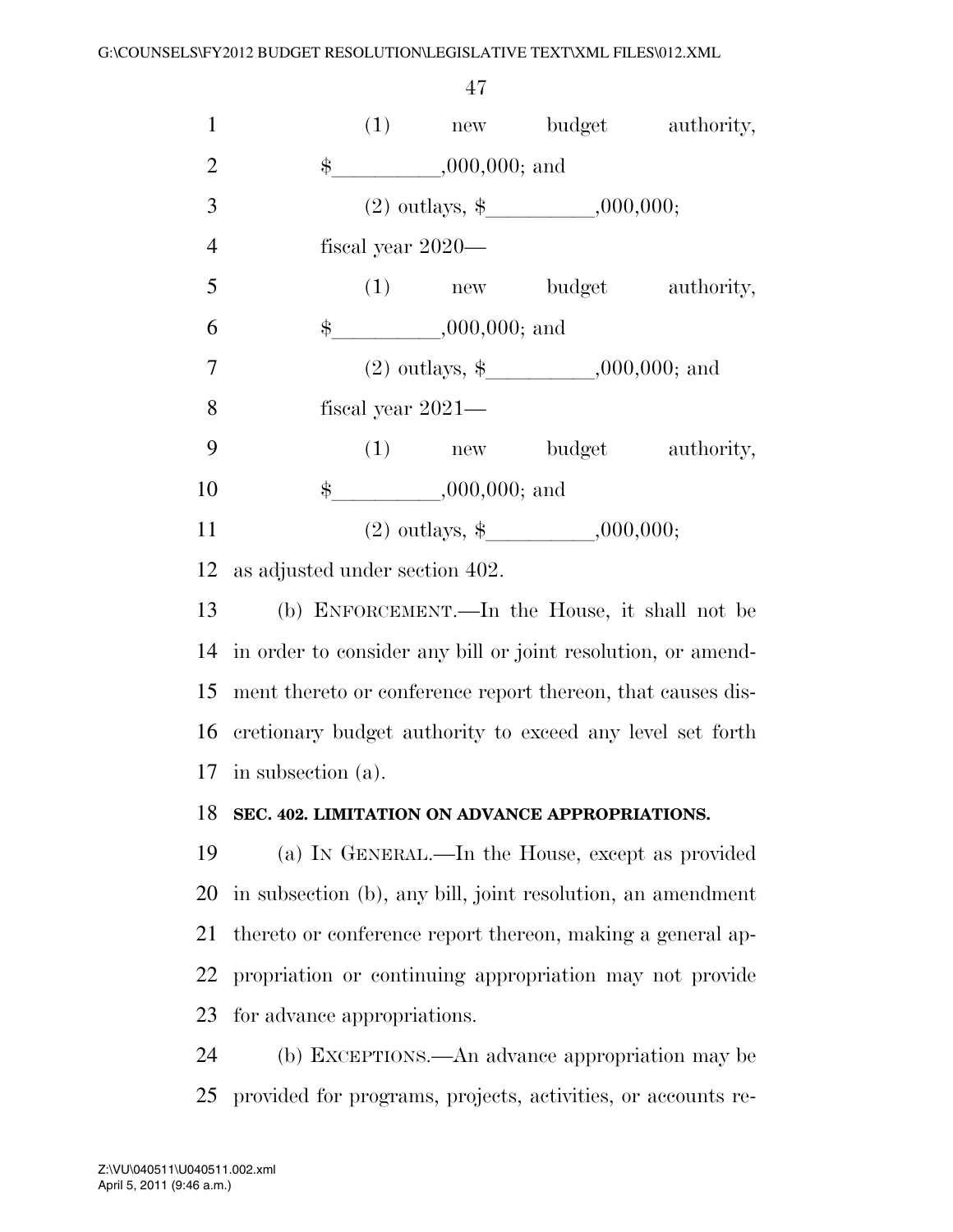ferred to in subsection (c)(1) or identified in the report to accompany this resolution or the joint explanatory statement of managers to accompany this resolution under the heading ''Accounts Identified for Advance Appropria-tions''.

 (c) LIMITATIONS.—For fiscal year 2013, the aggre- gate amount of advance appropriations shall not exceed— (1) \$52,500,000,000 for the following programs in the Department of Veterans Affairs— (A) Medical Services; (B) Medical Support and Compliance; and (C) Medical Facilities accounts of the Vet- erans Health Administration; and (2) \$28,852,000,000 in new budget authority

for all other programs.

 (d) DEFINITION.—In this section, the term ''advance appropriation'' means any new discretionary budget au- thority provided in a bill or joint resolution making gen- eral appropriations or any new discretionary budget au- thority provided in a bill or joint resolution making con-tinuing appropriations for fiscal year 2013.

 (e) ADJUSTMENTS.—The chairman of the Committee on the Budget may adjust the list referred to in subsection 24 (b) or the amount set forth in subsection  $(c)(2)$  to accom-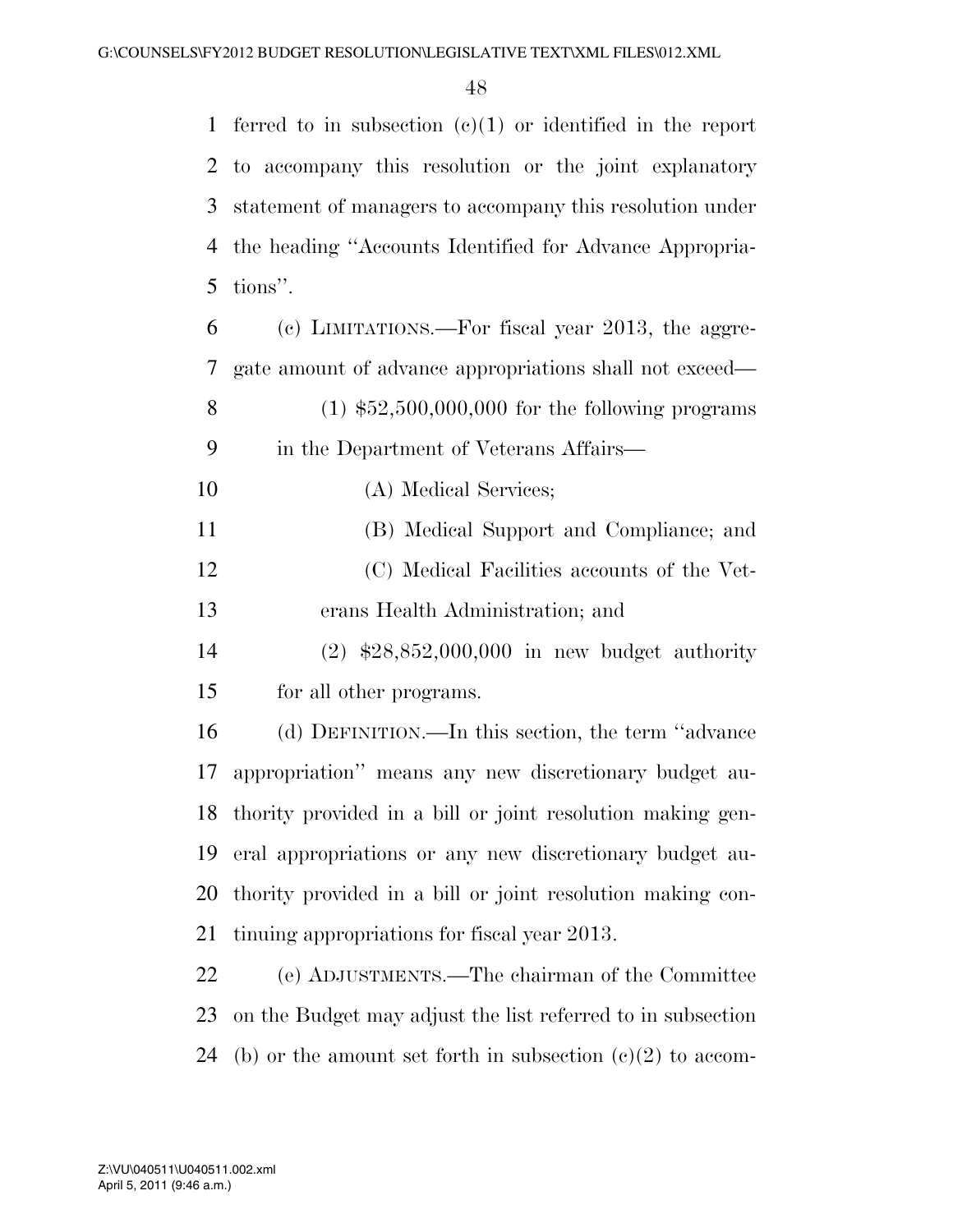modate the enactment of general or continuing appropria-

tions Acts for fiscal year 2011.

### **SEC. 403. CONCEPTS AND DEFINITIONS.**

 Upon the enactment of any bill or joint resolution providing for a change in budgetary concepts or defini- tions, the chairman of the Committee on the Budget may adjust any appropriate levels and allocations in this resolu-tion accordingly.

### **SEC. 404. ADJUSTMENTS OF AGGREGATES AND ALLOCA-TIONS FOR LEGISLATION.**

 (a) ENFORCEMENT.—For purposes of enforcing this resolution, the revenue levels shall be those set forth in the March 2011 Congressional Budget Office baseline. The total amount of adjustments made under subsection (b) may not cause revenue levels to be below the levels 16 set forth in paragraph  $(1)(A)$  of section 101 for fiscal year 2012 and the period comprising fiscal years 2012 to 2021. (b) ADJUSTMENTS.— (1) The chairman of the Com- mittee on the Budget may adjust the allocations and ag-gregates of this concurrent resolution for—

 (A) the budgetary effects of measures extending the Economic Growth and Tax Relief Reconciliation Act of 2001;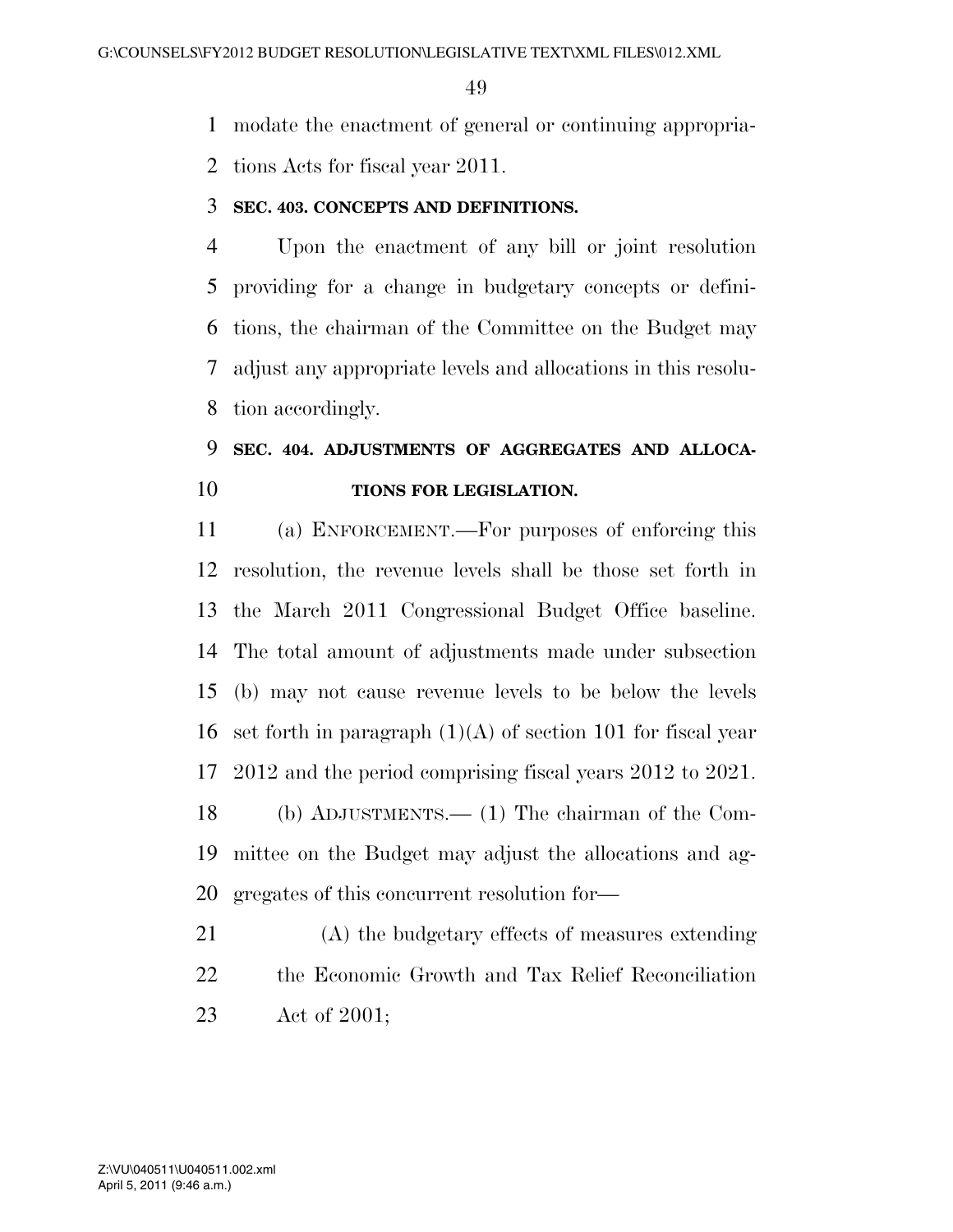(B) the budgetary effects of measures extending the Jobs and Growth Tax Relief Reconciliation Act of 2003;

 (C) the budgetary effects of measures that ad- just the Alternative Minimum Tax exemption amounts to prevent a larger number of taxpayers as compared with tax year 2008 from being subject to the Alternative Minimum Tax or of allowing the use of nonrefundable personal credits against the Alter-native Minimum Tax, or both as applicable;

 (D) the budgetary effects of extending the es- tate, gift, and generation-skipping transfer tax pro- visions of title III of the Tax Relief, Unemployment Insurance Reauthorization, and Job Creation Act of 2010;

 (E) the budgetary effects of measures providing a 20 percent deduction in income to small busi-nesses;

 (F) the budgetary effects of measures imple-menting trade agreements;

 (G) the budgetary effects of measures repealing the tax increases set forth in the Patient Protection and Affordable Care Act and the Health Care and Education Affordability Reconciliation Act of 2010;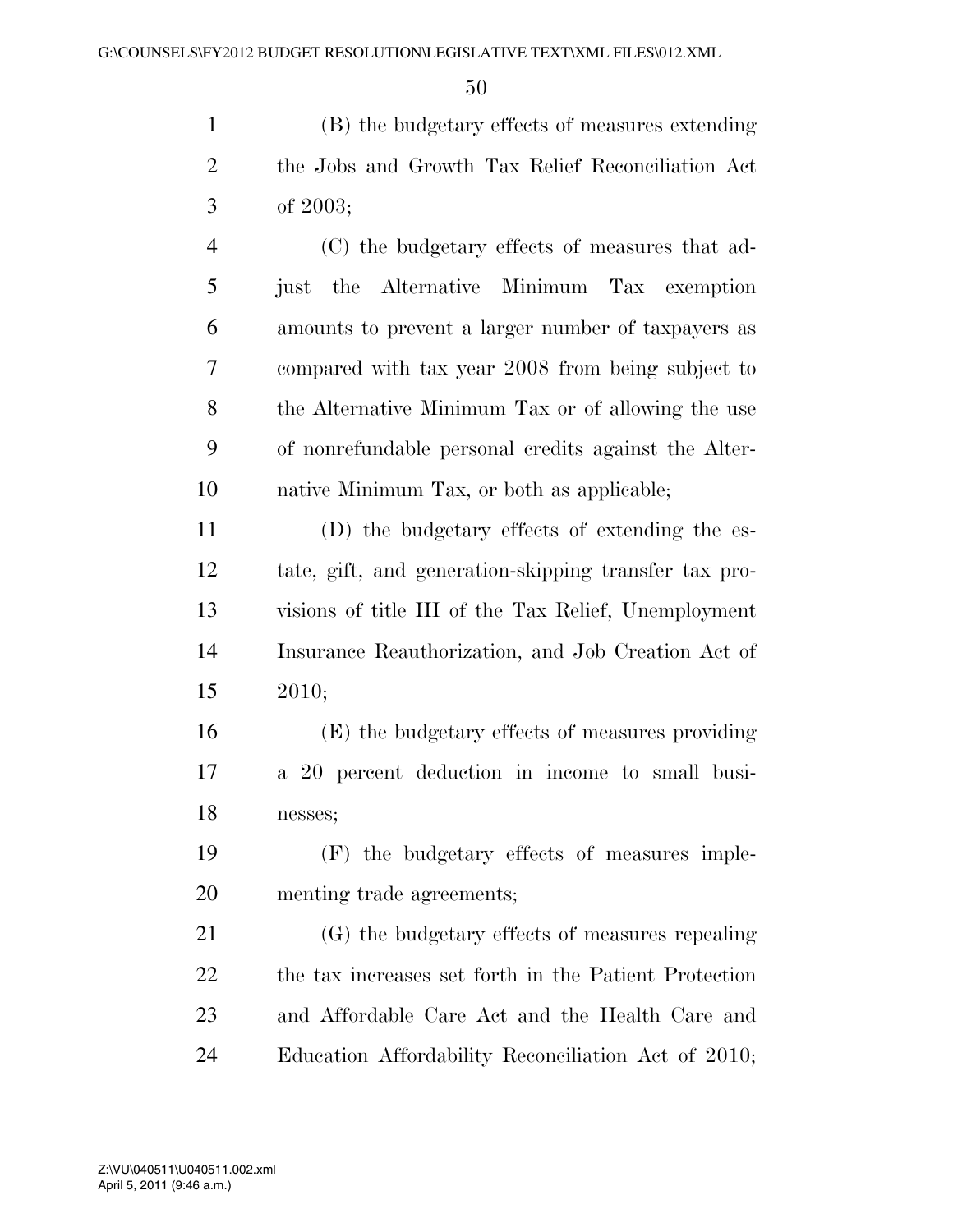| $\mathbf{1}$   | (H) the budgetary effects of measures reform-                |
|----------------|--------------------------------------------------------------|
| $\overline{2}$ | ing the Patient Protection and Affordable Care Act           |
| 3              | and the Health Care and Education Affordability              |
| $\overline{4}$ | Reconciliation Act of 2010; and                              |
| 5              | (I) the budgetary effects of measures reforming              |
| 6              | the tax code and lower tax rates.                            |
| $\overline{7}$ | (2) A measure does not qualify for adjustments under         |
| 8              | paragraph $(1)(H)$ if it—                                    |
| 9              | (A) increases the deficit over the period of fiscal          |
| 10             | years $2012$ through $2021$ ; or                             |
| 11             | (B) increases revenues over the period of fiscal             |
| 12             | years $2012$ through $2021$ , other than by                  |
| 13             | (I) repealing or modifying the individual                    |
| 14             | mandate (codified as section 5000A of the In-                |
| 15             | ternal Revenue Code of 1986); or                             |
| 16             | (ii) modifying the subsidies to purchase                     |
| 17             | health insurance (codified as section 36B of the             |
| 18             | Internal Revenue Code of 1986).                              |
| 19             | (c) OTHER ADJUSTMENTS.—If a committee other                  |
| 20             | than the Committee on Appropriations reports a bill or       |
| 21             | joint resolution, or an amendment thereto or a conference    |
| 22             | report thereon, providing for a decrease in direct spending  |
| 23             | (budget authority and outlays flowing therefrom) for any     |
| 24             | fiscal year and also provides for an authorization of appro- |
| 25             | priations for the same purpose, upon the enactment of        |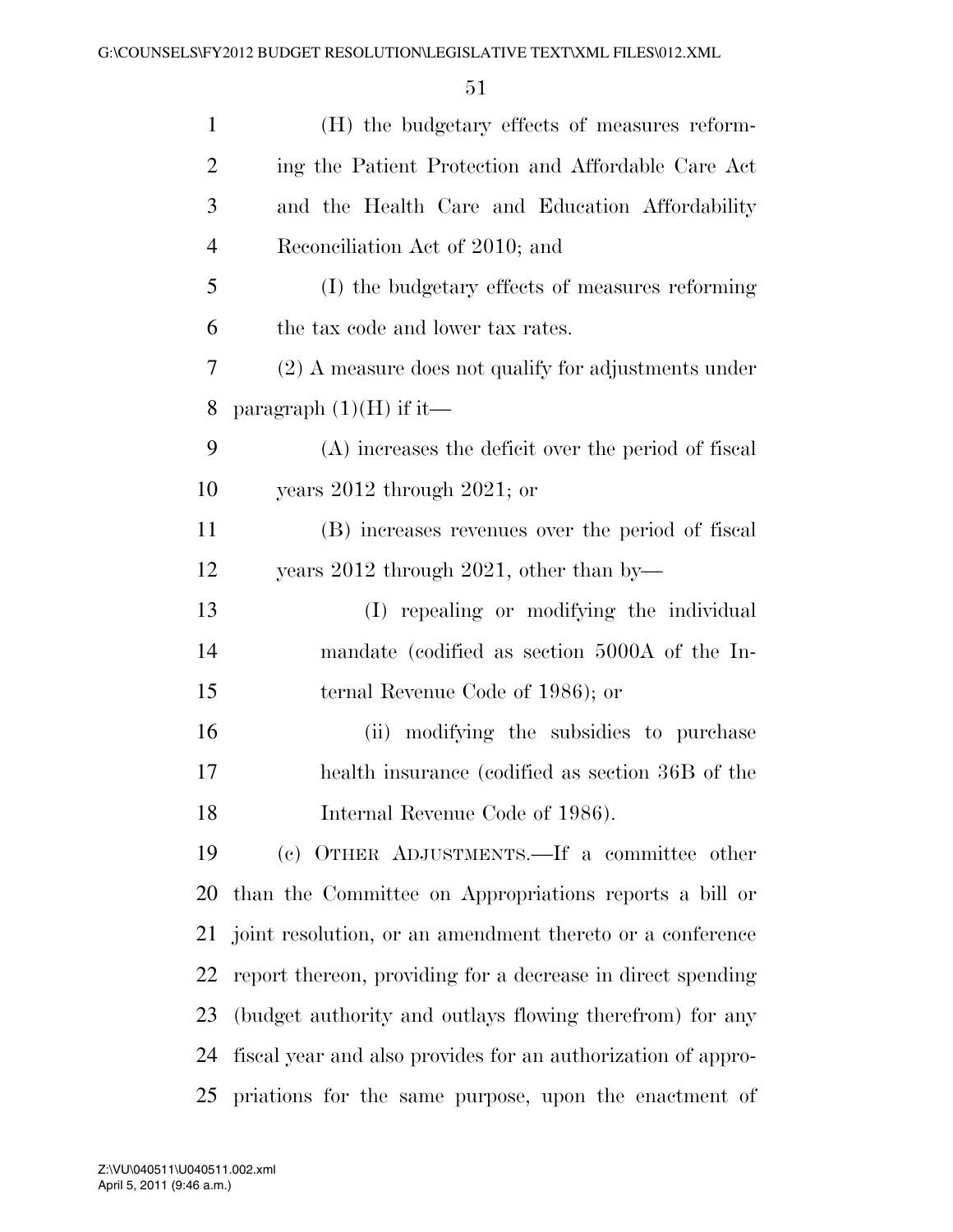such measure, the chairman of the Committee on the Budget may decrease the allocation to such committee and increase the allocation of discretionary spending (budget authority and outlays flowing therefrom) to the Committee on Appropriations for fiscal year 2012 and the applicable discretionary spending limits by an amount equal to the new budget authority (and the outlays flowing therefrom) provided for in a bill or joint resolution making appropria-tions for the same purpose.

### **SEC. 405. LIMITATION ON LONG-TERM SPENDING.**

 (a) IN GENERAL.—In the House, it shall not be in order to consider a bill or joint resolution reported by a committee (other than the Committee on Appropriations), or an amendment thereto or a conference report thereon, if the provisions of such measure have the net effect of increasing mandatory spending in excess of \$5,000,000,000 for any period described in subsection (b). (b) TIME PERIODS.—(1) The applicable periods for purposes of this section are any of the first four consecu- tive 10-fiscal-year periods beginning with the first fiscal year following the last fiscal year for which the applicable concurrent resolution on the budget sets forth appropriate budgetary levels.

 (2) In this paragraph, the applicable concurrent reso-lution on the budget is the one most recently adopted be-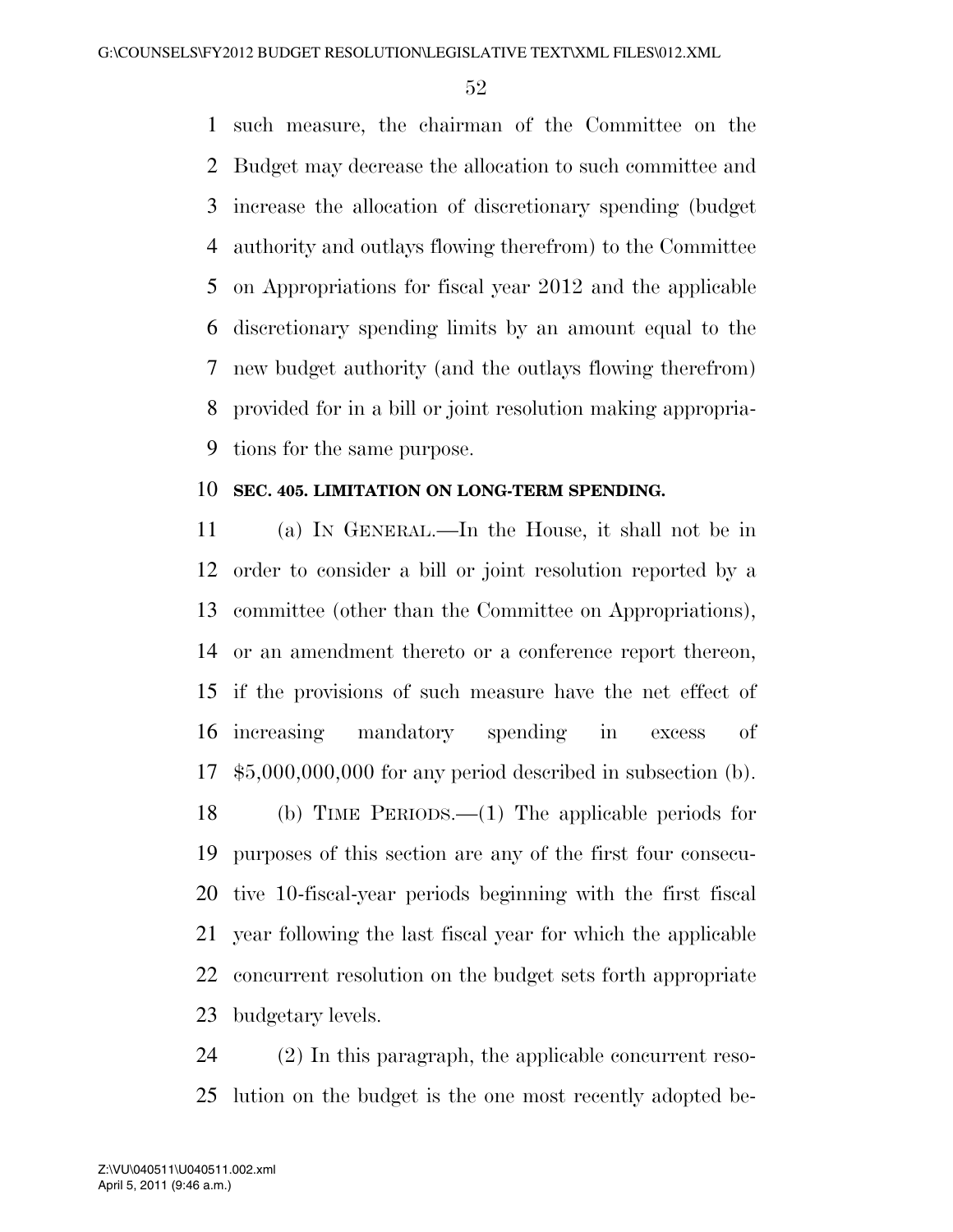fore the date on which a committee first reported the bill or joint resolution described in paragraph (1).

### **SEC. 406. BUDGETARY TREATMENT OF CERTAIN TRANS-ACTIONS.**

 (a) IN GENERAL.—Notwithstanding section  $302(a)(1)$  of the Congressional Budget Act of 1974, sec- tion 13301 of the Budget Enforcement Act of 1990, and section 4001 of the Omnibus Budget Reconciliation Act of 1989, the joint explanatory statement accompanying the conference report on any concurrent resolution on the budget shall include in its allocation under section 302(a) of the Congressional Budget Act of 1974 to the Committee on Appropriations amounts for the discretionary adminis-trative expenses of the Social Security Administration.

 (b) SPECIAL RULE.—For purposes of applying sec- tion 302(f) of the Congressional Budget Act of 1974, esti- mates of the level of total new budget authority and total outlays provided by a measure shall include any off-budget discretionary amounts.

 (c) ADJUSTMENTS.—The chairman of the Committee on the Budget may adjust allocations and aggregates for legislation reported by the Committee on Oversight and Government Reform that reforms the Federal retirement system, but does not cause a net increase in the deficit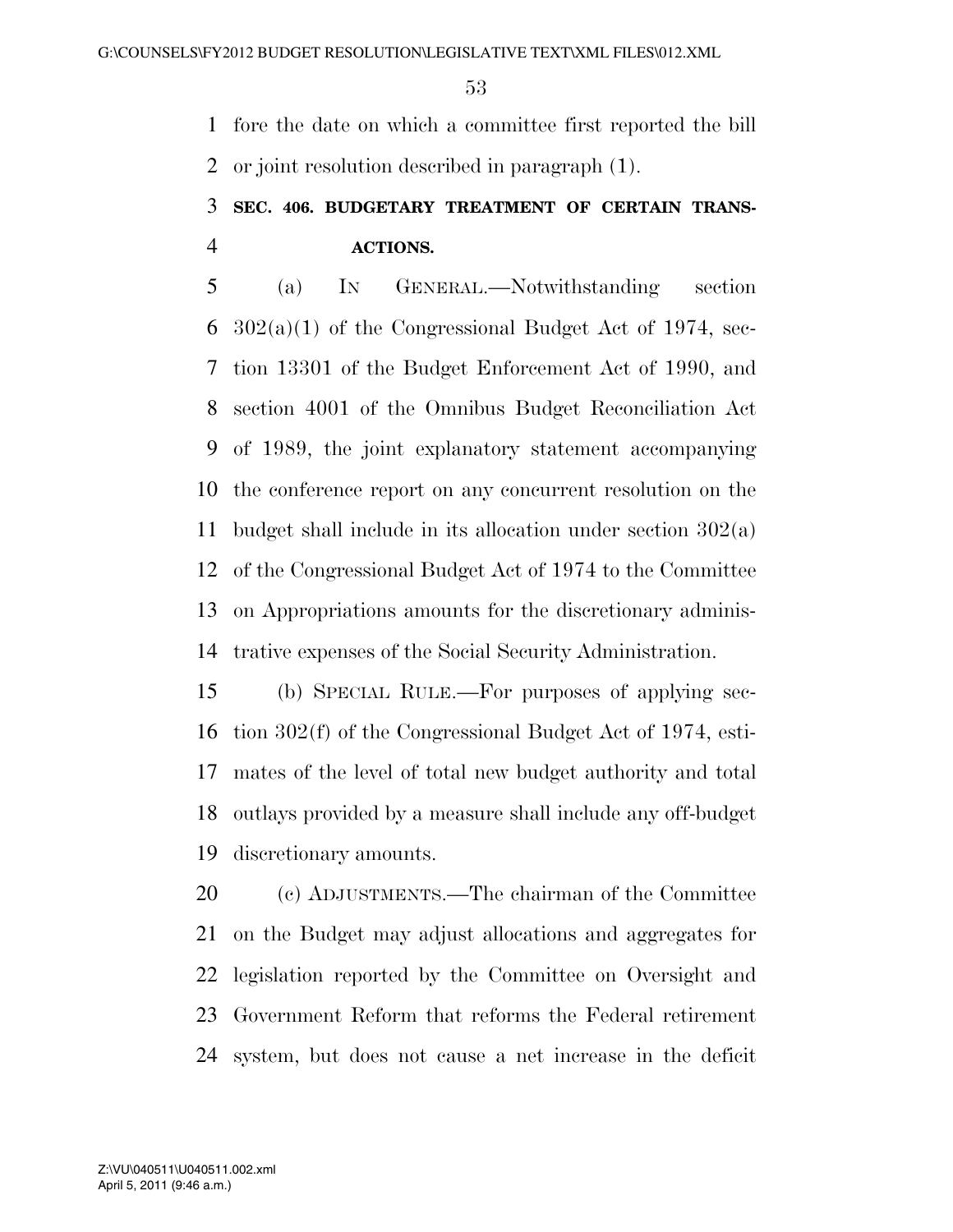for fiscal year 2012 and the period comprising fiscal years 2012 to 2021.

### **SEC. 407. APPLICATION AND EFFECT OF CHANGES IN ALLO-CATIONS AND AGGREGATES.**

 (a) APPLICATION.—Any adjustments of allocations and aggregates made pursuant to this resolution shall—

 (1) apply while that measure is under consider-ation;

 (2) take effect upon the enactment of that measure; and

 (3) be published in the Congressional Record as soon as practicable.

 (b) EFFECT OF CHANGED ALLOCATIONS AND AG- GREGATES.—Revised allocations and aggregates resulting from these adjustments shall be considered for the pur- poses of the Congressional Budget Act of 1974 as alloca-tions and aggregates included in this resolution.

 (c) BUDGET COMMITTEE DETERMINATIONS.—For purposes of this resolution, the levels of new budget au- thority, outlays, direct spending, new entitlement author- ity, revenues, deficits, and surpluses for a fiscal year or period of fiscal years shall be determined on the basis of estimates made by the Committee on the Budget.

 (d) EXEMPTIONS.—Any legislation for which the chairman of the Committee on the Budget makes adjust-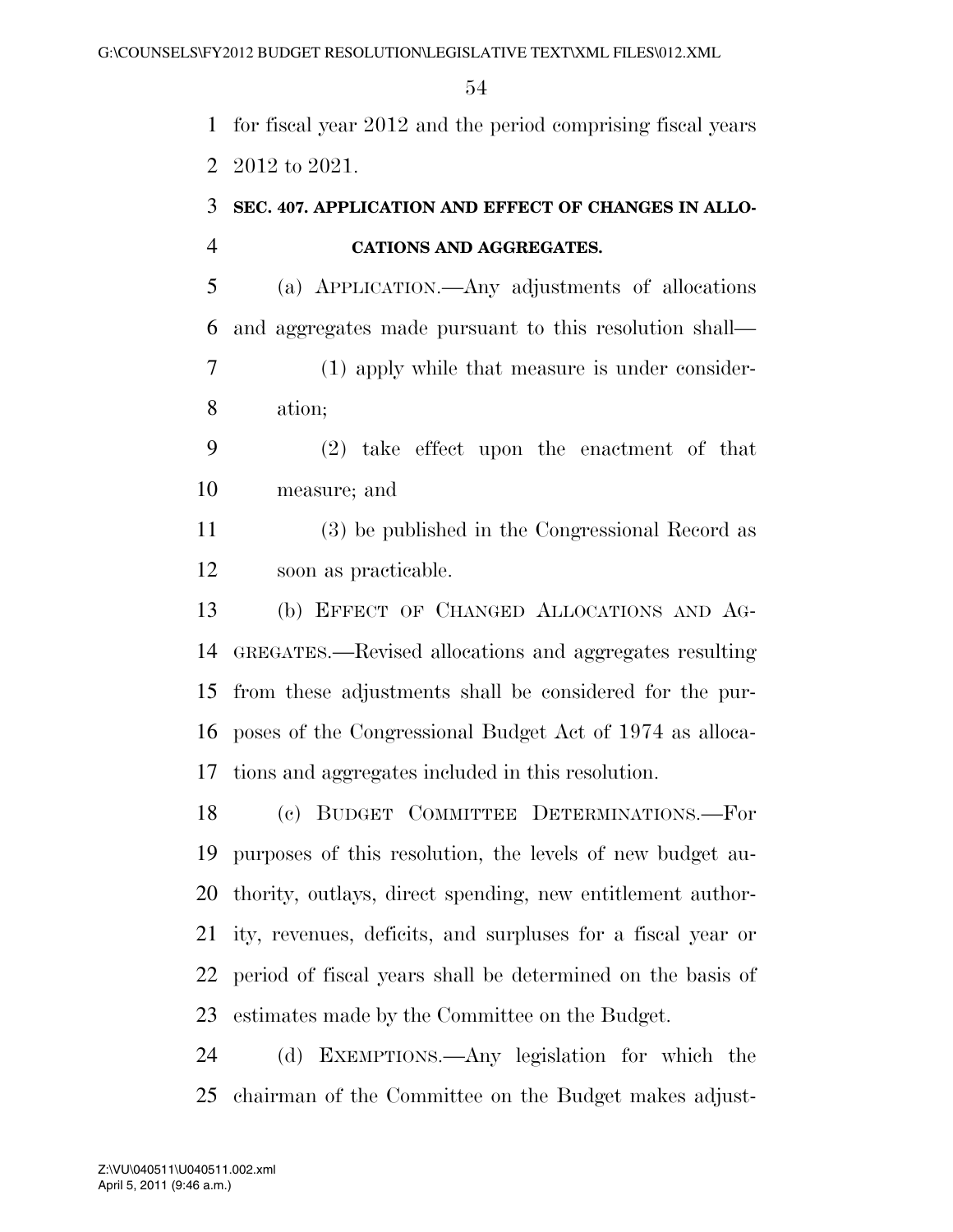ments in the allocations and aggregates of this concurrent resolution on the budget and complies with the Congres- sional Budget Act of 1974 shall not be subject to the points of order set forth in clause 10 of rule XXI of the Rules of the House of Representatives or section 405.

### **SEC. 408. FAIR VALUE ESTIMATES.**

 (a) REQUEST FOR SUPPLEMENTAL ESTIMATES.— Upon the request of the chairman or ranking member of the Committee on the Budget, any estimate prepared for a measure under the terms of title V of the Congressional Budget Act of 1974, ''credit reform'', as a supplement to such estimate of the Congressional Budget Office shall, to the extent practicable, also provide an estimate of the current actual or estimated market values representing the ''fair value'' of assets and liabilities affected by such measure.

 (b) ENFORCEMENT.—If the Congressional Budget Office provides an estimate pursuant to subsection (a), the chairman of the Committee on the Budget may use such estimate to determine compliance with the Congressional Budget Act of 1974 and other budgetary enforcement con-trols.

#### **SEC. 409. EXERCISE OF RULEMAKING POWERS.**

 (a) IN GENERAL.—The House adopts the provisions of this title—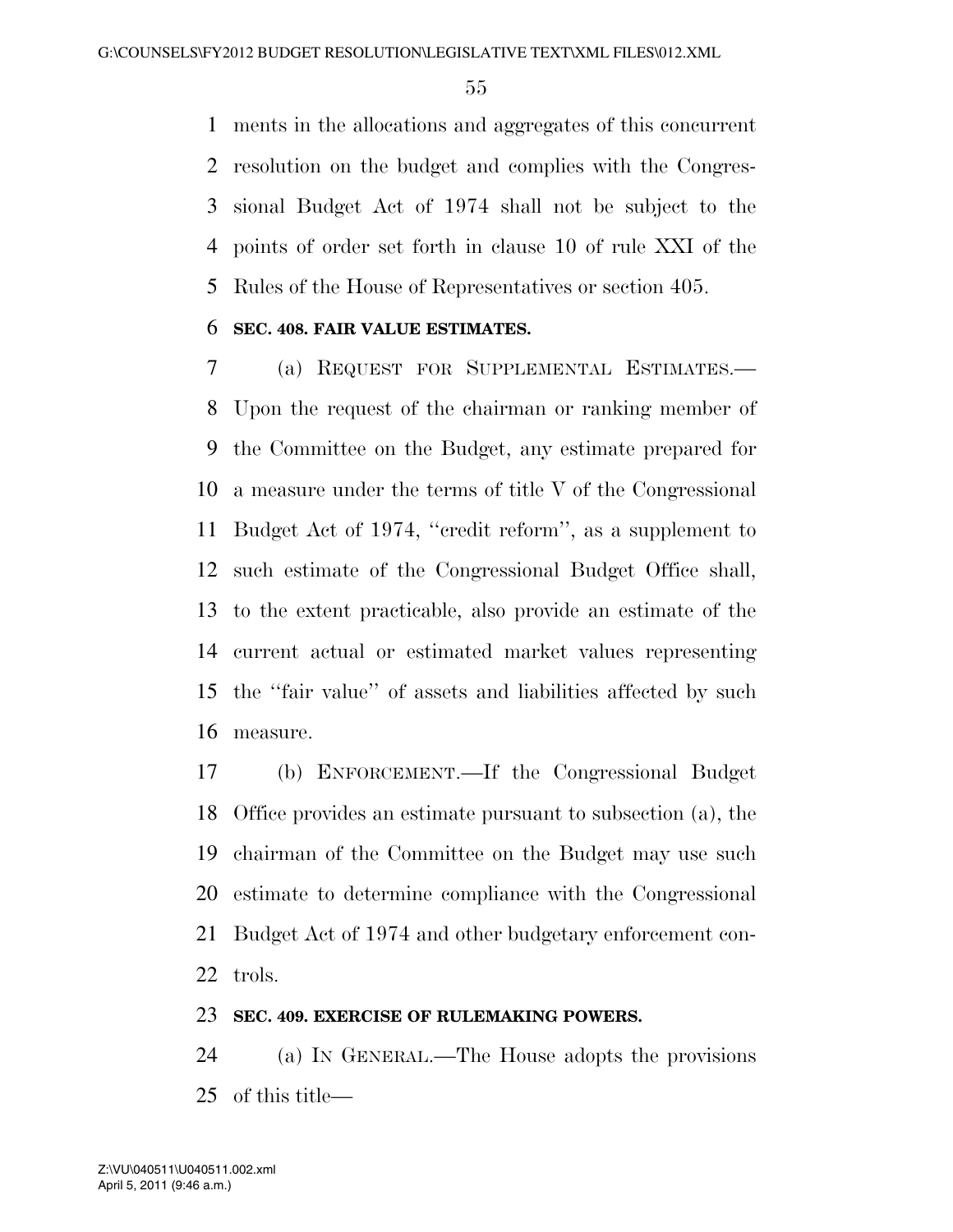(1) as an exercise of the rulemaking power of the House of Representatives and as such they shall be considered as part of the rules of the House, and these rules shall supersede other rules only to the extent that they are inconsistent with other such rules; and (2) with full recognition of the constitutional right of the House of Representatives to change those rules at any time, in the same manner, and to the same extent as in the case of any other rule of the House of Representatives. (b) LIMITATION ON APPLICATION.—The following provisions of H. Res. 5 (112th Congress) shall no longer have force or effect: (1) Section 3(e) relating to advance appropria- tions. (2) Section 3(f) relating to the treatment of off- budget administrative expenses. 19 (3) Section  $3(g)$  relating to a long-term spend- ing point of order. **TITLE V—POLICY SEC. 501. POLICY STATEMENT ON MEDICARE.**  (a) FINDINGS.—The House finds the following: (1) More than 46 million Americans depend on Medicare for their health security.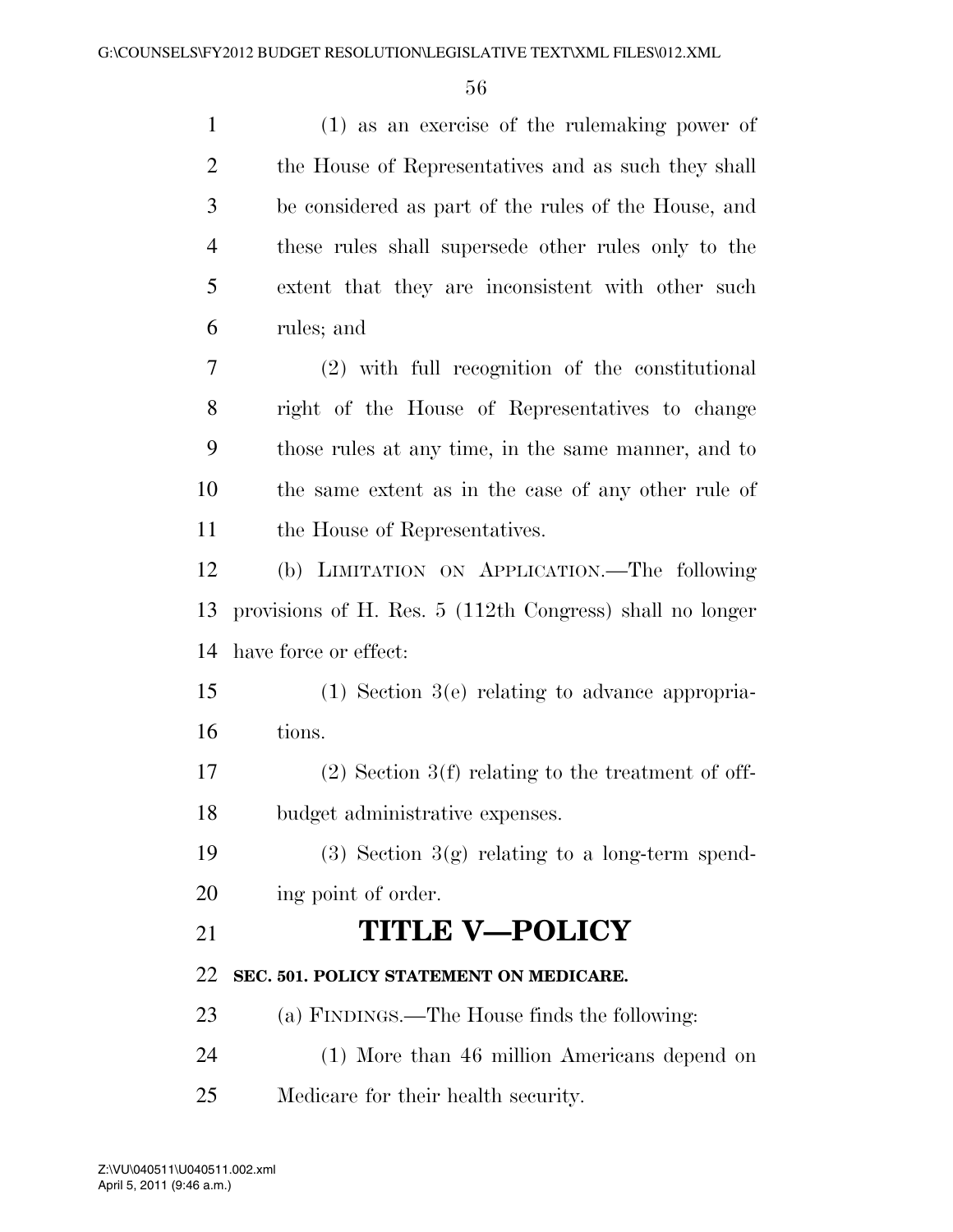| (2) The Medicare Trustees report has repeat-               |
|------------------------------------------------------------|
| edly recommended that Medicare's long-term finan-          |
| cial challenges be addressed soon. Each year without       |
| reform, the financial condition of Medicare becomes        |
| more precarious and the threat to those in and near        |
| retirement becomes more pronounced. According to           |
| the Congressional Budget Office—                           |
| (A) the Hospital Insurance Trust Fund                      |
| will be exhausted in 2020 and unable to pay                |
| scheduled benefits; and                                    |
| (B) Medicare spending is growing faster                    |
| than the economy. Medicare outlays are cur-                |
| rently rising at a rate of 7.2 percent per year,           |
| and under CBO's alternative fiscal scenario,               |
| mandatory spending on Medicare is projected to             |
| reach 7 percent of GDP by 2035 and 14 per-                 |
| cent of GDP by 2080.                                       |
| (3) Failing to address this problem will leave             |
| millions of American seniors without adequate health       |
| security and younger generations burdened with             |
| enormous debt to pay for spending levels that cannot       |
| be sustained.                                              |
| (b) POLICY ON MEDICARE REFORM.—It is the policy            |
| of this resolution to protect those in and near retirement |
|                                                            |

from any disruptions to their Medicare benefits and offer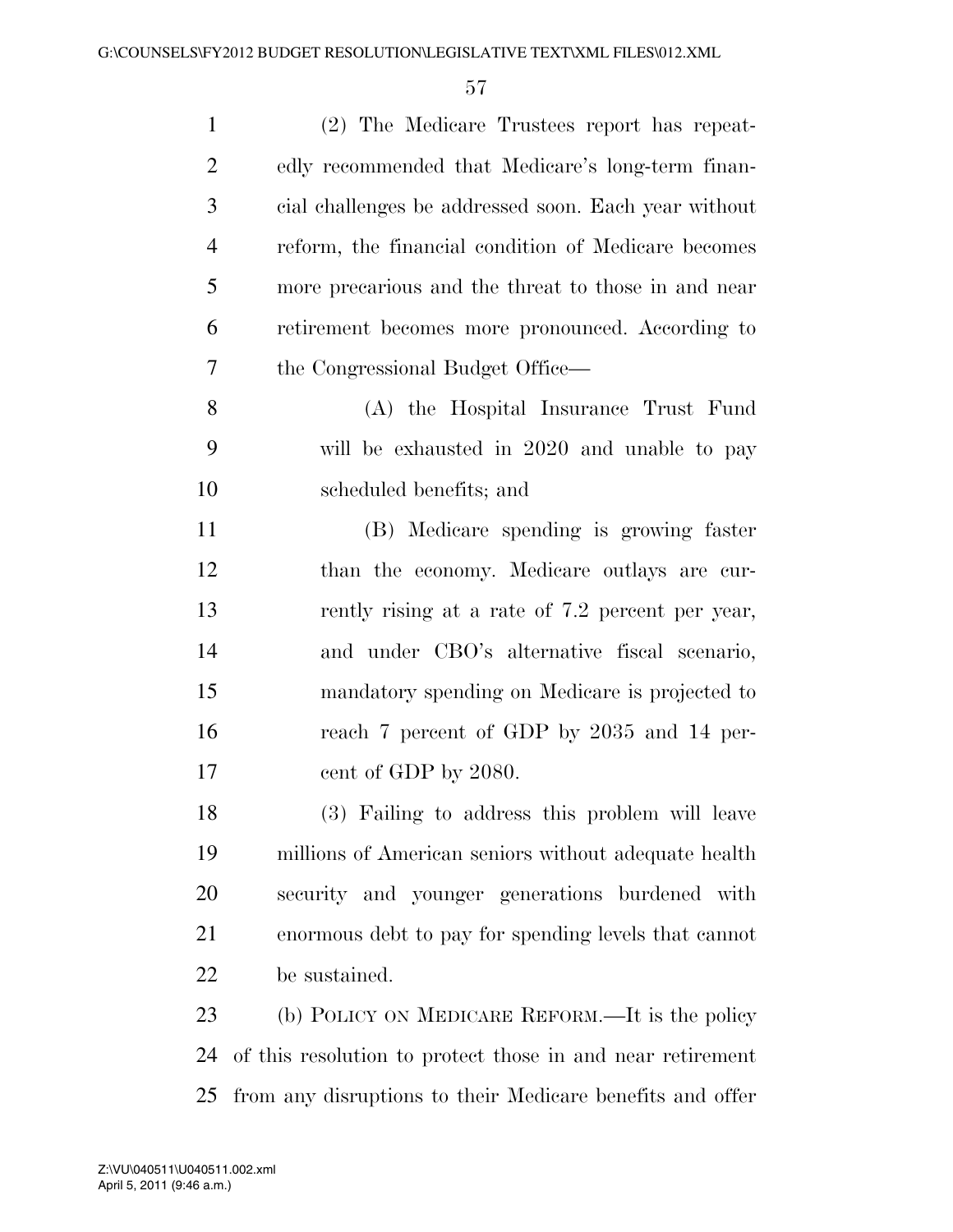future beneficiaries the same health care options available to Members of Congress.

- (c) ASSUMPTIONS.—This resolution assumes reform of the Medicare program such that:
- (1) Current Medicare benefits are preserved for those in and near retirement, without changes.

 (2) For future generations, when they reach eli- gibility, Medicare is reformed to provide a premium support payment and a selection of guaranteed health coverage options from which recipients can choose a plan that best suits their needs.

 (3) Medicare will provide additional assistance for lower-income beneficiaries and those with greater health risks.

 (4) Medicare spending is put on a sustainable path and the Medicare program becomes solvent over the long-term.

### **SEC. 502. POLICY STATEMENT ON SOCIAL SECURITY.**

(a) FINDINGS.—The House finds the following:

 (1) More than 50 million reitrees and individ- uals with a disability depend on Social Security for a key part of their income. Since enactment, Social Security has served as a vital leg on the ''three-legged stool'' of retirement security, which includes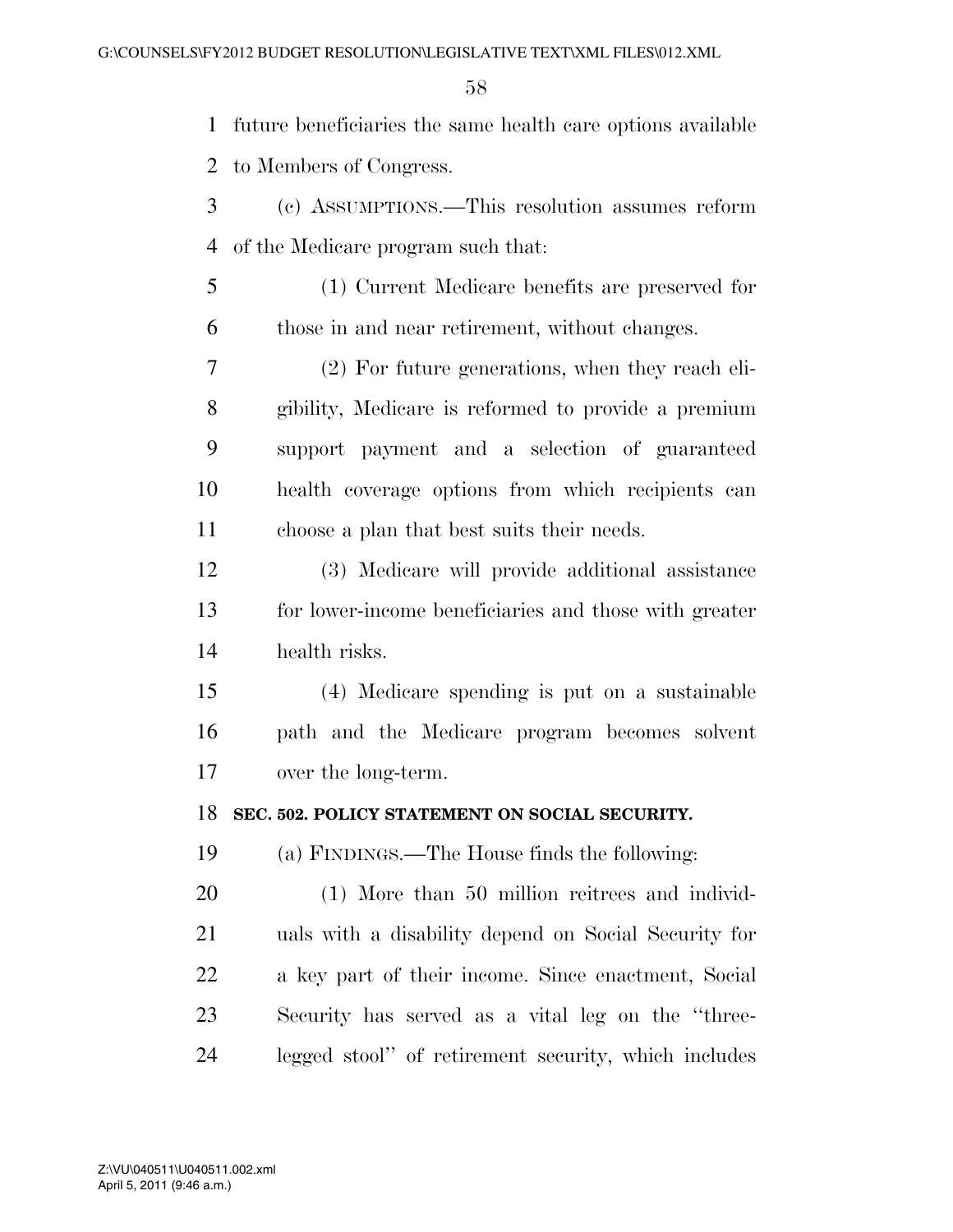| employer provided pensions as well as personal say- |
|-----------------------------------------------------|
| mgs.                                                |

| 3              | (2) The Social Security Trustees report has re-        |
|----------------|--------------------------------------------------------|
| $\overline{4}$ | peatedly recommended that Social Security's long-      |
| 5              | term financial challenges be addressed soon. Each      |
| 6              | year without reform, the financial condition of Social |
| 7              | Security becomes more precarious and the threat to     |
| 8              | seniors and those receiving Social Security disability |
| 9              | benefits becomes more pronounced:                      |
| 10             | (A) In 2018, the Federal Disability Insur-             |
| 11             | ance Trust Fund will be exhausted and will be          |
| 12             | unable to pay scheduled benefits.                      |
| 13             | $(R)$ In 2027 the combined Federal Old-                |

 (B) In 2037, the combined Federal Old- Age and Survivors Insurance Trust Fund and Federal Disability Insurance Trust Fund will be exhausted, and will be unable to pay sched-uled benefits.

 (C) With the exhaustion of the Trust Funds in 2037, benefits will be cut 22 percent across the board, devastating those currently in or near retirement and those who rely on Social Security the most.

 (3) The current recession has exacerbated the crisis to Social Security. The most recent CBO pro-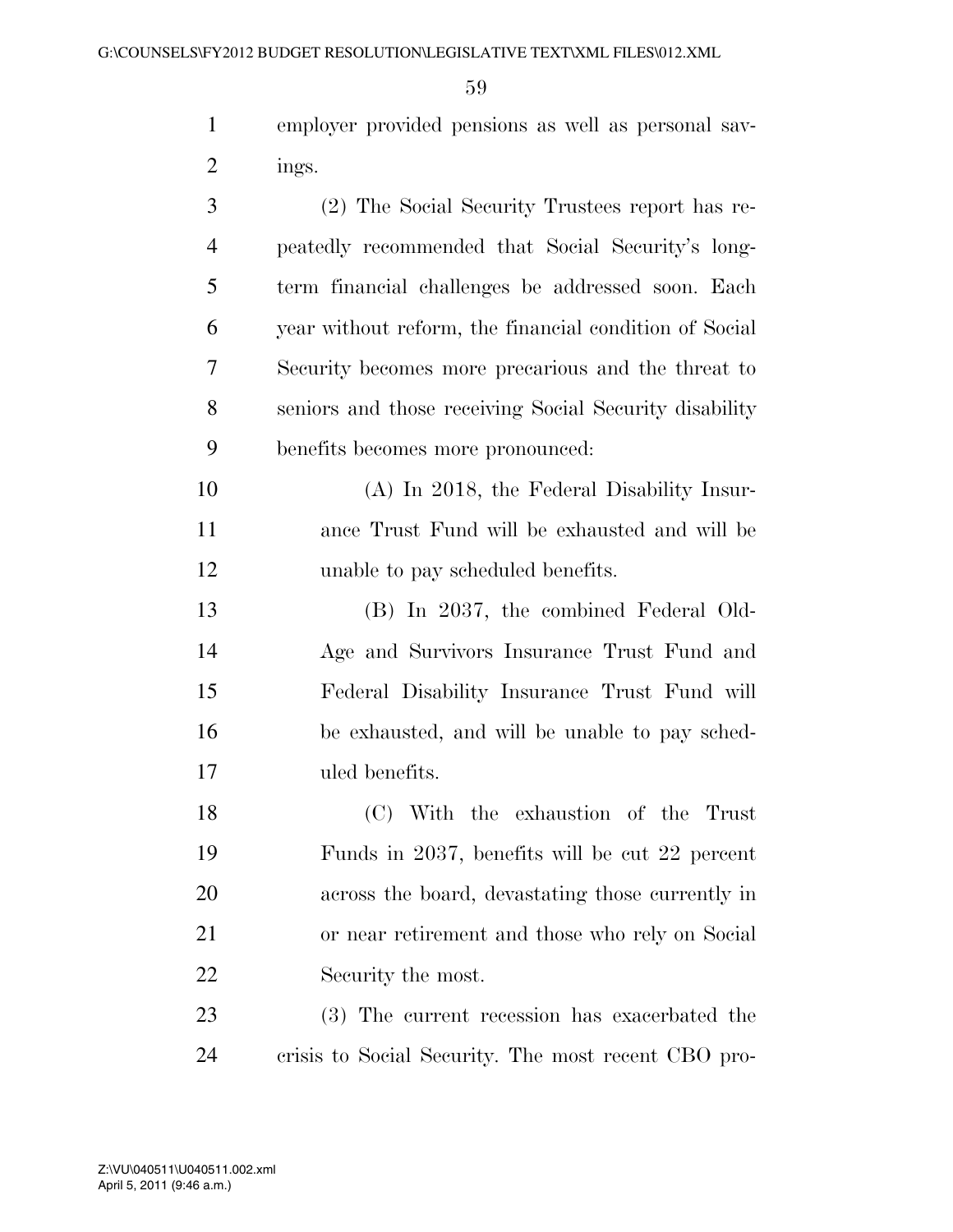jections find that Social Security has entered into permanent cash deficits.

 (4) Lower-income Americans rely on Social Se- curity for a larger proportion of their retirement in- come. Therefore, reforms should take into consider- ation the need to protect lower-income Americans' retirement security.

 (5) Americans deserve action by their elected officials on Social Security reform. It is critical that the Congress and the administration work together in a bipartisan fashion to address the looming insol- vency of Social Security. In this spirit, this resolu- tion creates a bipartisan opportunity to find solu- tions by requiring policymakers to ensure that Social Security remains a critical part fo the safety net.

 (b) POLICY ON SOCIAL SECURITY.—It is the policy of this resolution that Congress should work on a bipar- tisan basis to make Social Security permanently solvent. This resolution assumes reform of a current law trigger, such that—

 $(1)(A)$  if in any year the Board of Trustees of the Federal Old-Age and Survivors Insurance Trust Fund and the Federal Disability Insurance Trust Fund in its annual Trustees' Report determines that the 75-year actuarial balance of the Social Security

April 5, 2011 (9:46 a.m.) Z:\VU\040511\U040511.002.xml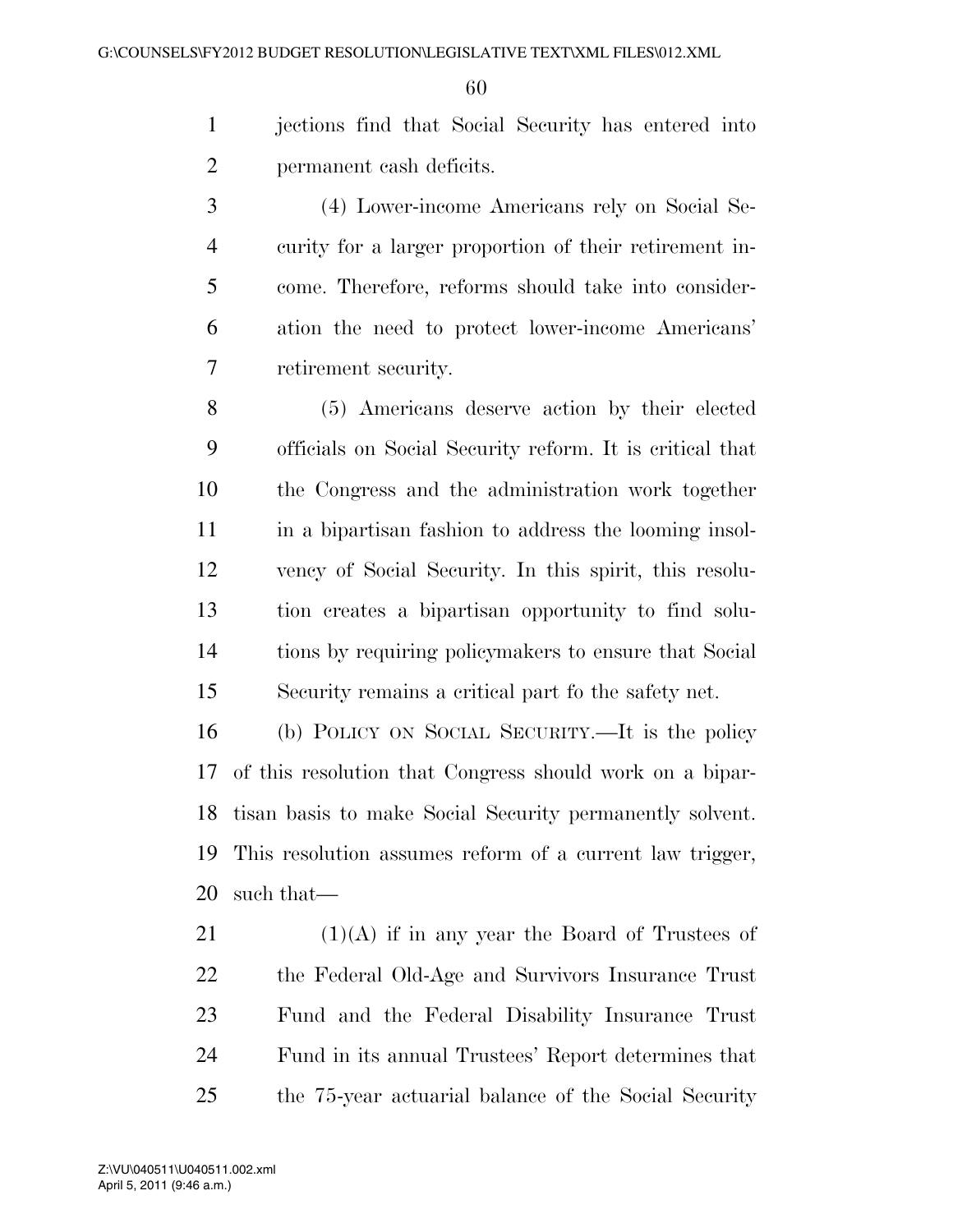Trust Funds is in deficit, and the annual balance of the Social Security Trust Funds in the 75th year is in deficit, the Board of Trustees should, not later than September 30 of the same calendar year, sub- mit to the President recommendations for statutory reforms necessary to achieve a positive 75-year actu- arial balance and a positive annual balance in the 75th year; and

 (B) such recommendations provided to the President should be agreed upon by both Public Trustees of the Board of Trustees;

12 (2)(A) not later than December 1 of the same calendar year in which the Board of Trustees sub- mits its recommendations, the President shall promptly submit implementing legislation to both Houses of Congress, including recommendations nec- essary to achieve a positive 75-year actuarial balance and a positive annual balance in the 75th year; and (B) the Majority Leader of the Senate and the

 Majority Leader of the House should introduce such legislation upon receipt;

 (3) within 60 days of the President submitting legislation, the committees of jurisdiction to which the legislation has been referred should report such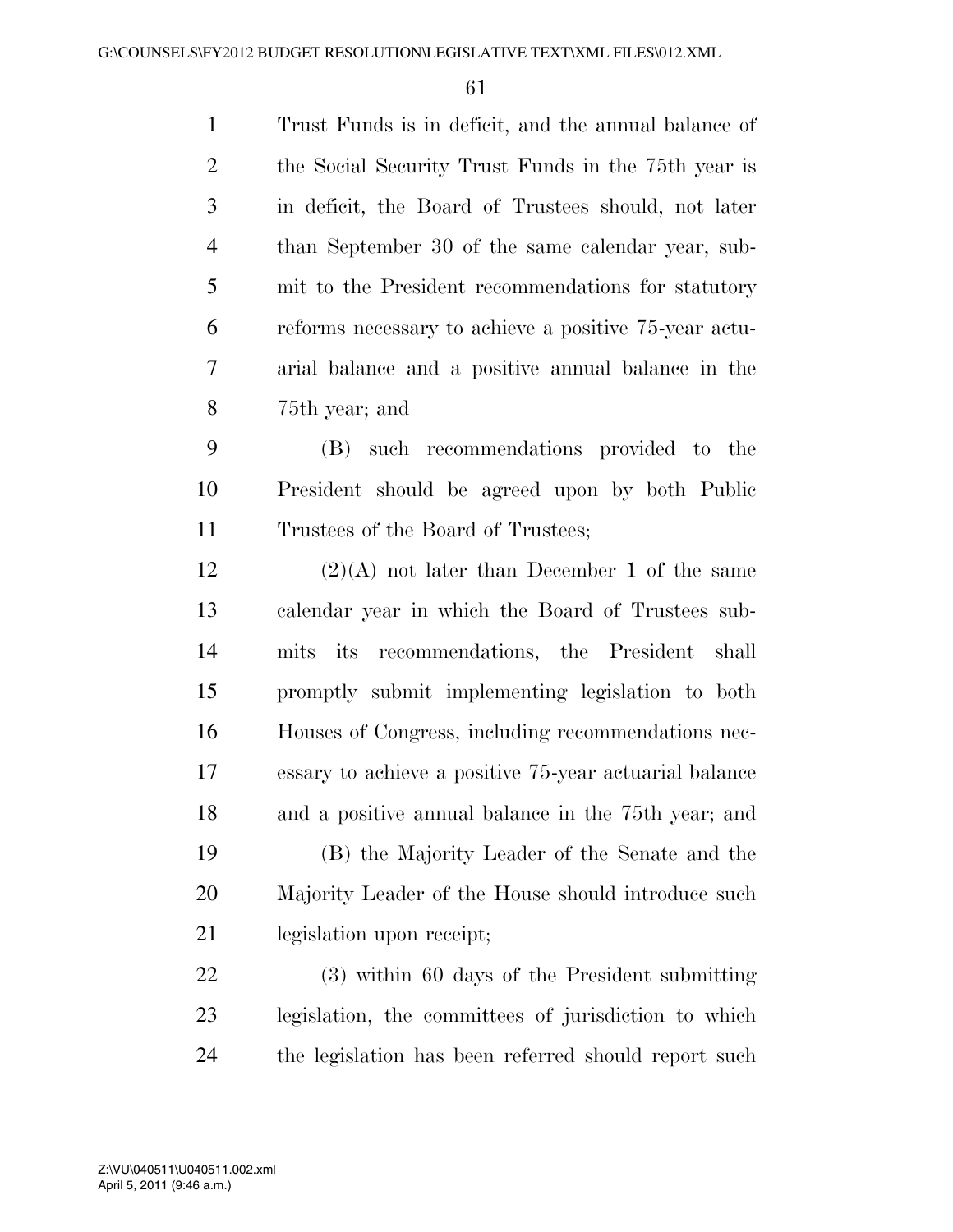| $\mathbf{1}$   | legislation, which should be considered by the full    |
|----------------|--------------------------------------------------------|
| $\overline{2}$ | House or Senate under expedited procedures; and        |
| 3              | legislation submitted by the President<br>(4)          |
| $\overline{4}$ | should—                                                |
| 5              | (A) protect those in and near retirement;              |
| 6              | (B) preserve the safety net for those who              |
| 7              | rely on Social Security, including survivors and       |
| 8              | those with disabilities;                               |
| 9              | (C) improve fairness for participants; and             |
| 10             | (D) reduce the burden on, and provide cer-             |
| 11             | tainty for, future generations.                        |
| 12             | SEC. 503. POLICY STATEMENT ON BUDGET ENFORCEMENT.      |
| 13             | (a) FINDINGS.—The House finds the following:           |
| 14             | (1) The President's fiscal year 2012 budget re-        |
| 15             | quests a \$13 trillion increase in the debt subject to |
| 16             | limit over the period of years covered by the budget.  |
| 17             | (2) Under the President's fiscal year 2012             |
| 18             | budget, according to the Congressional Budget Of-      |
| 19             | fice, debt held by the public will rise to 69 percent  |
| 20             | of gross domestic product in 2011 and will reach       |
| 21             | 87.4 percent of gross domestic product by 2021.        |
| <u>22</u>      | (3) The Congressional Budget Office, the Fed-          |
| 23             | eral Reserve, the General Accountability Office, the   |
| 24             | President's National Commission on Fiscal Respon-      |
| 25             | sibility and Reform, and ten former Chairmen of the    |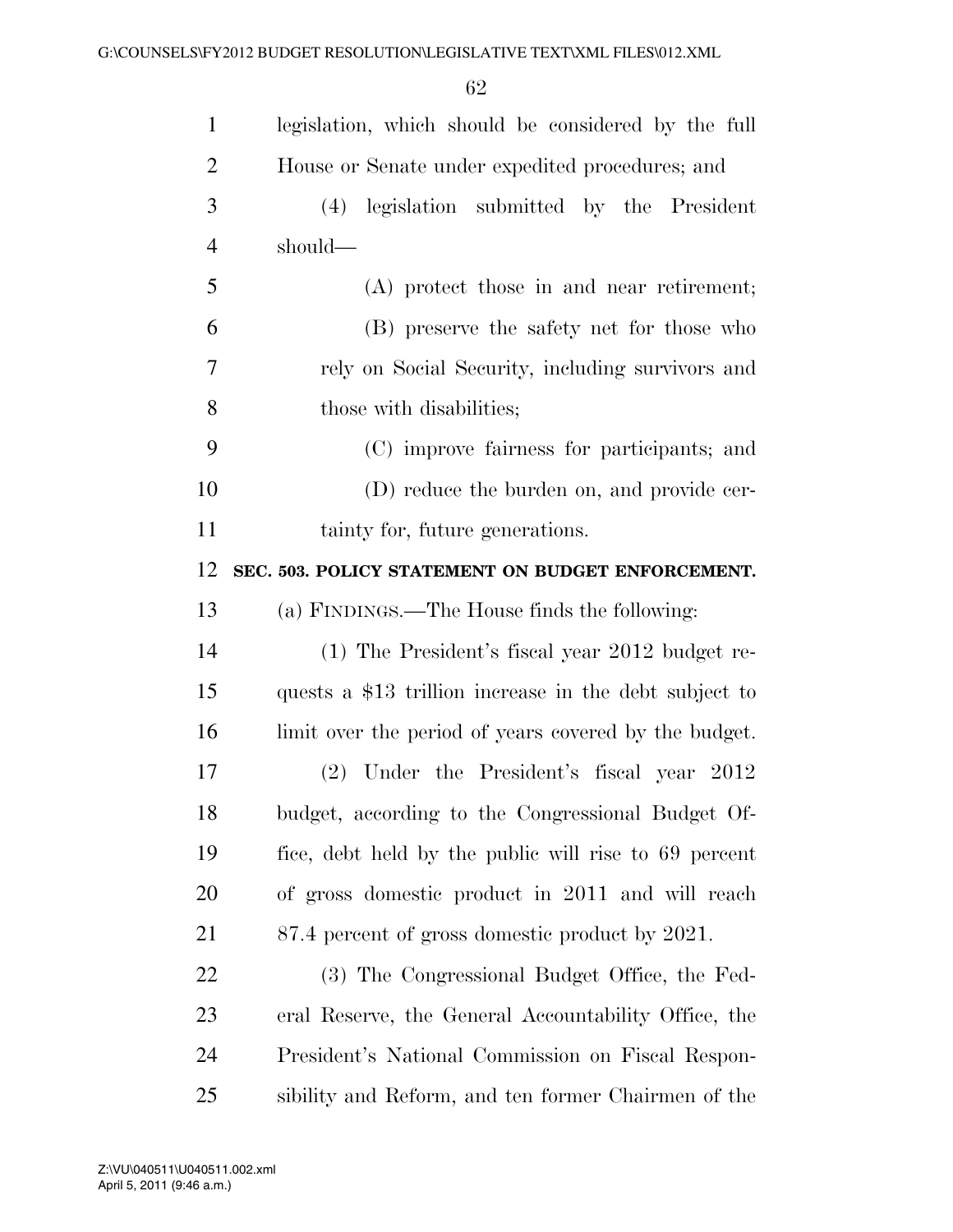| $\mathbf{1}$   | Council of Economic Advisors all concluded that         |
|----------------|---------------------------------------------------------|
| $\overline{2}$ | debt is growing at unsustainable rates and must be      |
| 3              | brought under control.                                  |
| $\overline{4}$ | (4) Admiral Mike Mullen, Chairman of the                |
| 5              | Joint Chiefs of Staff, stated, "Our national debt is    |
| 6              | our biggest national security threat.".                 |
| 7              | (5) According to the Congressional Budget Of-           |
| 8              | fice, if entitlements are not reformed, entitlement     |
| 9              | spending on Social Security, Medicare, and Medicaid     |
| 10             | will exceed the historical average of revenue collec-   |
| 11             | tions as a share of the economy within forty years.     |
| 12             | (6) According to the Congressional Budget Of-           |
| 13             | fice, under current policies, debt would reach levels   |
| 14             | that the economy could no longer sustain in 2037        |
| 15             | and a fiscal crisis is likely to occur well before that |
| 16             | date.                                                   |
| $17\,$         | (7) To avoid a fiscal crisis, Congress<br>must          |
| 18             | enact legislation that makes structural reforms to      |
| 19             | entitlement programs.                                   |
| 20             | (8) Instead of automatic debt increases (the            |
| 21             | "Gephardt rule" was repealed by the House in            |
| 22             | House Resolution 5) and automatic spending in-          |
| 23             | creases, Congress needs to put limits on spending       |
| 24             | with automatic reductions if spending limits are not    |
| 25             | met.                                                    |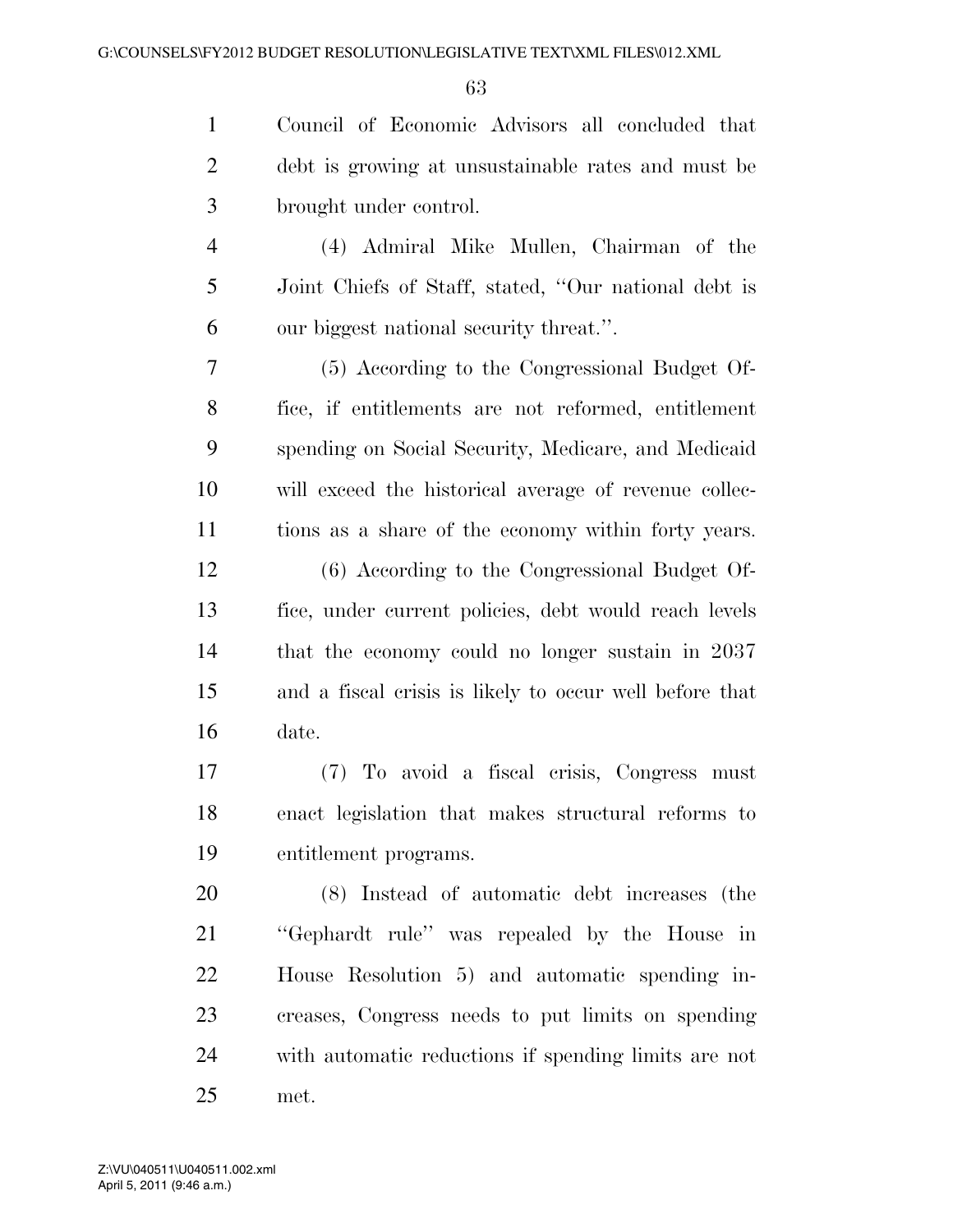(9) The adoption of a conference report on this concurrent resolution will not cause the automatic passage of an increase in the debt limit by the House of Representatives. (10) Changes in debt levels assumed in this res- olution are contingent upon its proposed spending reductions being achieved. (11) From 1990 to 2002, there were statutory enforceable limits on discretionary spending. (12) The budget lacks controls over spending in the short-term and the long-term. Greater trans- parency and controls, particularly for entitlement spending in the long-term, are needed to provide Congress with tools to tackle this growing threat of a fiscal crisis. (b) POLICY ON DEBT CONTROLS.—It is the policy of this concurrent resolution on the budget that in order to begin to bring debt under control the following statutory

spending and debt controls are needed:

 (1) Enforceable statutory caps on discretionary spending at levels set forth in this fiscal year 2012 concurrent resolution on the budget for the period of fiscal years 2012 through 2021.

 (2) Any increase in the statutory debt limit be accompanied by the enactment of a budget enforce-

April 5, 2011 (9:46 a.m.) Z:\VU\040511\U040511.002.xml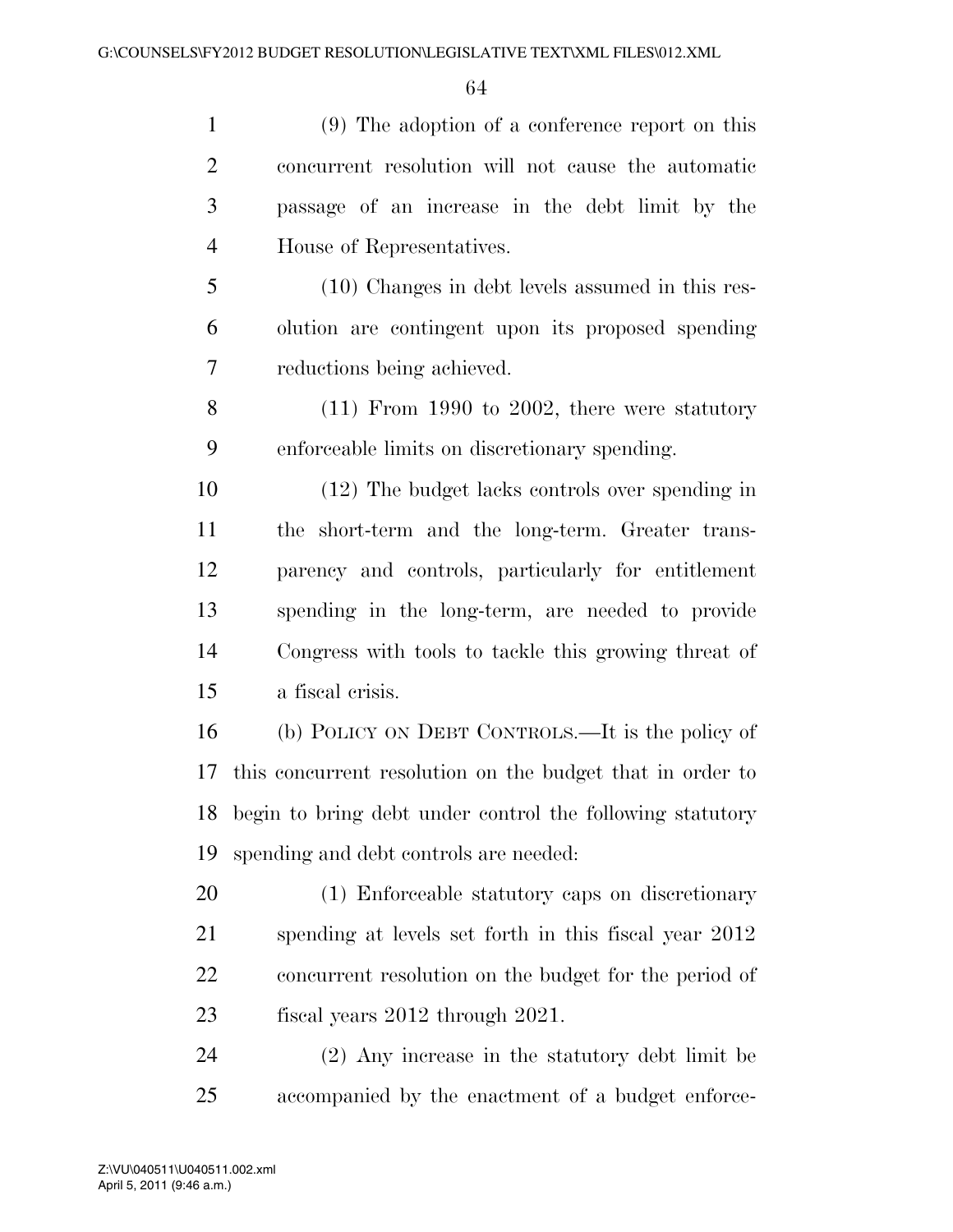| $\mathbf{1}$   | ment mechanism to ensure that if spending reduc- |
|----------------|--------------------------------------------------|
| $\overline{2}$ | tions are not achieved there would be—           |
| 3              | (A) an across-the-board reduction<br>in          |
| 4              | spending at the end of the year;                 |
| 5              | (B) a fast-track process or fails afe mecha-     |
| 6              | nism to give Congress the ability to expedite    |
| 7              | consideration of legislation to reduce spending  |
| 8              | and avoid the automatic across-the-board         |
| 9              | spending reductions; and                         |
| 10             | (C) an exemption of Social Security from         |
| 11             | these enforcement mechanisms, with Social Se-    |
| 12             | curity solvency ensured as provide in section    |
| 13             | 501.                                             |
| 14             | (3) Limits on total spending with long-term      |
| 15             | structural reforms that—                         |
| 16             | $(A)$ require—                                   |
| 17             | (I) the Office of Management and                 |
| 18             | Budget and the Congressional Budget Of-          |
| 19             | fice to make long-term budget projections        |
| 20             | (similar to the time frames of projections)      |
| 21             | made by the Social Security and Medicare         |
| 22             | trustees);                                       |
| 23             | (ii) the inclusion of the estimated              |
| 24             | long-term fiscal impact of the President's       |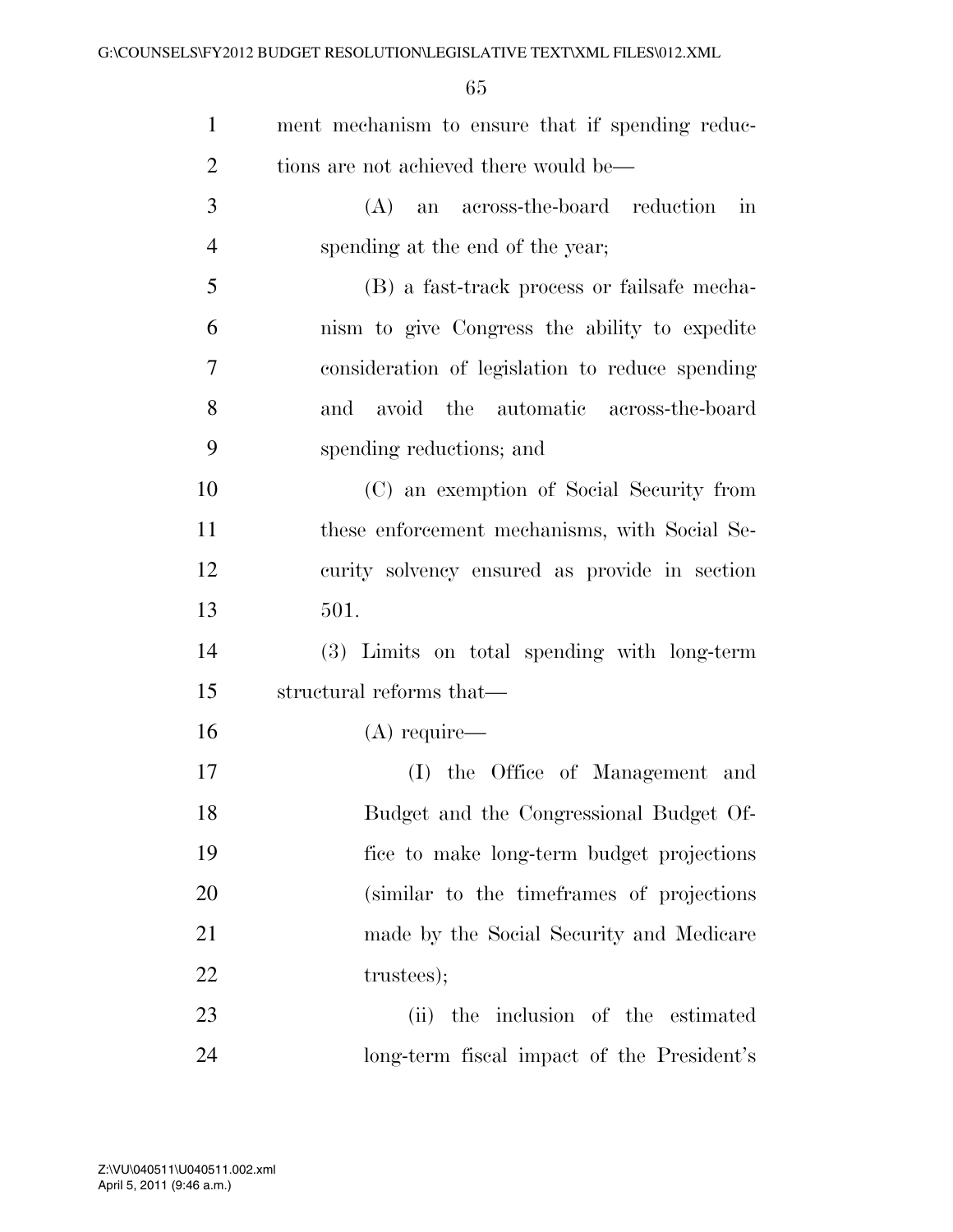| $\mathbf{1}$   | budget in the President's annual budget            |
|----------------|----------------------------------------------------|
| $\overline{2}$ | submission;                                        |
| 3              | (iii) in the Congressional Budget Of-              |
| $\overline{4}$ | fice's reestimate of the President's budget,       |
| 5              | an estimate of the long-term impact of the         |
| 6              | President's budget; and                            |
| 7              | (iv) in Congressional Budget Office                |
| 8              | estimates on legislation, an estimate of the       |
| 9              | long-term impact of legislation that has a         |
| 10             | significant impact on the long-term budget;        |
| 11             | (B) require enactment of enforceable caps          |
| 12             | on total spending as a share of gross domestic     |
| 13             | product as set forth in this resolution;           |
| 14             | (C) require the review by Congress of Con-         |
| 15             | gressional Budget Office projections relative to   |
| 16             | the statutory caps and enactment of legislation    |
| 17             | to reduce spending to meet those caps;             |
| 18             | (D) require enactment of an enforcement            |
| 19             | mechanism to ensure that if these spending re-     |
| 20             | ductions are not achieved, there would be an       |
| 21             | across-the-board reduction in spending at the      |
| 22             | end of the year;                                   |
| 23             | (E) require enactment of a fast-track proc-        |
| 24             | ess or failsafe mechanism to provide Congress      |
| 25             | with the ability to expedite consideration of leg- |